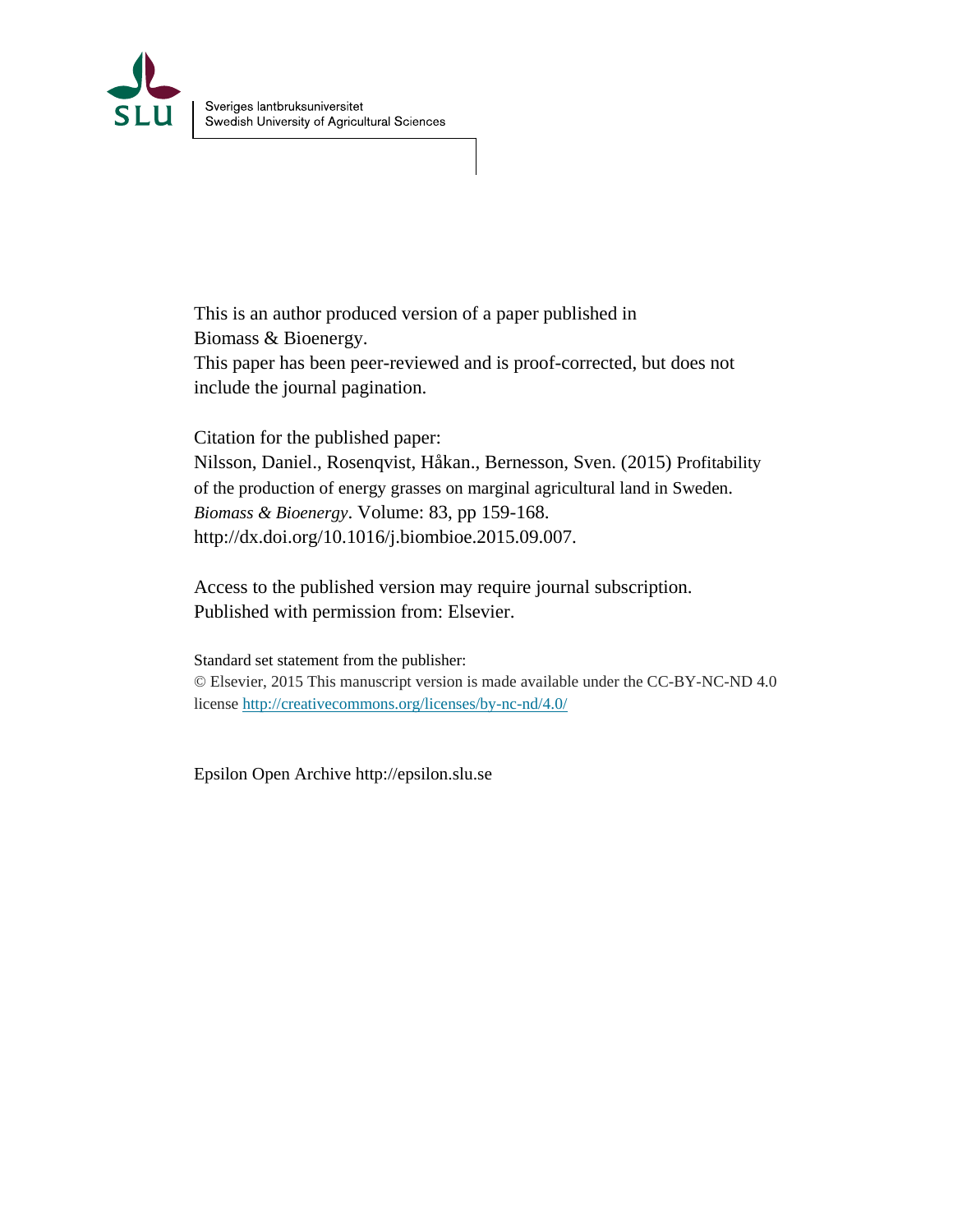| $\mathbf{1}$   |                                                                                                     |
|----------------|-----------------------------------------------------------------------------------------------------|
| $\overline{2}$ | Profitability of the production of energy grasses on marginal agricultural land in                  |
| 3              | <b>Sweden</b>                                                                                       |
| 4              |                                                                                                     |
| 5              | Daniel Nilsson <sup>a*</sup> , Håkan Rosenqvist <sup>b</sup> , Sven Bernesson <sup>a</sup>          |
| 6              |                                                                                                     |
| $\overline{7}$ | <sup>a</sup> Department of Energy and Technology, P.O. Box 7032, Swedish University of Agricultural |
| 8              | Sciences, SE-75007 Uppsala, Sweden. E-mail addresses: daniel.nilsson@slu.se (D. Nilsson),           |
| 9              | sven.bernesson@slu.se (S. Bernesson)                                                                |
| 10             | ${}^{b}$ Prästvägen 5, SE-26873 Billeberga, Sweden. E-mail address: hak.rosenqvist@telia.com        |
| 11             |                                                                                                     |
| 12             | Corresponding author. Tel.: +46 18 672669                                                           |
| 13             | E-mail address: daniel.nilsson@slu.se (D. Nilsson)                                                  |
| 14             |                                                                                                     |
| 15             |                                                                                                     |
| 16             | <b>ABSTRACT</b>                                                                                     |
| 17             |                                                                                                     |
| 18             | The objective of this study was to analyse the economic profitability of producing energy-          |
| 19             | grass fuels on marginal agricultural land in Sweden. Small and irregular-shaped fields, fields      |
| 20             | with less fertile soils, headlands and border strips were included, all located in four different   |
| 21             | regions representing different cultivation conditions. The grasses studied were reed canary         |
| 22             | grass (RCG) and ley, which were to be used as a solid fuel and biogas substrate, respectively.      |
| 23             | The economic profitability of these grasses was compared with the profitability of fallow land      |
| 24             | and the cultivation of winter wheat and spring barley. The results showed that all the              |
| 25             | alternatives studied, except winter wheat in southern Sweden, had a negative economic net           |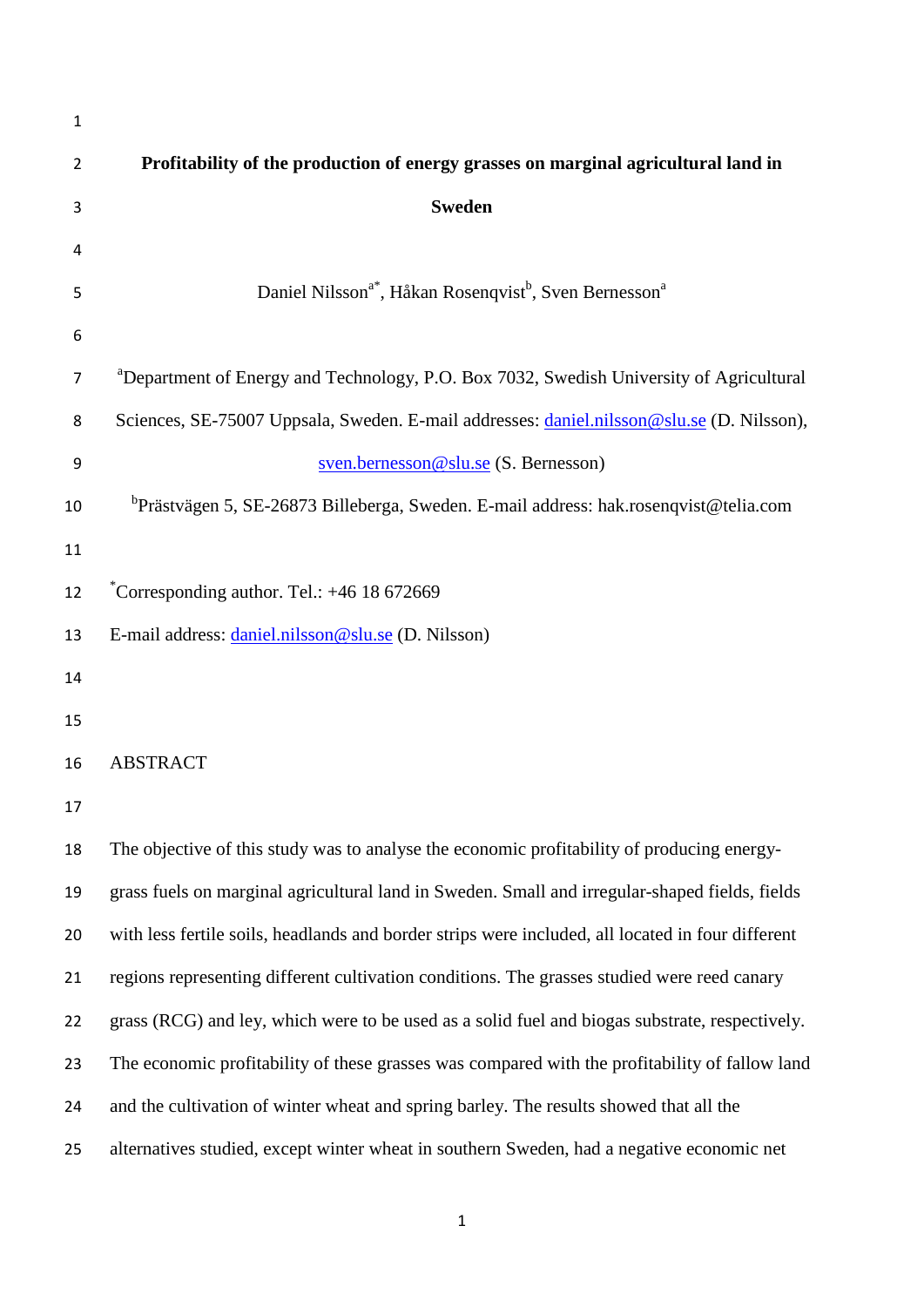| 26 | gain (no subsidies included). Generally, the economic losses were greatest for small and         |
|----|--------------------------------------------------------------------------------------------------|
| 27 | irregular-shaped fields. Fallow had a higher economic competitiveness than RCG and ley for       |
| 28 | all marginal field categories and locations. RCG used as a solid fuel in boilers generally had a |
| 29 | higher competitiveness than ley for biogas. However, when ley was used fresh without             |
| 30 | storage, its competitiveness improved considerably. Taking the direct payment subsidies and      |
| 31 | the economic value of reduced nutrient leakage into account, the economic net gain improved      |
| 32 | considerably. Nevertheless, fallow land still had a somewhat higher net gain than RCG for all    |
| 33 | field categories. Further cost reductions and higher revenues, including possible agro-          |
| 34 | environmental economic compensation, are required if RCG and ley are to be able to compete       |
| 35 | with fallow land.                                                                                |
| 36 |                                                                                                  |
| 37 | Keywords: marginal land, energy grass, reed canary grass, ley, profitability, costs              |
| 38 |                                                                                                  |
| 39 |                                                                                                  |
| 40 | 1. INTRODUCTION                                                                                  |
| 41 |                                                                                                  |
| 42 | 1.1. Background                                                                                  |
| 43 |                                                                                                  |
| 44 | In Sweden, thousands of hectares of agricultural land are not being actively used for            |
| 45 | agricultural production. Of the total agricultural land area of 2.60 million hectares in 2013,   |
| 46 | 0.16 million hectares were fallow land [1]. Hundreds of thousands of hectares of ley are also    |
| 47 | underutilised or cultivated at low intensity. In 2008, the excess cultivation area of this crop  |
| 48 | was estimated to be 0.2-0.3 million hectares [2]. Bearing in mind the ongoing rationalisation    |
| 49 | and closure of small farms, the current total acreage of such 'marginal' land in Sweden may      |
| 50 | be as high as half a million hectares.                                                           |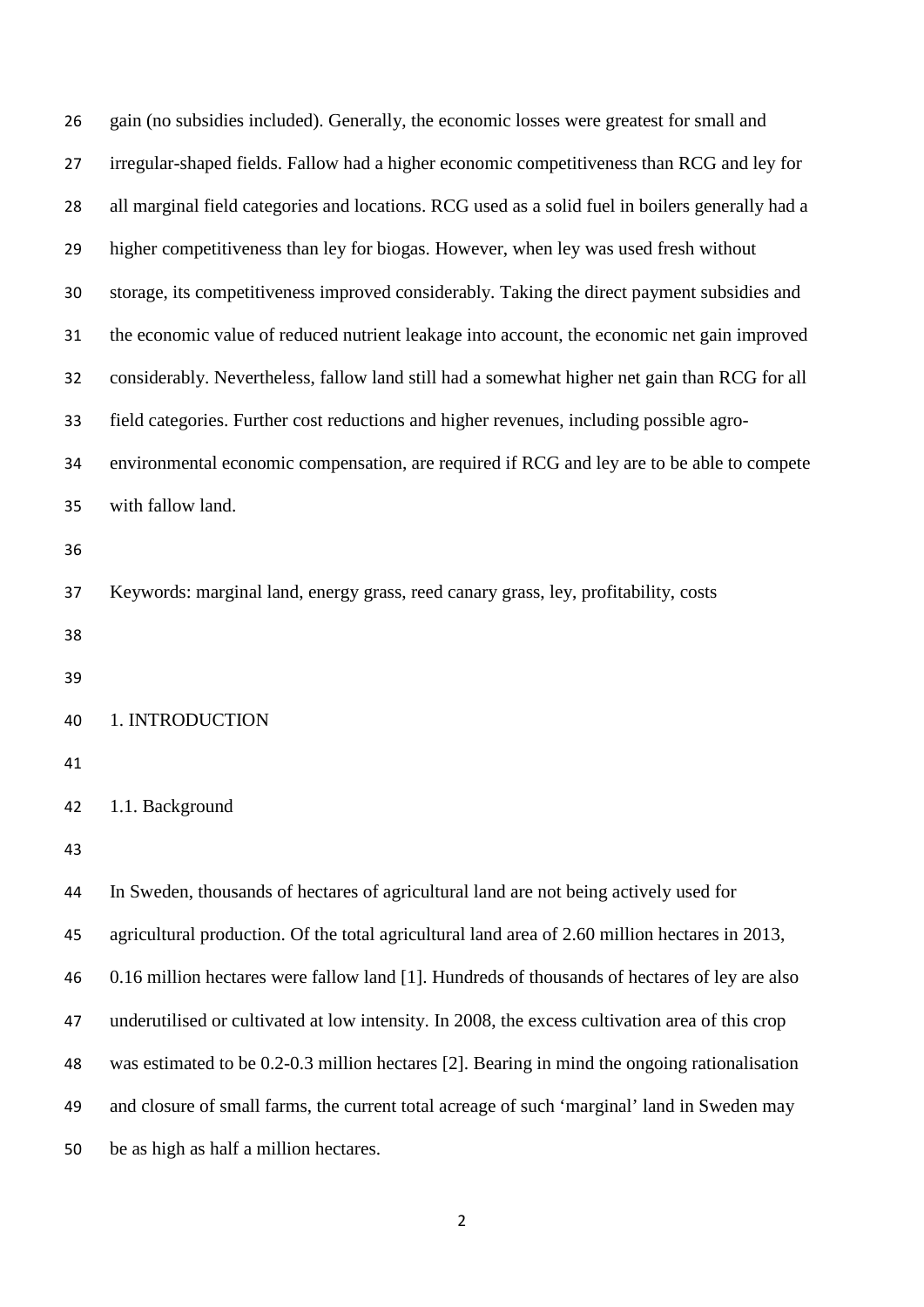The demand for renewable and carbon dioxide-neutral fuels for the production of heat, electricity and vehicle fuels is expected to increase. Therefore, instead of cultivating unprofitable ordinary crops or fallow or fields being abandoned and overgrown with brushwood, an alternative for 'marginal' land is the cultivation of dedicated energy crops [3]. Examples of suggested energy crops are poplar [4], short-rotation coppice willow [5] and herbaceous crops [6,7], *e.g*. perennial energy grasses. Some energy grasses, such as reed canary grass (RCG) (*Phalaris arundinacea* L.), can be used as a solid fuel for combustion in boilers [8,9], while ley grasses are suitable as substrates for the production of biogas [10-12]. Swedish studies have shown that the cultivation of ley on marginal land for the production of 61 biogas may reduce greenhouse gas emissions by up to five tonnes of  $CO_2$ -equivalents per ha if the gas replaces petrol [13]. Cultivated on conventional agricultural land, both RCG and ley are beneficial from an energy and global warming perspective when replacing fossil fuels, 64 although the net energy return and reductions in  $CO<sub>2</sub>$ -emissions may differ considerably between different studies [8,14-17]. 

 Cultivation of energy grasses on 'marginal' land also has many other advantages. For example, a limited number of field work operations is required since the crop is perennial. In 69 comparison to annual crops, the soil structure is improved, the release of  $NO<sub>x</sub>$  is reduced as annual ploughing is not required, and soil carbon is sequestered [8,10]. In contrast to growing poplar and short rotation coppice, the open landscape is preserved. A survey among Swedish farmers as regards their willingness to cultivate energy crops has shown that crops that can readily be terminated are preferred [18]. Furthermore, with regard to crop growth height, the crops should only have a small impact on the prevailing landscape image. The farmers also prefer to use conventional machines for cultivation and harvest instead of leasing specialist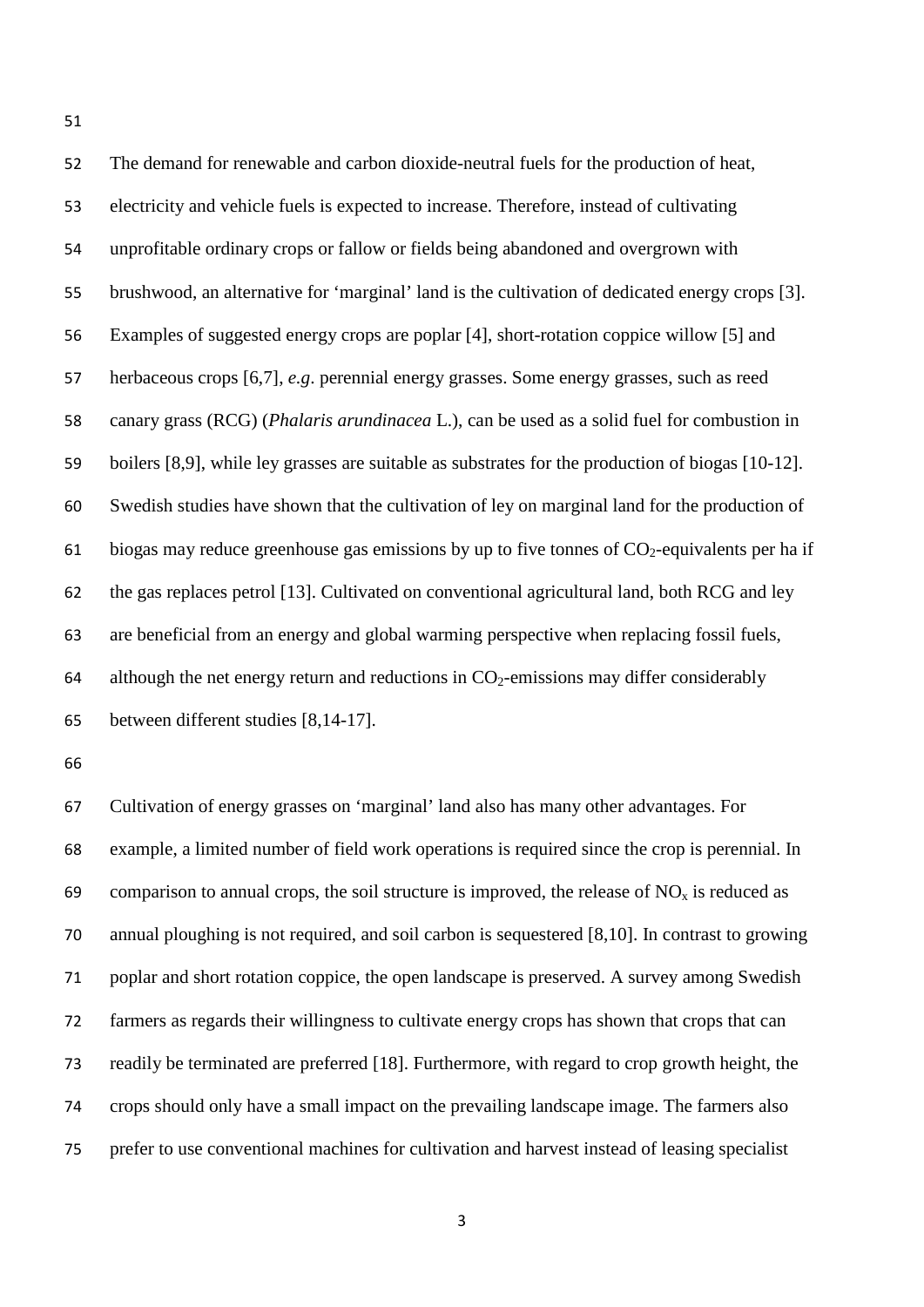machines, which is the case for short rotation coppice [18]. In addition, they prefer crops for which work in the fields does not coincide with other hectic periods of farm work. RCG can be harvested in the early spring or in late summer/autumn [19,20], whereas ley can be harvested after the harvest of fodder ley when the yield in terms of quantity, and not in terms of fodder quality, is highest [21].

 The term 'marginal agricultural land' is often used without being clearly defined [22]. Its meaning is vague in fact and it may be used in a "subjective sense for less-than-ideal lands without sufficient specificity" [23]. Generally, however, it is often used as an economic term for fields where it is difficult for economic revenues to balance the costs. Biophysical factors, such as field size, field shape, distantness, stoniness and wetness, as well as farm type have a significant impact on both costs and revenues. Therefore, the marginal land concept is relative with respect to location. As economic (and political) conditions may change considerably over time, marginality is also relative in time. The economic perspective of the term was used in this study, which also means that the land has the potential to contribute to future food and feed production. In this context, the marginal land concept did not include sub-marginal land, which is unsuitable for food production or has no possibility of being profitable in an agro-economic sense [23].

 Existing small, outlying and irregular-shaped agricultural fields, as well as fields with less fertile soils, can be considered as marginal land from an agro-economic point of view [3,23]. For the former category of fields, cultivation costs are generally higher than in 'normal' cases as a result of lower in-field machine performance and higher transfer and transport costs [24- 26]. For the latter field category, the revenues from sold products are lower, resulting in a break-even or even negative economic profitability. As the meaning of 'small', 'irregular-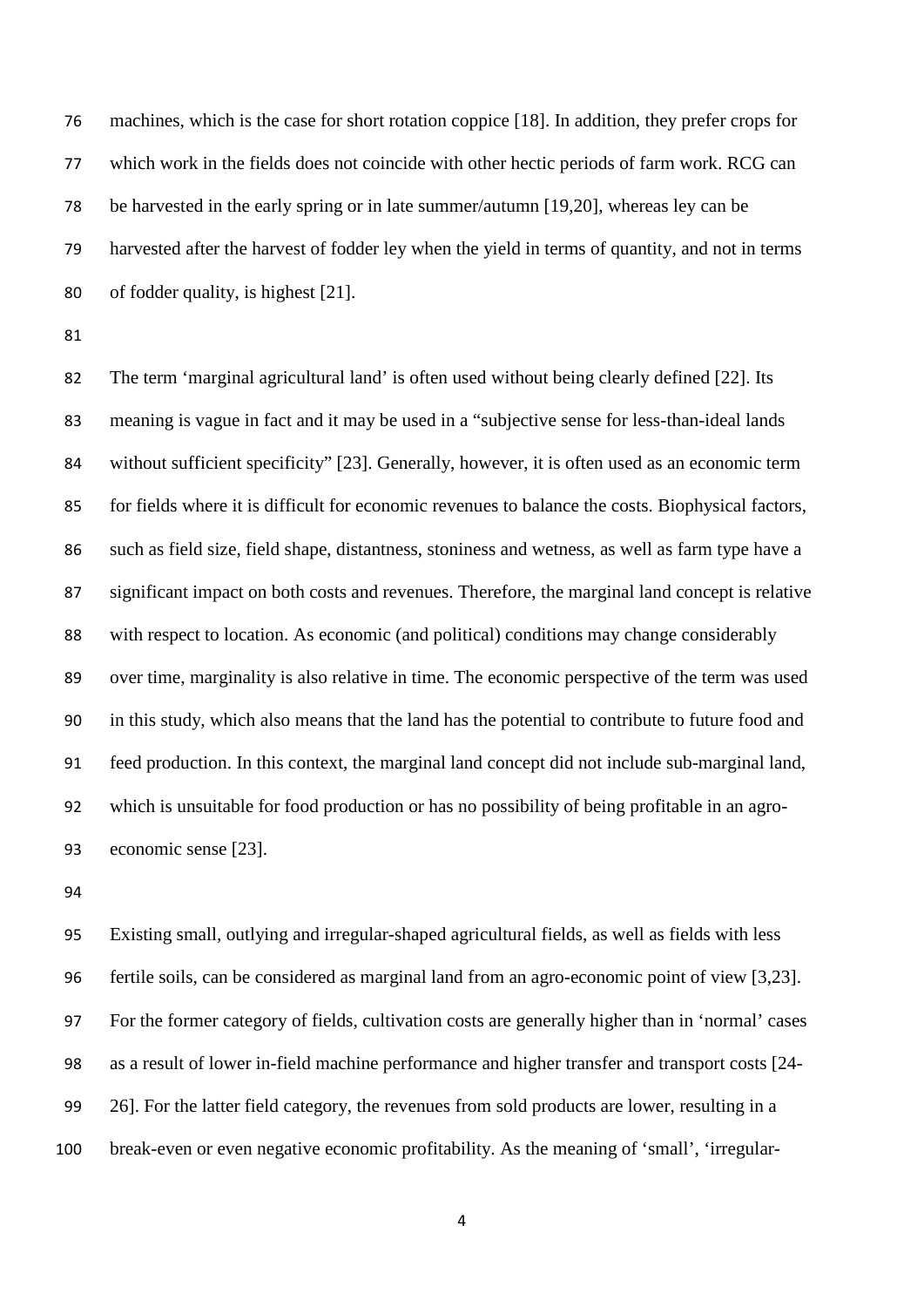shaped' and 'less fertile' is dependent on local cultivation conditions, it is important to consider geographical differences when calculating the profitability of energy grass production on marginal land.

 Headlands can also be considered as a marginal land category as the crop yield is normally lower in comparison with other parts of the field due to soil compaction, run-over damages and non-optimal doses of fertilisers and pesticides [27-29]. Furthermore, border strips usually have lower crop yields because of no (or little or uneven) fertilisation and other edge effects, for example. In many cases, the machinery performance is also reduced at field borders [24]. For both headlands and border strips, the economic profitability is often negative, although the profitability for the field as a whole may be positive.

 When annual crops are cultivated in the fields, cultivation of perennial energy grasses on headlands and border strips has positive environmental effects as it can significantly reduce the leakage of nitrogen, phosphorus and pesticides [30,31]. Fallon *et al*. [32] also point out that such field boundary management has other positive effects since it creates wildlife habitats, prevents and reduces soil erosion, creates new public access routes and sequesters considerable quantities of soil organic carbon (SOC). From a biodiversity point of view, cropping of perennial grasses on headlands and border strips, as well as in small and irregular-shaped fields, is beneficial to butterflies [33], ground flora, small mammals and birds [34].

1.2. Objectives

 The objective of this study was to analyse economic profitability when energy-grass fuels were produced on marginal agricultural land. Small and irregular-shaped fields, fields with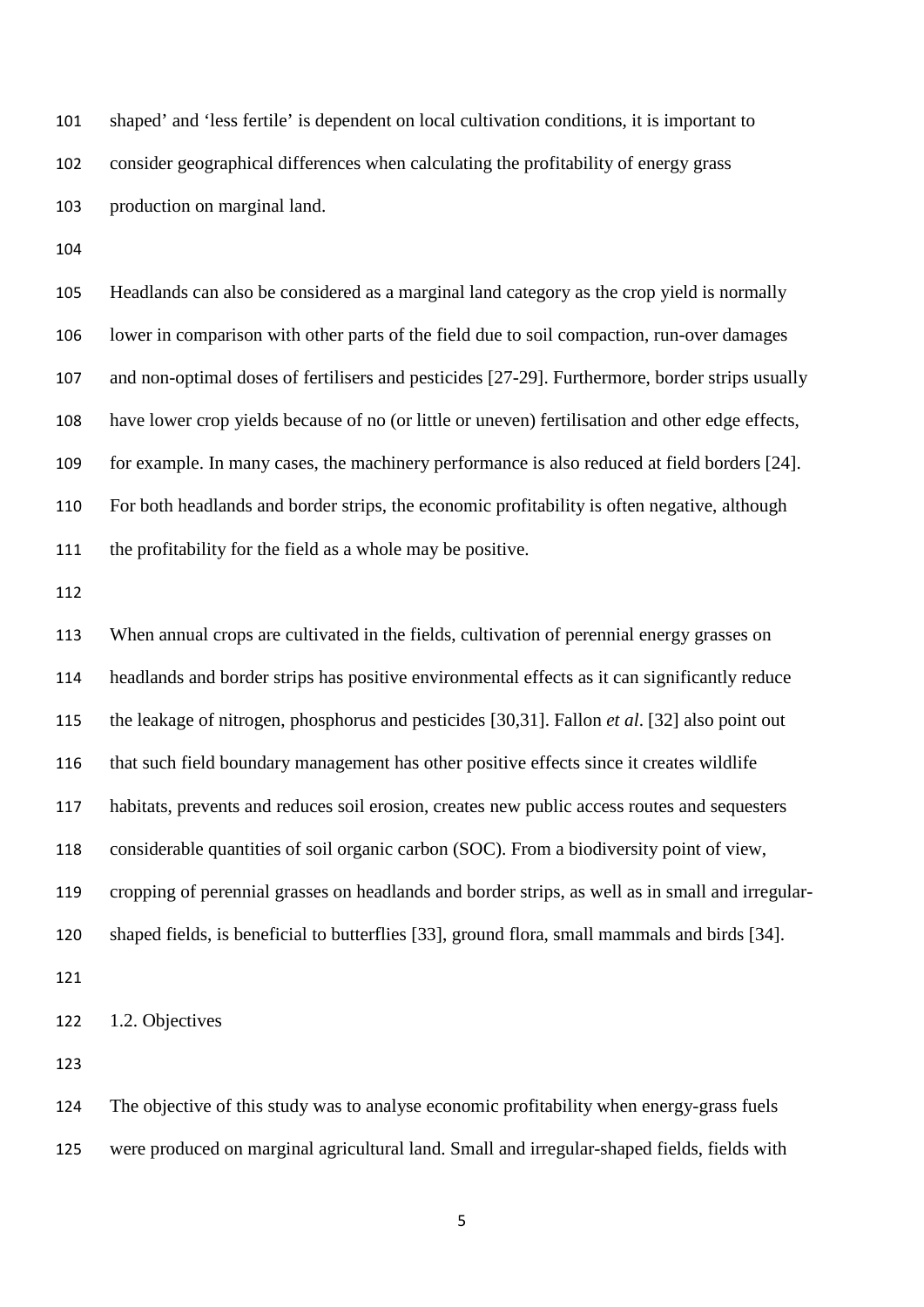| 126 | less fertile soils, headlands and border strips were included, all located in the municipalities of |
|-----|-----------------------------------------------------------------------------------------------------|
| 127 | Svalöv, Ronneby, Vingåker and Skellefteå, representing different cultivation conditions in          |
| 128 | Sweden. A field category with 'normal' conditions was also included in the evaluations.             |
| 129 |                                                                                                     |
| 130 | The grasses studied were RCG and ley, which were to be used as a solid fuel and biogas              |
| 131 | substrate, respectively. The economic profitability of these grasses was compared with the          |
| 132 | profitability of fallow land and of the cultivation of winter wheat and spring barley. Different    |
| 133 | calculation options were compared, e.g. taking into account different machinery sizes and the       |
| 134 | economic value of reduced nutrient leakage.                                                         |
| 135 |                                                                                                     |
| 136 |                                                                                                     |
| 137 | 2. METHODOLOGY                                                                                      |
| 138 |                                                                                                     |
| 139 | 2.1. Cost calculation options                                                                       |
| 140 |                                                                                                     |
| 141 | The calculations were carried out for the crops, field types, locations and machinery sizes         |
| 142 | shown in Table 1. The cost calculations included costs of seed, fertilisers, pesticides, machine    |
| 143 | operations, transport to storage, storage, transport to user, labour, depreciation and interest     |
| 144 | charge (4%). An example of a cost calculation path, according to Table 1, is the cost of fuel       |
| 145 | bales (at the boiler plant gate) of RCG cultivated $(e.g.$ with no N-fertilisation) in a small and  |
| 146 | irregular-shaped field (with its specific field shape) at Vingåker (with its specific field area,   |
| 147 | crop yield and transport distances) using a machinery system based on 'large' machines.             |
| 148 | These calculation options are described in greater detail in sections 2.2-2.5.                      |
| 149 |                                                                                                     |
| 150 | 2.2. Crops and uses                                                                                 |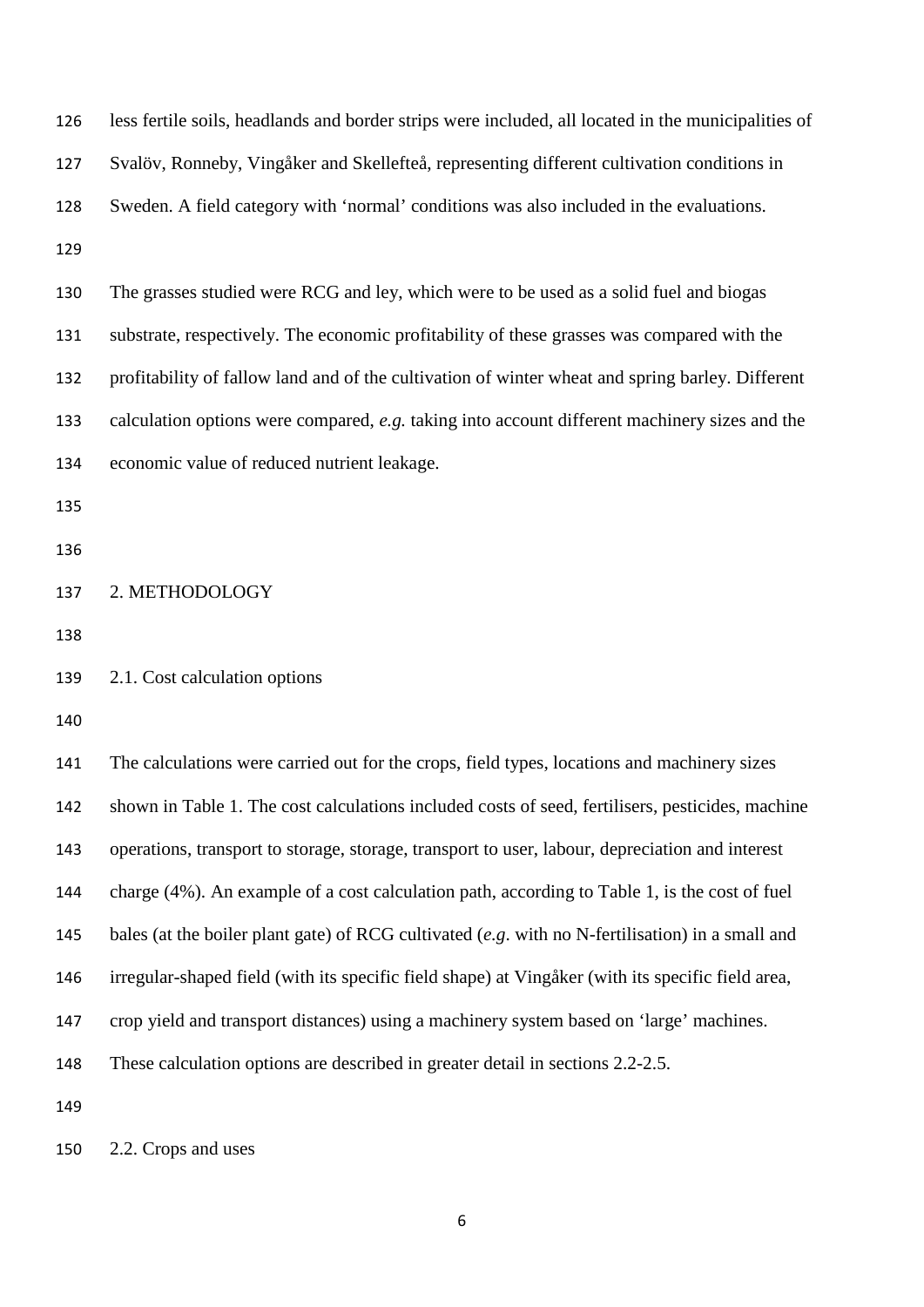| 152 | RCG and ley are perennial grasses and it was assumed that they were re-sown after each crop               |
|-----|-----------------------------------------------------------------------------------------------------------|
| 153 | rotation (ten and three years, respectively). The ley crop was assumed to consist of a mix of             |
| 154 | perennial grasses and clover. RCG and ley cultivated on headlands and border strips were not              |
| 155 | fertilised with N for environmental reasons, whereas there were two options in small and                  |
| 156 | irregular-shaped fields and in fields with less fertile soils: with or without N-fertilisation. The       |
| 157 | RCG was used as a solid fuel in a boiler and the ley was used to produce biogas. Ley was                  |
| 158 | harvested once or twice a year.                                                                           |
| 159 |                                                                                                           |
| 160 | The yield of agricultural crops is dependent on many factors, $e.g.$ the type of soil,                    |
| 161 | geographical location (and thus weather, day length, seasonal length etc.), cultivation                   |
| 162 | intensity, organic or conventional cultivation etc. A literature study [35] was undertaken to             |
| 163 | estimate crop yields for the field categories at each location.                                           |
| 164 |                                                                                                           |
| 165 | The literature study showed that it was reasonable to assume that the crop yield in small and             |
| 166 | irregular-shaped fields was 10% lower than the average yields <i>(i.e.</i> for 'normal' fields) given     |
| 167 | in Table 2, for all crops at all locations. For less fertile soils, the yield was assumed to be 25%       |
| 168 | lower for ley and RCG, and 30% lower for cereals for all locations. For headlands, the                    |
| 169 | corresponding values were 50% (no N-fertilisation) and 30%, respectively. With only one ley               |
| 170 | harvest per year, the yield was assumed to be 10 percentage points higher than the yield for              |
| 171 | the "1 <sup>st</sup> harvest" in Table 2. For border strips, the yields were assumed to be 15% lower than |
| 172 | the values in Table 2 for all crops and locations [35].                                                   |
| 173 |                                                                                                           |

2.3. Type of fields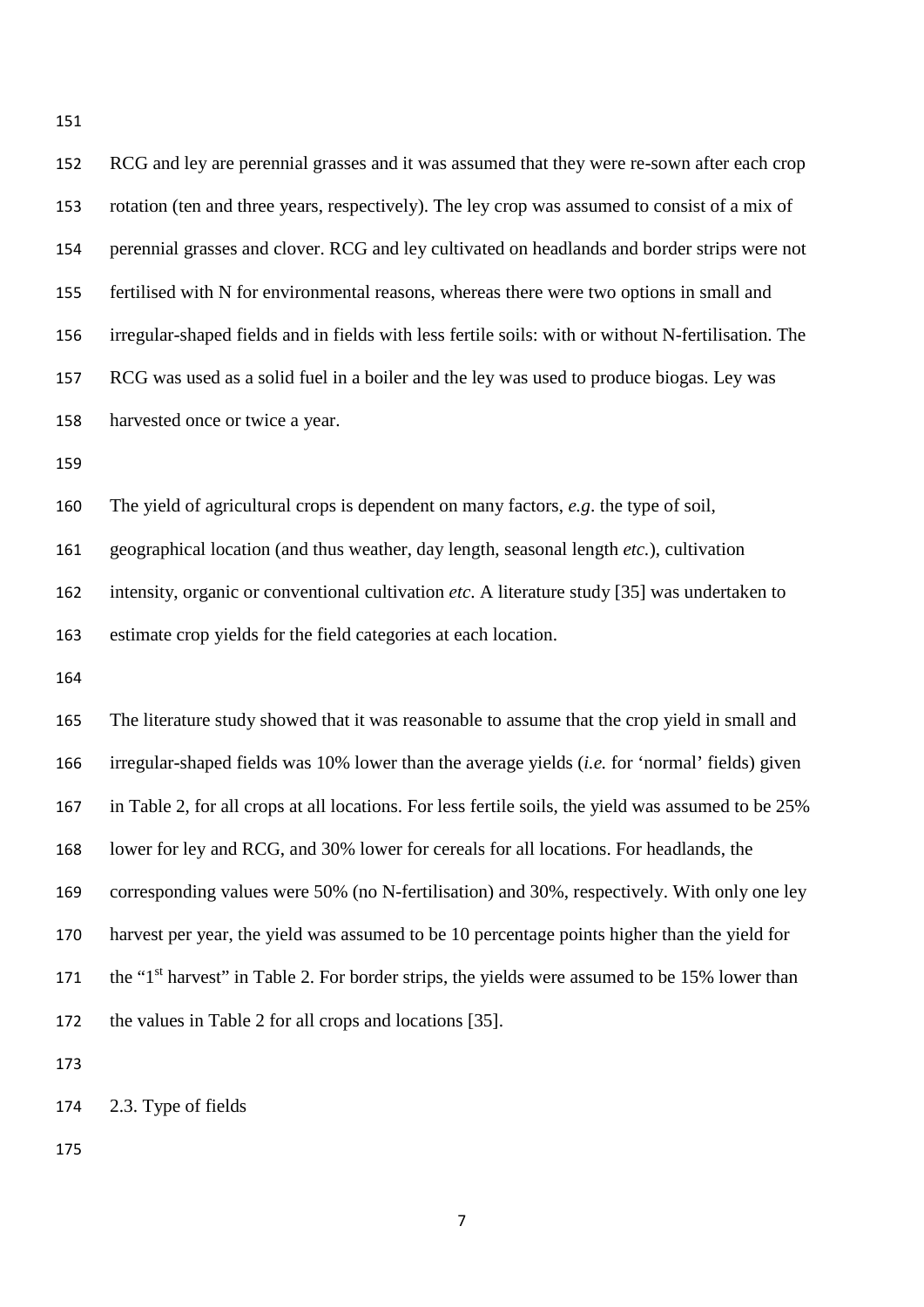In the calculations, the results were related to a 'normal' field, which was assumed to have crop yields corresponding to average values for all locations (Table 2). The area of a 'normal' field was assumed to be 5.0 ha and rectangular in shape with a length:width-ratio of 2:1, irrespective of location. One reason for the area being the same was that the same machinery was assumed to be applicable for all locations.

All fields with less fertile soils were assumed to be rectangular with a length:width ratio of

2:1. The headlands and border strips were rectangular with a width of 16 m and 8 m,

respectively.

 There is no unambiguous definition of what is meant by an 'irregular-shaped' field. Normally, it can be used to describe a field with several corners, narrow tips and 'islands' with 188 uncultivable land. One way of describing the irregularity is to divide the total area  $A$  (m<sup>2</sup>) by the square of the total perimeter *P* (m) of the field. By relating this relationship to a circular 190 area, a shape index  $SI = P/(2\sqrt{\pi A})$  is obtained [36,37]. Thus, *SI* has its minimum value (=1) for a circular field. For a quadratic field, *SI* = 1.13, for a rectangular field with a length:width ratio of 4:1, *SI* = 1.41, and for a narrow rectangular field with a length:width ratio of 16:1, *SI*   $= 2.40$ . Note that for a given field shape, *SI* is independent of the size of the field. In this study, the field shape in Fig. 1 (*SI* = 1.75) was assumed to be representative for 'small and irregular-shaped fields' in all locations [38].

2.4. Locations studied

 The municipality of Svalöv is located in the plain districts in Skåne, in the south of Sweden. Ronneby is also located in southern Sweden, but the main part of the municipality belongs to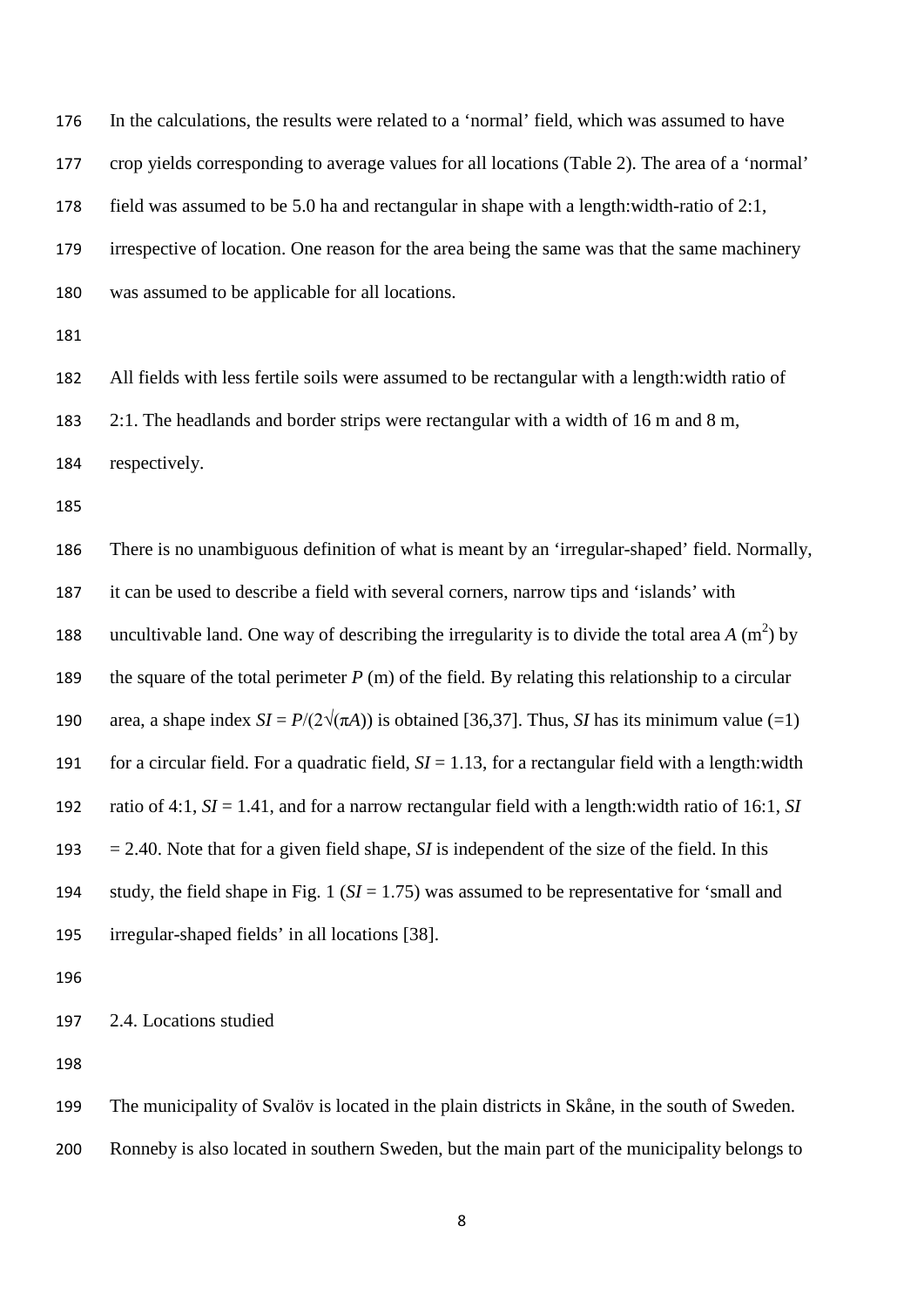the agricultural production area "Central districts in Götaland". Vingåker is located in the agricultural production area "Plain districts in Svealand", whereas the municipality of Skellefteå is located in the north of Sweden.

 There is a wide variety of crops grown at Svalöv, such as winter wheat, spring barley, ley, rapeseed, sugar beet and processing pea. Ley crops and extensive grass culture dominate at Ronneby, whereas ley, fallow, spring barley and winter wheat are common crops at Vingåker. Ley and extensive grass culture dominate at Skellefteå, but spring barley is also common. 

 There is quite a significant difference between the average parcel areas in the municipalities studied (Table 3). There is also a large number of small parcels in the municipalities, but their share of the total agricultural area is relatively small, especially at Svalöv. Investigations [38] have shown that Svalöv has the lowest *SI* values of the municipalities studied (Table 3) (a detailed description of the variations in *SI* for the different locations is described by Nilsson *et al*. [38]).

 The areas for small and irregular-shaped fields were calculated as the average area of arable blocks that satisfied *A* < 2.00 ha and *SI* > 1.75 (all block and parcel data were obtained from the Swedish Board of Agriculture) (Table 4). The area of fields with less fertile soils was calculated as the average area for all arable blocks greater than 0.2 ha and smaller than the largest 10% of the blocks. The areas used for headlands were calculated as the average headland area in all arable blocks greater than 10.00 ha, assuming rectangular fields with a length:width ratio of 2:1 and a headland width of 16.0 m. Finally, the areas used for border strips were calculated as the average of the farmers' subsidy application areas in 2012 (in the so-called SAM 2012 application system) [38].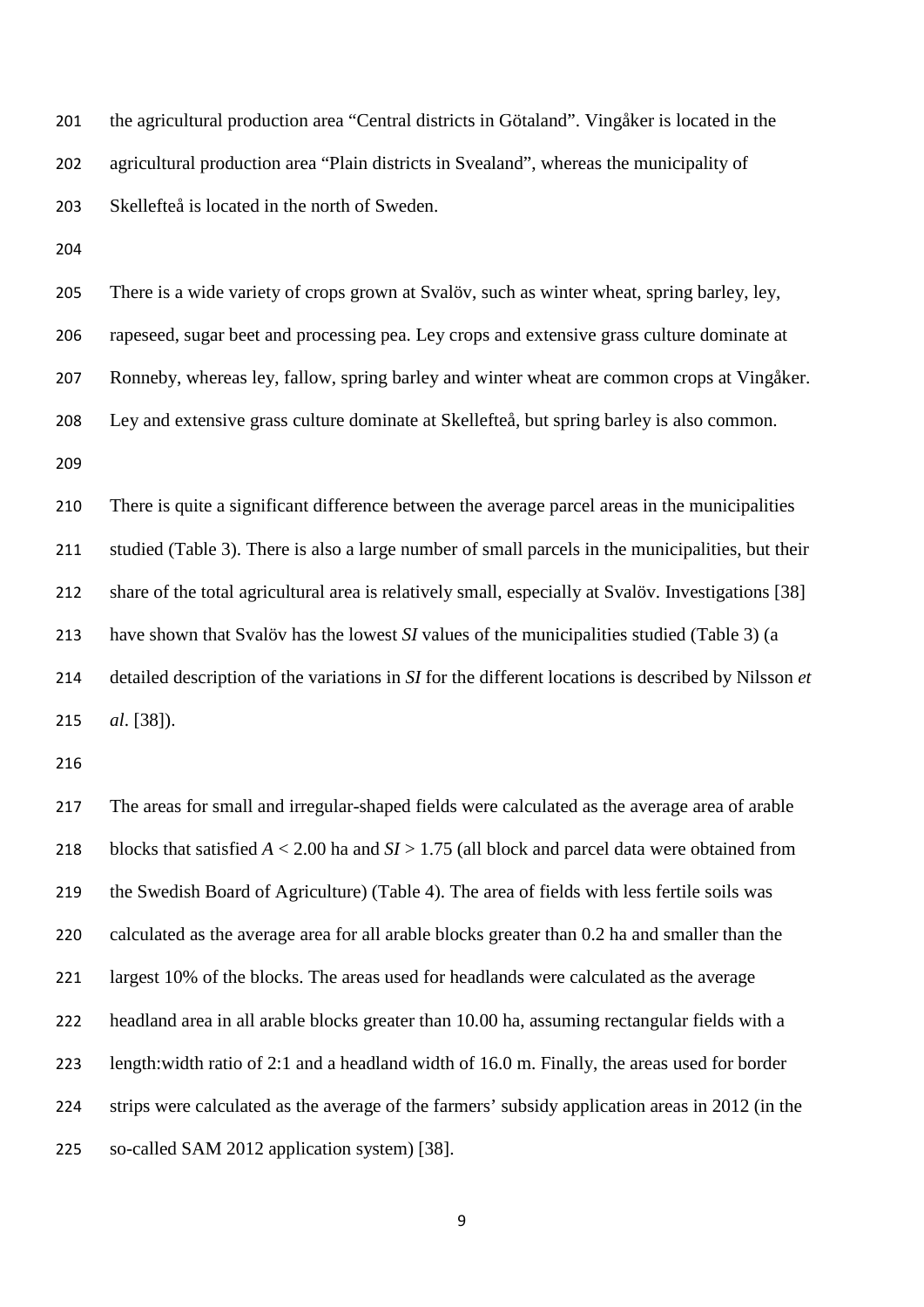All arable blocks in Sweden are identified by an 11-digit block number, with the first four digits describing the latitudinal position of the block centre, and the next three the longitudinal position. These positions refer to the national geographical grid system RT90. By counting the number of blocks with marginal land parcels within each grid (1 x 1 km), a better understanding of the field concentration can be obtained.

233 When all small and irregular-shaped blocks  $(A < 2.00$  ha,  $SI > 1.75)$ , all blocks with less

fertile soils (parcels with *A* < 2.00 ha and fallow according to SAM 2012), headlands (in all

235 blocks with  $A > 10.00$  ha), border strips (in blocks according to the SAM 2012 applications)

were counted, the results were as illustrated in Fig. 2.

 The location (*i.e.* grid) with the highest concentration of marginal land was determined by using [38]:

$$
\max \left| \sum_{k=1}^{m} (A_{i,j} / f_{i,j})_k \right|
$$

243 where the *k*:th surrounding grid with coordinates  $i, j$  contains the marginal land area  $A_{i,j}$ , and 244 where  $f_{i,j}$  is a distance factor. The analyses showed, for example, that the best location for an energy conversion plant in the municipality of Svalöv, with a maximum transport distance of 6.0 km, was in the grid 6201-332 (Fig. 2) (note that neighbouring municipalities were not considered in the calculations). A maximum distance of 6.0 km at Svalöv corresponds to a quantity of about 1,000 tonnes DM of RCG delivered to a heating plant, or an area of about 180 ha. The resulting average distances, used in the cost calculations, for the transfer of machines and transportation of goods are presented in Table 5.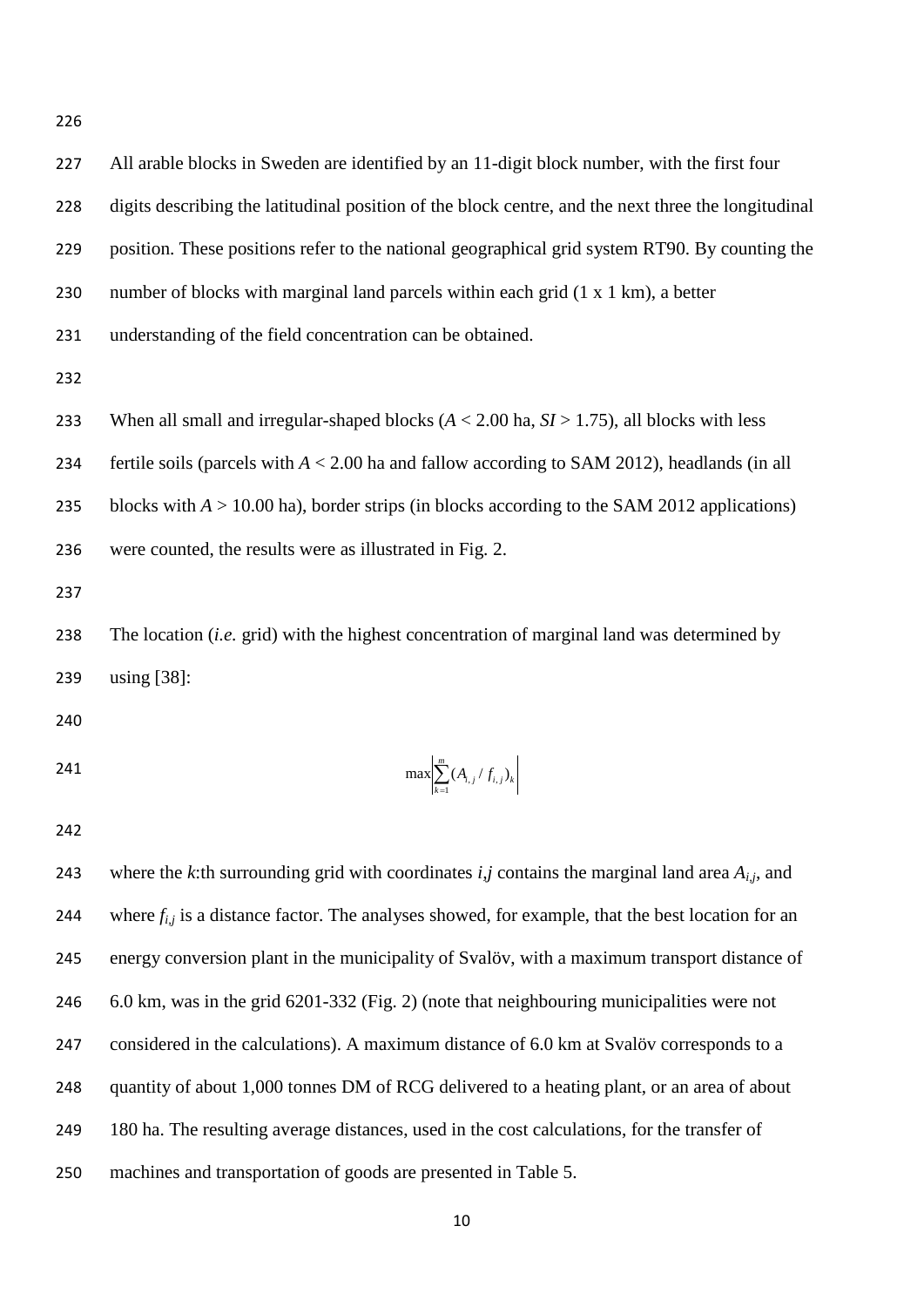# 2.5. Machinery

| 254 | The shape of agricultural fields, as well as the areas, may have an important impact on          |
|-----|--------------------------------------------------------------------------------------------------|
| 255 | machinery performance [24,25,40-42]. In small and irregular-shaped fields, for example, the      |
| 256 | share of non-productive time for machine preparation, turnings and double passes of soil         |
| 257 | preparation work may be considerable. Furthermore, slower operating speeds due to curves,        |
| 258 | field obstacles, frequent accelerations and retardations also reduce the work efficiency.        |
| 259 |                                                                                                  |
| 260 | To analyse the differences in machine performance between different field sizes and shapes, a    |
| 261 | dynamic discrete-event simulation model was developed. The model was built in the Arena          |
| 262 | software environment [43]. The model considered stochastic system properties, $e.g.$ time        |
| 263 | between and duration of breakdowns/stoppages, as well as deterministic system properties,        |
| 264 | e.g. time for turnings, machine preparations and adjustments.                                    |
| 265 |                                                                                                  |
|     |                                                                                                  |
| 266 | In the model, the driving patterns for different machinery widths were laid out in fields with   |
| 267 | different sizes and shapes. The machines then followed these 'tracks' and carried out their      |
| 268 | work, according to data specifications about optimal (or maximum) operation speed                |
| 269 | (depending on the type of work and machine width), turning times, stochastic stoppages,          |
| 270 | acceleration/retardation, preparation/adjustment times etc. (a detailed description of the model |
| 271 | and its input data is presented by Nilsson et al. [38]). The results for rectangular fields      |
| 272 | (length: width ratio 2:1) with areas of 1.0 ha and 5.0 ha are shown in Fig. 3. As can be seen,   |
| 273 | field size inevitably had an important influence on total in-field operation time per ha. This   |
| 274 | was especially valid the smaller the fields were.                                                |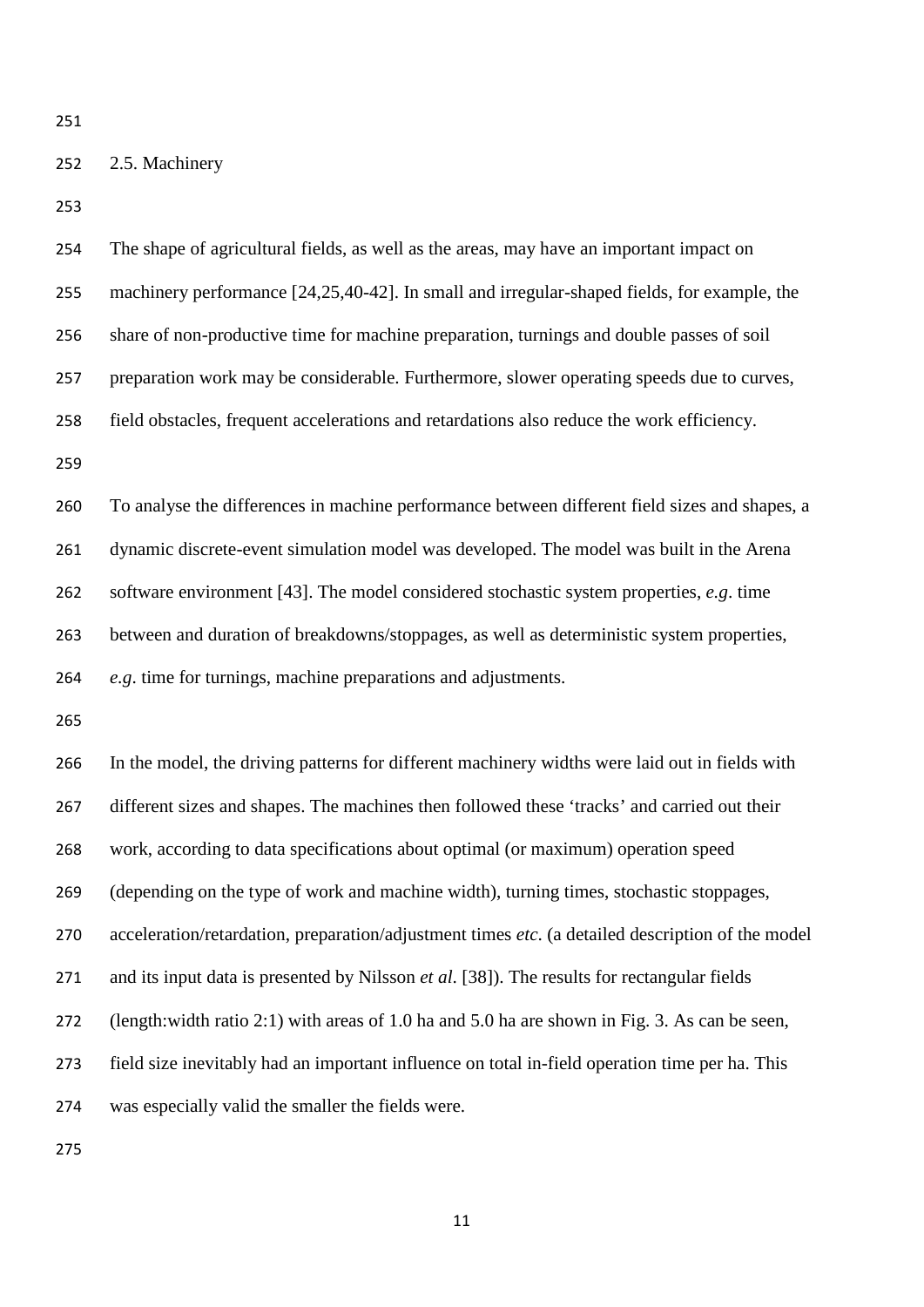Rectangular fields with different shapes (1:1, 2:1 and 4:1), areas (from 0.5 ha to 15.0 ha), 277 machinery work widths (from 1.0 m to 24.0 m) and optimal work speeds (from 4.0 km/h to 16.0 km/h) were simulated. Work in rectangular fields with a width of 8.0 m (border strips) and 16.0 m (headlands) were also simulated (note that 'rectangular fields' means fields with parallel but not necessarily straight sides). Furthermore, different irregular-shaped polygonal fields were compared in the simulations, including the field shape shown in Fig. 1. For example, the time for mowing grass in a polygonal field with an impediment (Fig. 1) was 66 minutes, whereas it took about 57 minutes in a rectangular 2:1 field (the area of both fields was 1.0 ha, the working width was 2.25 m and the maximum driving speed was 10 km/h). For 'normal' fields (5.0 ha, shape 2:1), machinery performance data were taken from Fig. 3.

 The simulation results, *i.e*. the performance data expressed as work hours per hectare, were multiplied by the hourly costs [44] in order to calculate total machinery costs. An increased annual use of machines, due to their use in harvesting and handling ley for both fodder and energy purposes, was considered in the calculations. Timeliness costs, *i.e.* increased costs due to harvest work being undertaken at non-optimal times, were not considered, as it was assumed that these costs can be neglected for energy grass.

 The RCG was harvested in the spring and handled as round bales in combination with self- loading bale transporters. Ley was harvested and handled as ensiled round bales. Another alternative was harvest by a self-chopping wagon (SCW) and direct use or storage in bunker silos. As the fields investigated were relatively small, a cost comparison was carried out for both 'small' and 'large' machines. For mowing, for example, the working width was 2.4 m and 3.0 m for a 'small' and a 'large' machine, respectively [35].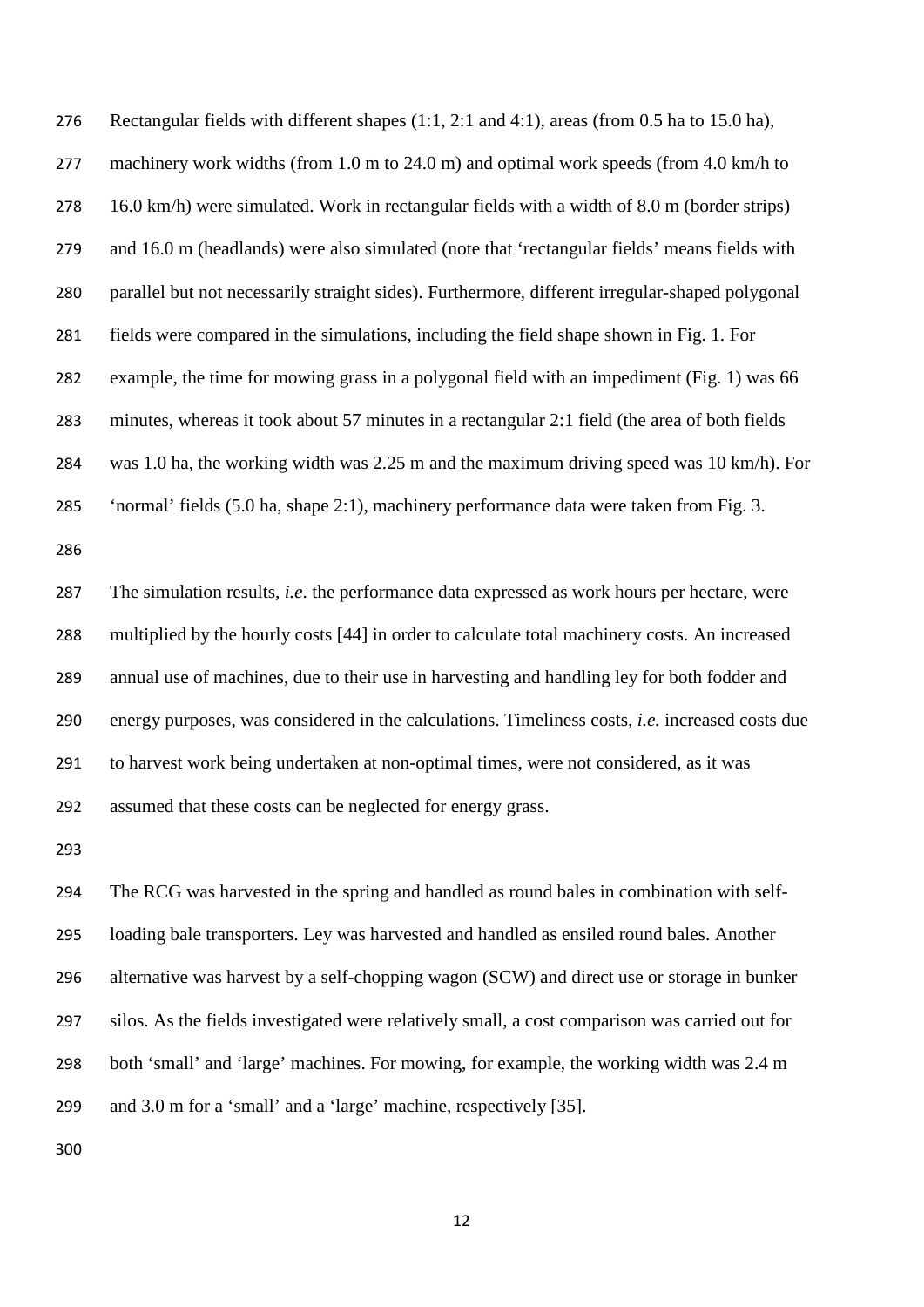Regarding the revenues, the price level for 2012 was used, which means that the price for 304 RCG was  $\epsilon$ 94.1 per tonne DM, for ley  $\epsilon$ 119.4 per tonne DM, for winter wheat  $\epsilon$ 197.3 per 305 tonne (moisture content 14%), for barley  $\epsilon$  171.3 per tonne (moisture content 14%), (an 306 exchange rate of  $\text{£}1.00 = 9.63$  SEK (2014-08-21) was used).

 The direct payment to farmers in Sweden will change gradually up to the year 2020, according to the new EU support schemes within the framework of the Common Agricultural Policy (CAP) [45,46]. The current single payment scheme results in different payments depending on the values of the payment entitlements, which in turn are dependent on *e.g*. land uses and regions. In 2020, however, the payments will converge into a single value. This 313 value will include payments from both the single payment scheme  $(\text{\textsterling}128.00 \text{ per hectare})$  and 314 a new 'greening' support scheme ( $\epsilon$ 70.40 per hectare), which will take both the CAP concepts of 'crop diversification' and 'ecological focus areas' (EFA) into account [46]. In this 316 study, an optional subsidy income was included, amounting to  $\epsilon$ 200 per hectare.

 Cultivation of energy grasses instead of cereals implies reduced leakage of phosphorous and nitrogen to lakes and the sea. It may be difficult to quantify the leakage reduction as it depends on local circumstances such as soil type, cultivation intensity, possible use of catch crops, retention and distance to rivers, lakes or the sea *etc*. In the project, a literature study [35] was undertaken to estimate reasonable leakage reduction levels when cereals were replaced by energy grasses in different types of marginal fields. These approximations were based on Swedish investigations on nutrient leakage from agriculture (see *e.g*. [47-50]). Furthermore, the economic consequences of the reductions can be calculated in different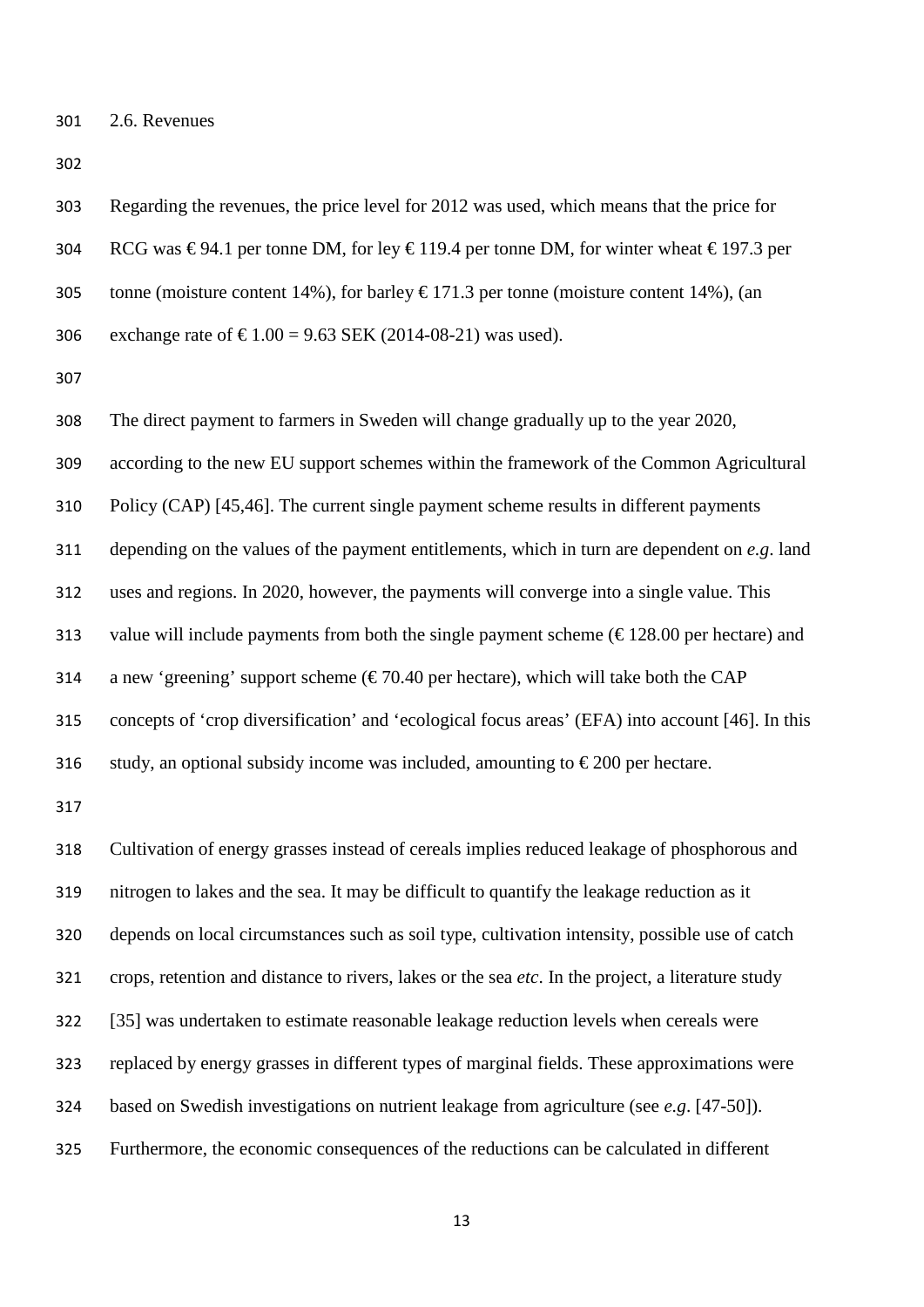ways, *e.g*. as damage costs or abatement costs [51]. In this study, the economic benefits were 327 mainly based on the costs of purification in wastewater treatment plants in Sweden:  $\epsilon$ 15.6 per 328 kg N and  $\epsilon$  105 per kg P, estimated from Swedish literature sources [35]. 2.7. Profitability analyses First, the costs and economic net gain were calculated for a system with basic options, *i.e*. with 'large' machines, ley harvested twice a year as ensiled round bales, fertilisation of N in small and irregular-shaped fields and in fields with less fertile soils where RCG and ley were cultivated, and with the income from sales as the only revenue. After that, the results for a sensitivity analysis regarding *e.g*. halved machinery and labour costs are presented, together with the results for alternative cost calculation options, including *e.g.* 'small' machines and harvesting of ley once a year. Thirdly, the profitability is presented when direct payment as a CAP subsidy and compensation for reduced nutrient leakage were taken into account. 3. RESULTS AND DISCUSSION 3.1. Basic calculation options For the basic options, the economic net gain was negative for all the alternatives studied, except for winter wheat at Svalöv and Ronneby (Fig. 4). Fallow had a much higher competitiveness in comparison to energy grasses for all locations. RCG used as a solid fuel in boilers generally had a better competitiveness than ley did for biogas. One important reason was the higher handling and storage costs of ley. RCG also had a higher profitability than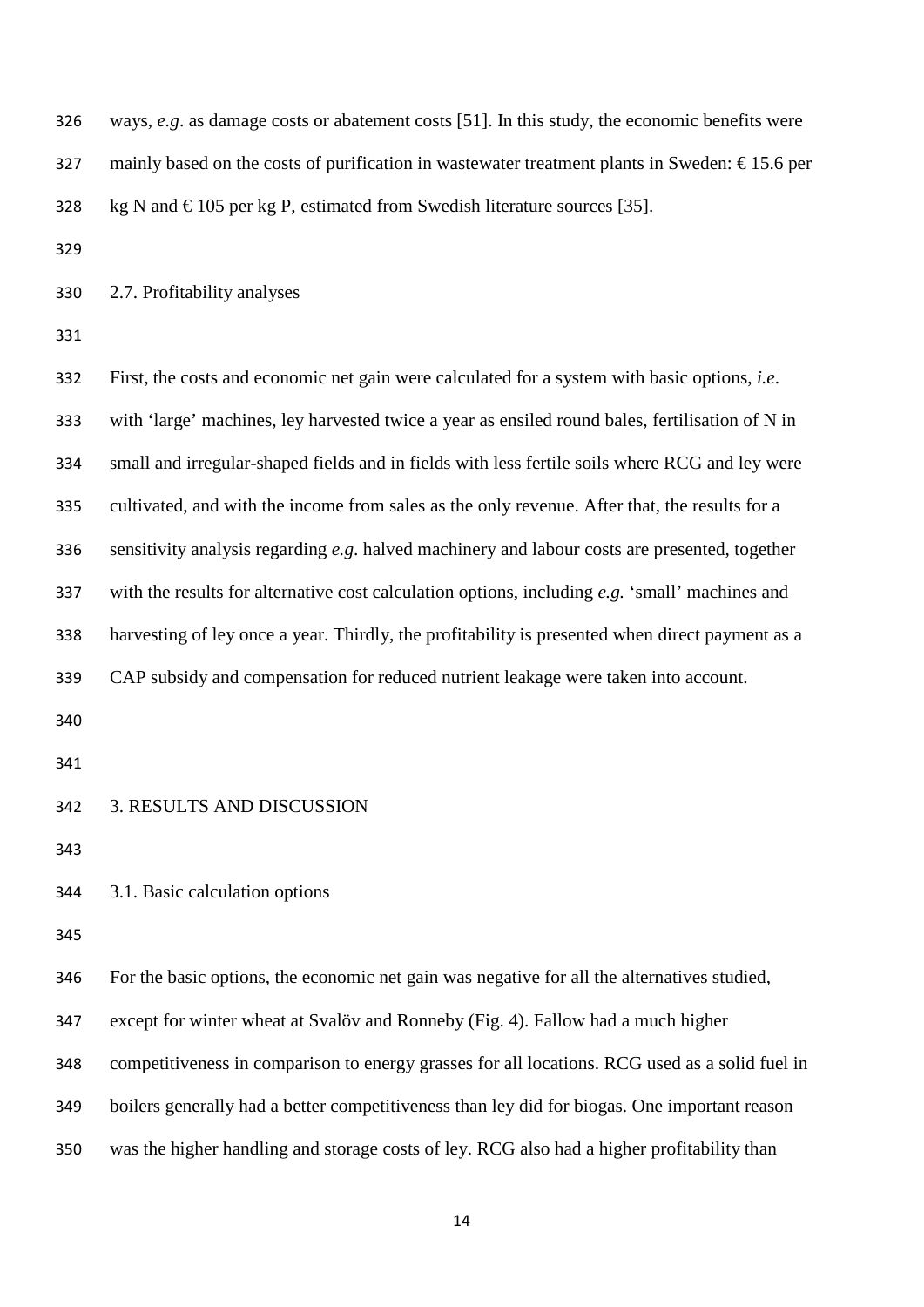spring barley for all field categories at Vingåker and Skellefteå, for small and irregular-shaped fields, fields with less fertile soils and headlands at Ronneby, and for fields with less fertile soils at Svalöv. For 'normal' fields, the results were in accordance with calculation results presented by the Swedish Board of Agriculture [52].

 Small and irregular-shaped fields, as defined in this study, generally resulted in the highest economic losses for all crops and locations. The only exceptions were winter wheat at Svalöv and Ronneby, where fields with less fertile soils had the lowest profitability.

 Size and shape also had an influence on machinery performance (section 2.5.), which is usually not considered in conventional cost calculations. It should be noted, however, that a low *SI* value, *i.e.* a more circular area, does not necessarily facilitate machine operations. Machine performance may be better in an elongated rectangular field (with a high *SI* value) than in a circular field [24,26]. For example, if the width of a border strip is consistently exactly twice the machine working width, the machine can drive back and forth turning only once. More extensive analyses have shown that the smaller the block area, the lower the *SI* value [38]. This indicates that cultivation in small and irregular-shaped agricultural blocks has already been abandoned in many cases, and that a prerequisite for farmers to continue using small fields is that the arable block at least has a more 'regular' shape.

 The net gain generally was highest at Svalöv and lowest at Skellefteå (Fig. 4). For a farmer at Svalöv, it was not profitable to cultivate RCG or ley on headlands or border strips when the field was cultivated with winter wheat or barley. At Vingåker and Skellefteå, however, the total profitability improved when RCG or ley was cultivated on headlands or border strips in fields with spring barley. This implies that yield level is an important factor in the choice of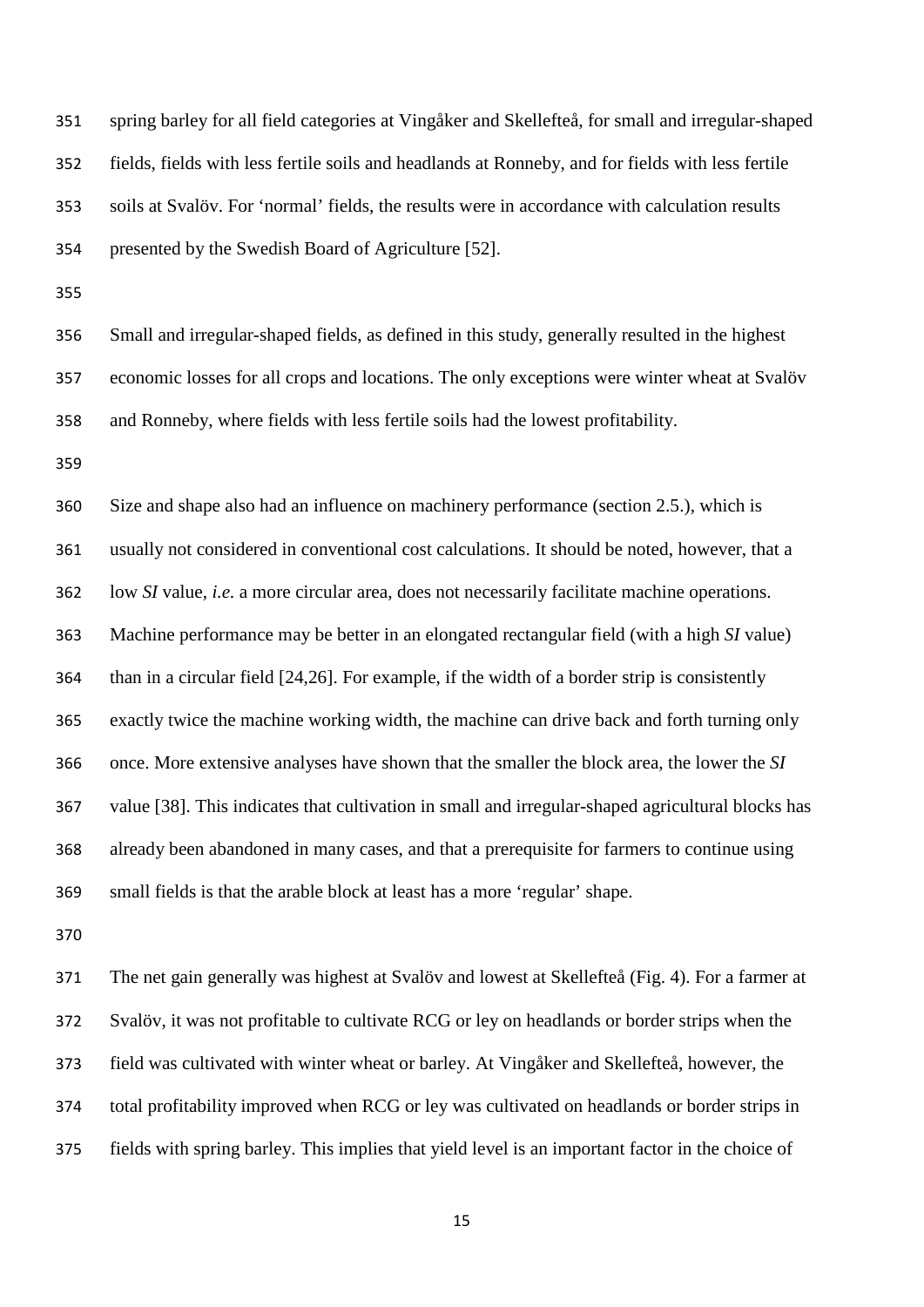crops on headlands and border strips. For such fields as a whole, rotational grass/clover for biogas production, integrated with grain cultivation, can be an interesting alternative [53]. 

 Marginal fields may comprise fields with crop yields from very low levels up to average levels. In this context, further insight may be provided by dividing the costs into area-related 381 costs (€ha<sup>-1</sup>, *e.g.* cost for ploughing) and yield-related costs (€tonne<sup>-1</sup> harvested material, *e.g.*  costs for transport of the harvested material), where the total costs are the sum of the area- related costs and the yield-related costs multiplied by the yield. If the product price is about the same as or lower than the yield-related costs, increased yields will not result in greater profitability. Analyses of costs at Svalöv and Ronneby showed that the area-related costs of RCG were about one-third of the area-related costs of winter wheat and barley, whereas the yield-related costs of RCG were somewhat higher than the yield-related costs of these cereals (Fig. 5). Furthermore, for RCG the price was somewhat higher than the yield-related costs, whereas the price was about 3.5 times higher than the yield-related costs of cereals. Ley had an intermediate position. Although the total costs of RCG were much higher than the price (Fig. 6), this cost analysis indicated that RCG, followed by ley, may generally have a higher competitiveness than cereals in fields with low soil fertility.

3.2. Sensitivity analysis and alternative cost calculation options

 A sensitivity analysis of product prices (chapter 2.6) showed that the price of RCG should increase from its current level by between 25% ('normal' fields) and 42% (small and irregular-shaped fields) in order to have the same profitability as fallow land (Svalöv) [35]. For ley, the respective values were between 31% ('normal' fields) and 76% (headlands).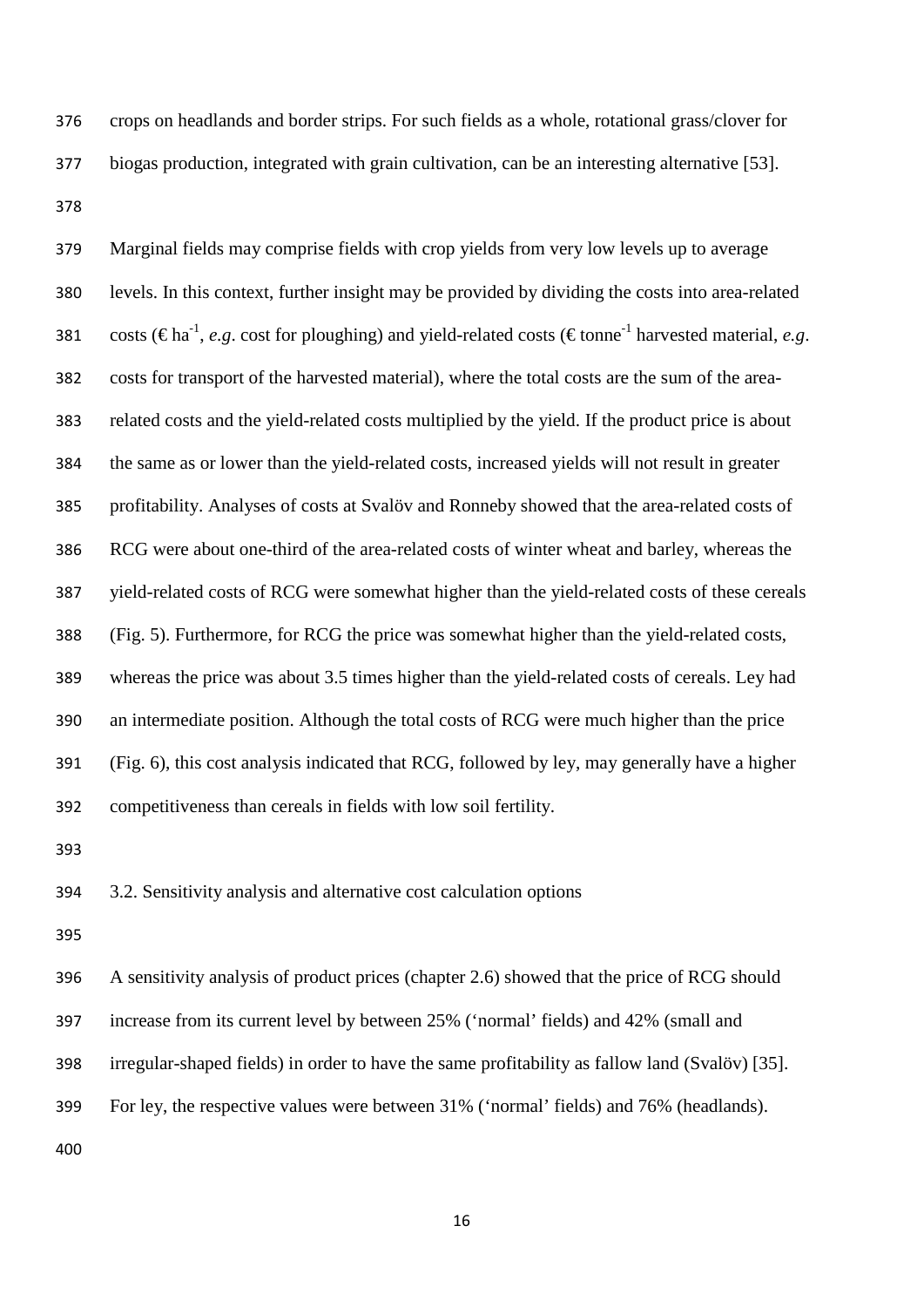In some cases it may be argued that only variable costs should be considered, and that full labour costs are not applicable. This may be true when the alternative value of work time and machinery is low. Therefore, a sensitivity analysis with halved machinery and labour costs was performed [35]. For Svalöv, the results showed that winter wheat and barley were the most profitable crops for all field categories. In addition, RCG was more profitable than fallow land and ley for all field categories. At Skellefteå, RCG had the highest profitability for all field categories, followed by fallow land, barley and ley for biogas. As expected [24], lower machinery and labour costs primarily favoured labour/machinery-intensive crops (*e.g*. spring barley) and field categories (*e.g*. small and irregular-shaped fields).

 Fertilisation of N, in the cultivation of RCG and ley in small and irregular-shaped fields and in fields with less fertile soils, resulted in a similar or somewhat lower profitability at all locations in comparison to the omission of N fertilisation. The main reason was that the product price and yield-related costs were similar. Fertilisation of N in perennial grasses on marginal land may increase the yield [54] and the SOC sequestration rate [55], but the climate 416 change mitigation potential may be outweighed by increased land-based emissions of  $N_2O$ and by greenhouse gas emissions from the manufacture of mineral N fertilisers [56].

 The calculations showed that harvesting ley with a SCW and direct use, *i.e.* without intermediate storage, generally resulted in a higher profitability than round ensiled bales and harvest with SCWs and storage in bunker silos (Fig. 7). When the material was stored, the costs were similar for systems with round ensiled bales and SCWs, and bunker silo storage. 

 The net gain may be increased when ley is harvested later and only once a year, but with a higher yield (see section 2.5.). Calculations for Svalöv pointed out that the net gain was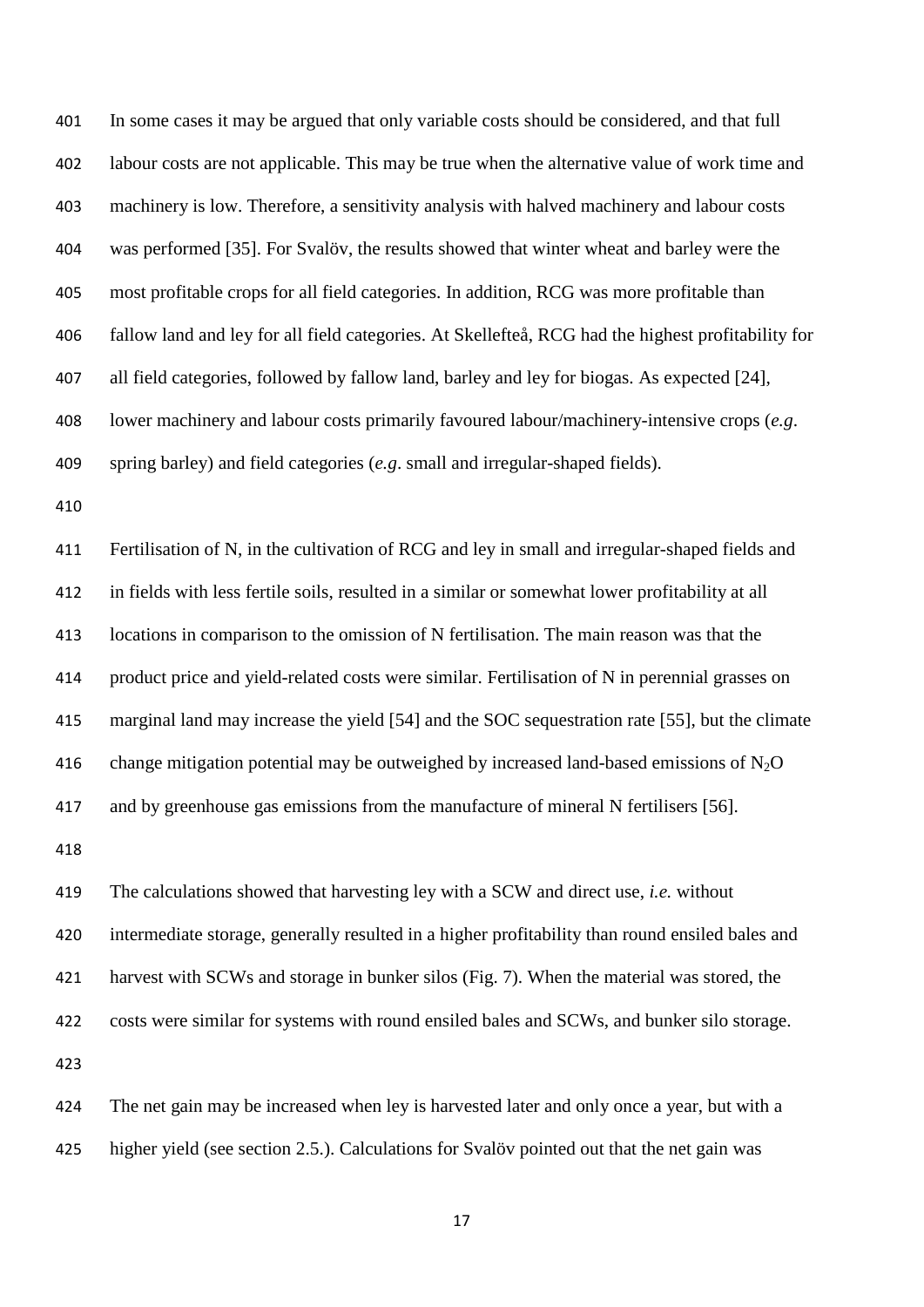indeed improved for all field categories and handling systems (round bales, SCW stored, SCW fresh), except for 'normal' fields when the material was harvested with SCWs and used fresh. Thus, for this latter case, two harvests and immediate use of the material (as also pointed out by Gissén *et al*. [12]) were more profitable than one harvest. The highest gain improvement with one harvest occurred for small and irregular-shaped fields.

 The comparison between 'smaller' and 'larger' machines showed that the latter were more profitable for all field categories, crops and locations. The largest difference occurred for crops with more frequent field operations, *i.e*. for winter wheat and barley, where the net gain 435 was  $\epsilon$ 62-83 per ha higher for 'larger' machines. At Svalöv, for example, the increase in 436 profitability for RCG varied from  $\epsilon$ 25 per ha ('normal' fields) to  $\epsilon$ 31 per ha (border strips), 437 whereas it varied from  $\epsilon$ 35 per ha ('normal' fields) to  $\epsilon$ 46 per ha (border strips) for ley. Larger machines resulted in lower costs per hectare when they could benefit from their broader working widths, but when the time share of turnings, double passes *etc*. increased, their economic competitiveness was reduced. This is in accordance with the results presented by Søgaard and Sørensen [57] and de Toro [58] for example. A conclusion was drawn, that as long as the annual utilisation times were high (in most cases >100 hours) for larger machines, they were also more competitive in smaller fields. In contrast, for short annual utilisation times, smaller machines had a higher competitiveness than larger machines in smaller fields. 

3.3. Area-related and environmental-related subsidies

448 As the direct payment is area-related and will converge into one value in 2020 ( $\epsilon$ 200 per ha) 449 for all crops and locations investigated, the net gain values (Fig. 4) will increase by  $\epsilon$  200. In most cases, RCG and ley are still not profitable. If there were a special subsidy for energy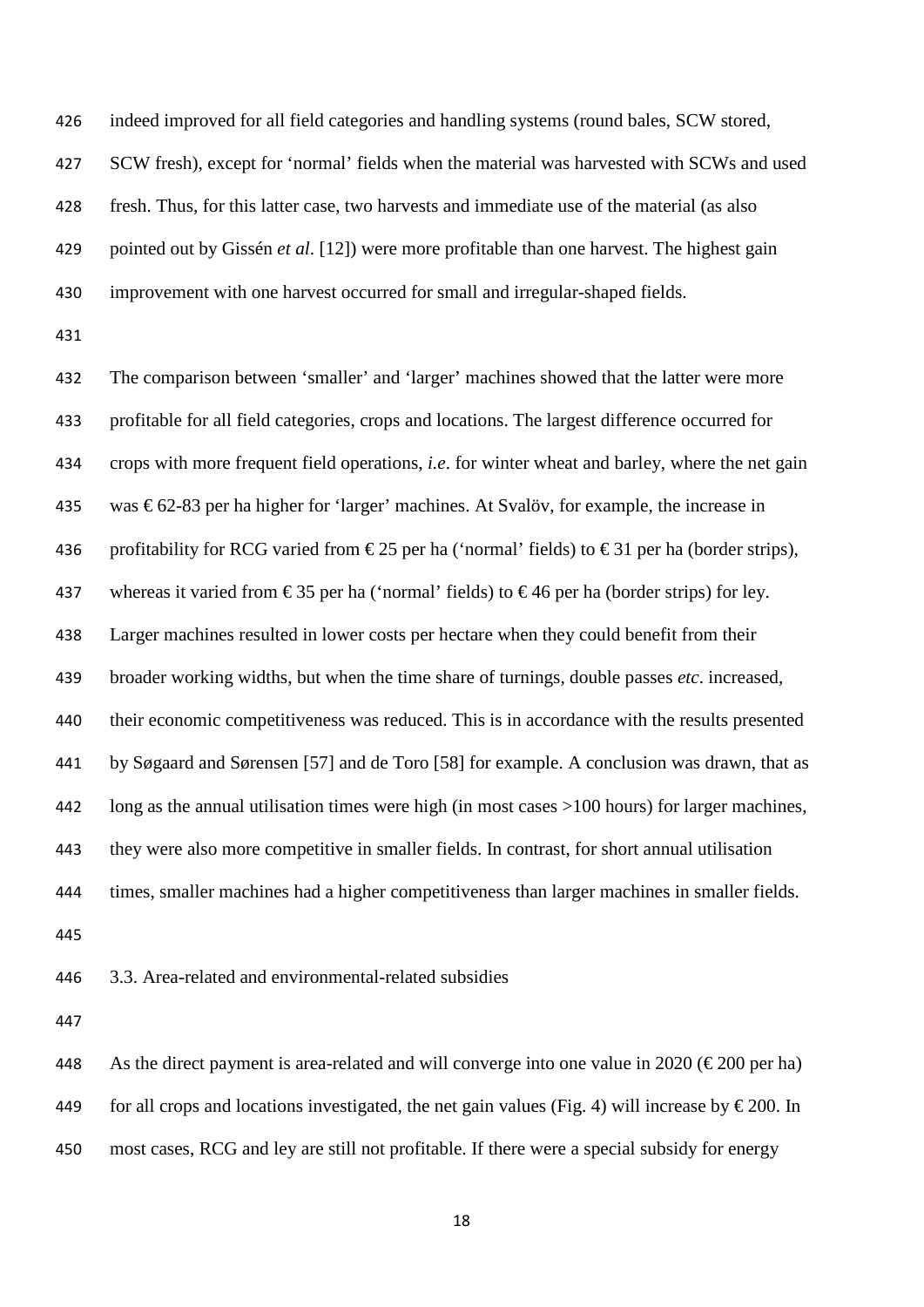crops, at least RCG would be profitable for most marginal land categories. However, such a subsidy could have an impact on production intensity and on the fields in which the crop is cultivated [59], leading to a risk of indirect land use change (iLUC) [60,61].

 As Ronneby is located by the Baltic Sea and Svalöv is near Öresund, the economic value of reduced nutrient leakage (Table 6) was also taken into account for these locations. For RCG and fallow, the net gain was now positive for all field categories (Fig. 8, *cf*. Fig. 4). The net gain was also improved considerably for ley. However, fallow land nevertheless had a somewhat higher net gain than RCG and ley for all field categories.

 The value of reduced nutrient leakage (Table 6) was an important factor in the net gain (Fig. 8). Debnath *et al*. [51] present a brief review of abatement costs for N and P runoff. In their 463 study, they use a cost of  $\epsilon$ 8.5 per kg for N and  $\epsilon$ 34 per kg for P when estimating the environmental benefits of switchgrass cultivation in USA. However, their estimated loss 465 reductions for N and P, when wheat production is converted to switchgrass production, are about two times and three to four times higher, respectively, than the values used in this study (Table 6) [51].

 Cultivation of perennial energy grasses on marginal land may have considerable potential to 470 sequester SOC when they replace annual crops [55,62-64]. However, as pointed out by Powlsen *et al*. [56], it is important to note that the quantity of carbon stored in the soil is finite and that the increase in SOC will cease when a new equilibrium is established. It often takes more than one hundred years to reach equilibrium, but the sequestration rate is much higher in the early years than in later years [56,65]. Furthermore, the process is reversible, as some of the SOC sequestered will be released when the field is ploughed again. In some situations,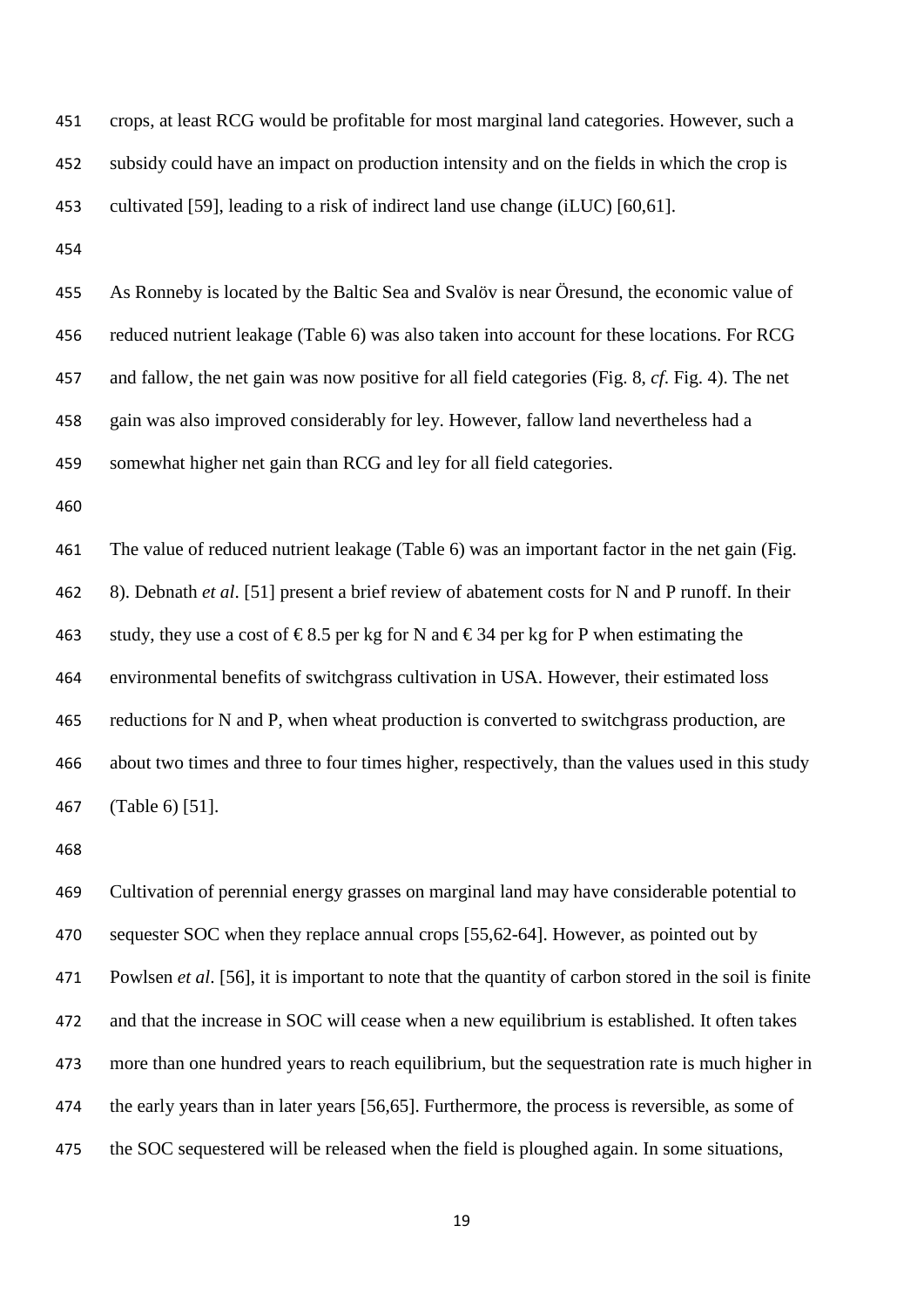476 energy grasses on marginal land may also increase the release of nitrous oxide  $(N_2O)$  and methane [56], which counteracts the climate change mitigation potential of SOC sequestration.

 The annual sequestration rate of SOC, due to perennial grass cultivation, is dependent on many factors, *e.g*. initial SOC content (*i.e*. earlier land use and management), soil type, fertilisation of N, temperature, precipitation *etc*. Studies have shown that the SOC 483 sequestration by grasses may amount to about 1 tonne C  $ha^{-1}$  year<sup>-1</sup> in the early years [55,64]. For switchgrass produced in the USA, Debnath *et al*. [51] report an average SOC 485 sequestration rate of 0.3 tonnes C ha<sup>-1</sup> year<sup>-1</sup>. The economic value of such an environmental benefit can be related to the price of carbon emission allowances in the European Union 487 Emissions Trading System (EU ETS). This price has dropped from about  $\epsilon$ 30 per tonne CO<sub>2</sub> 488 in 2008 to about  $\epsilon$ 6 per tonne in 2014 [66] (a price of  $\epsilon$ 6 per tonne CO<sub>2</sub> corresponds to about  $\epsilon$  22 per tonne C). Thus, such an environmental-related compensation from society to farmers would be much lower than *e.g*. the direct payments according to CAP, including if emission reductions when replacing fossil fuels are to be considered. However, it can be argued that the newly introduced greening support scheme is aimed at encouraging such climate change mitigation steps, as well as the reduction of nutrient leakage [46].

 Although it may be difficult to estimate 'fair' economic compensation for reduced nutrient leakage and a reduced climate change impact, there seems to be a common opinion that a certain proportion of the environmental and societal benefits should be passed on to the farmers [67]. From a societal perspective, it is advantageous in most cases if energy grass produced on marginal land, in contrast to fallow, can be used to replace fossil fuels. From a commercial point of view, however, Bryngelsson and Lindgren [61] claim that large-scale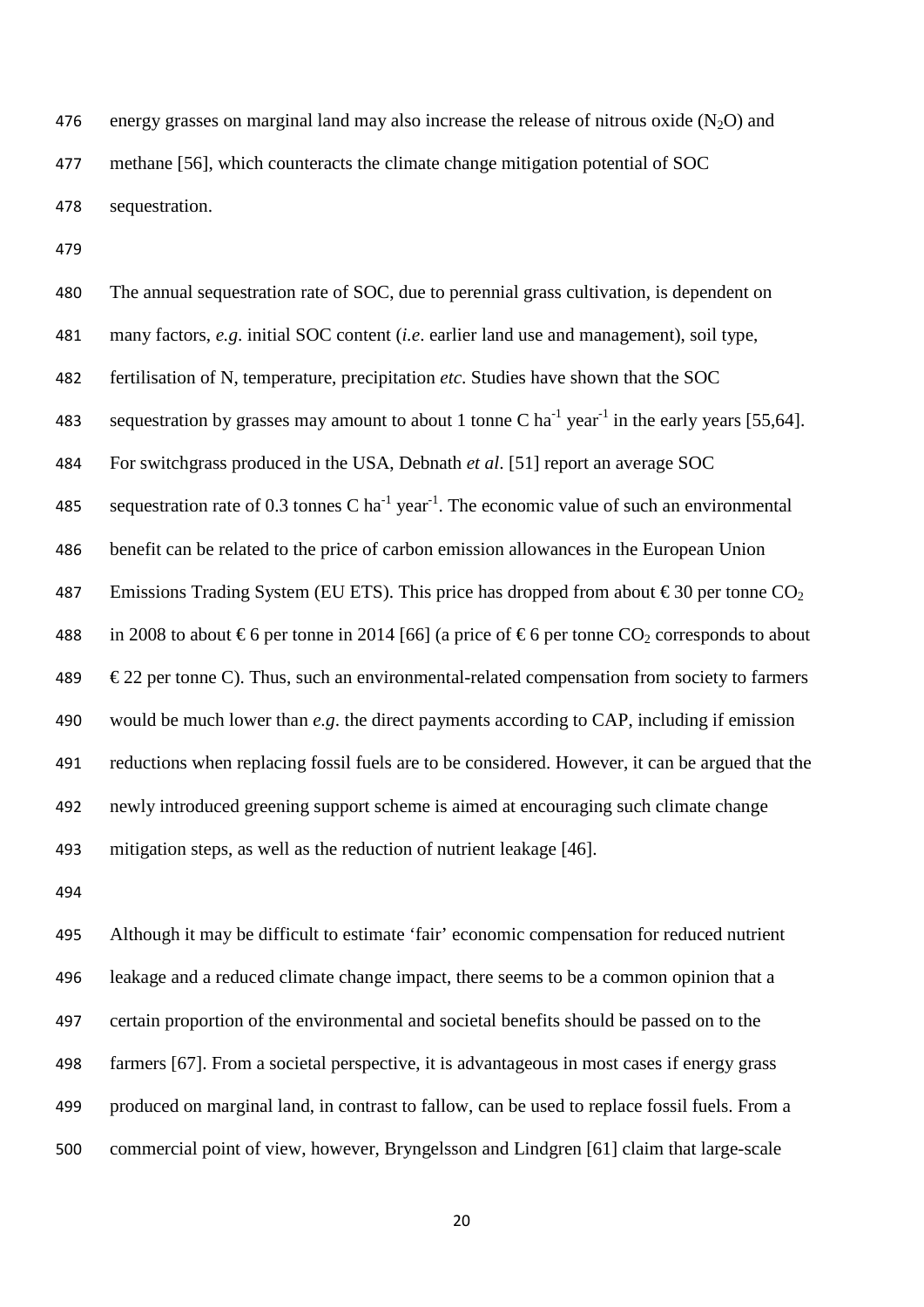production of bioenergy on marginal land is unlikely. If the economic incentives were strong enough, farmers would cultivate bioenergy on more productive land and out-compete the more costly production on marginal land. However, as pointed out by Glithero *et al*. [68], farm-level decisions on the use of marginal land are complex and dynamic, and depend on relative crop yields, machinery costs and farmers' attitudes for example.

- 
- 
- 4. CONCLUSIONS
- 

 As marginal land often consists of small and irregular-shaped fields, it is important to take field size and shape into account in cost calculations. Therefore, a novel simulation model was developed to consider the time demand of different machine operations in fields with different sizes and shapes. Marginal fields are also often remote, and a simple method based on block identification numbers was developed to calculate transport distances. Furthermore, small fields and fields with less fertile soils are in most cases considered as marginal land. However, two possible field categories were added to this concept: headlands and border strips, which could contribute considerable arable land for energy grass production. At the same time, these field categories can contribute to the sequestration of SOC, reduced leakage of nutrients and pesticides, and the creation of wildlife habitats.

 The results showed that all studied crops, except for winter wheat for all field categories at Svalöv and winter wheat in 'normal' fields and border strips at Ronneby, have a negative economic gain. Generally, the economic losses are highest for small and irregular-shaped fields. Fallow has a higher economic competitiveness than RCG and ley for all marginal field categories and locations. RCG used as a solid fuel in boilers generally has a higher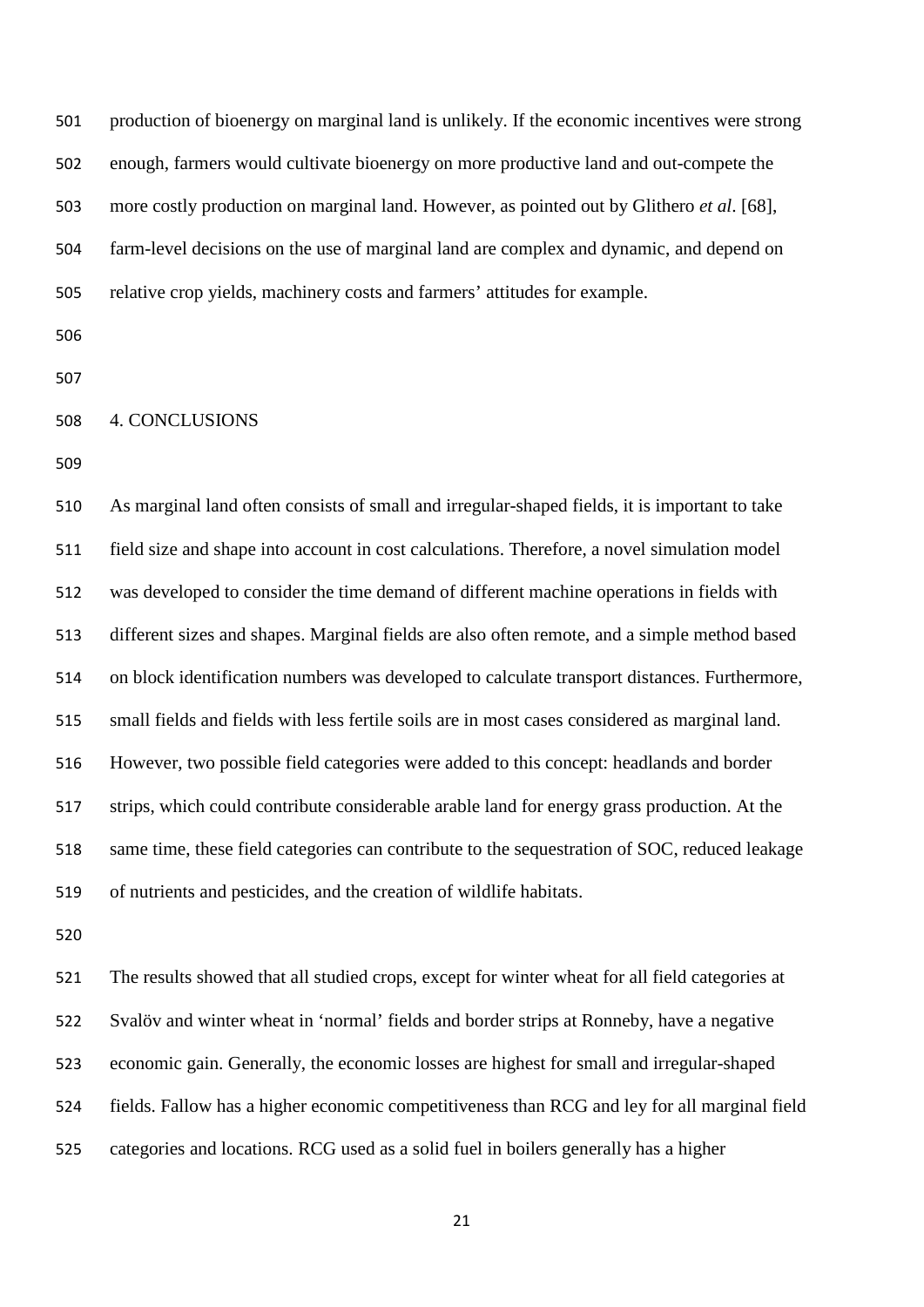| 526 | competitiveness than ley for biogas. However, when the ley is used fresh without storage, its |
|-----|-----------------------------------------------------------------------------------------------|
| 527 | competitiveness improves considerably. Taking the direct payment subsidy and the economic     |
| 528 | value of reduced nutrient leakage into account, the economic net gain improves considerably.  |
| 529 | Nevertheless, fallow land has a somewhat higher net gain than RCG for all field categories.   |
| 530 |                                                                                               |
| 531 | For cultivation of energy grasses on agricultural marginal lands under Swedish conditions,    |
| 532 | further cost reductions and higher revenues, including possible agro-environmental economic   |
| 533 | compensations, are required if RCG in the first instance is to be able to compete with fallow |
| 534 | land. At the same time, sustainable demands or local markets have to be established.          |
| 535 |                                                                                               |
| 536 |                                                                                               |
| 537 | <b>ACKNOWLEDGEMENTS</b>                                                                       |
| 538 |                                                                                               |
| 539 | The authors would like to thank the Swedish Farmers' Foundation for Agricultural Research     |
| 540 | for its financial support.                                                                    |
| 541 |                                                                                               |
| 542 |                                                                                               |
| 543 | <b>REFERENCES</b>                                                                             |
| 544 |                                                                                               |
| 545 | [1] Jordbruksverket (Swedish Board of Agriculture). Åkerarealens användning efter län/riket   |
| 546 | och gröda, hektar. År 1981-2013. Available from:                                              |
| 547 | http://statistik.sjv.se/PXWeb/Menu.aspx?px_db=Jordbruksverkets+statistikdatabas&px_langu      |
| 548 | age=sv&rxid=5adf4929-f548-4f27-9bc9-78e127837625 [cited 1.9.2014].                            |
| 549 | [2] Jonsson B. Kartläggning av mark som tagits ur produktion. Rapport 2008:7. Jönköping:      |
| 550 | Jordbruksverket; 2008.                                                                        |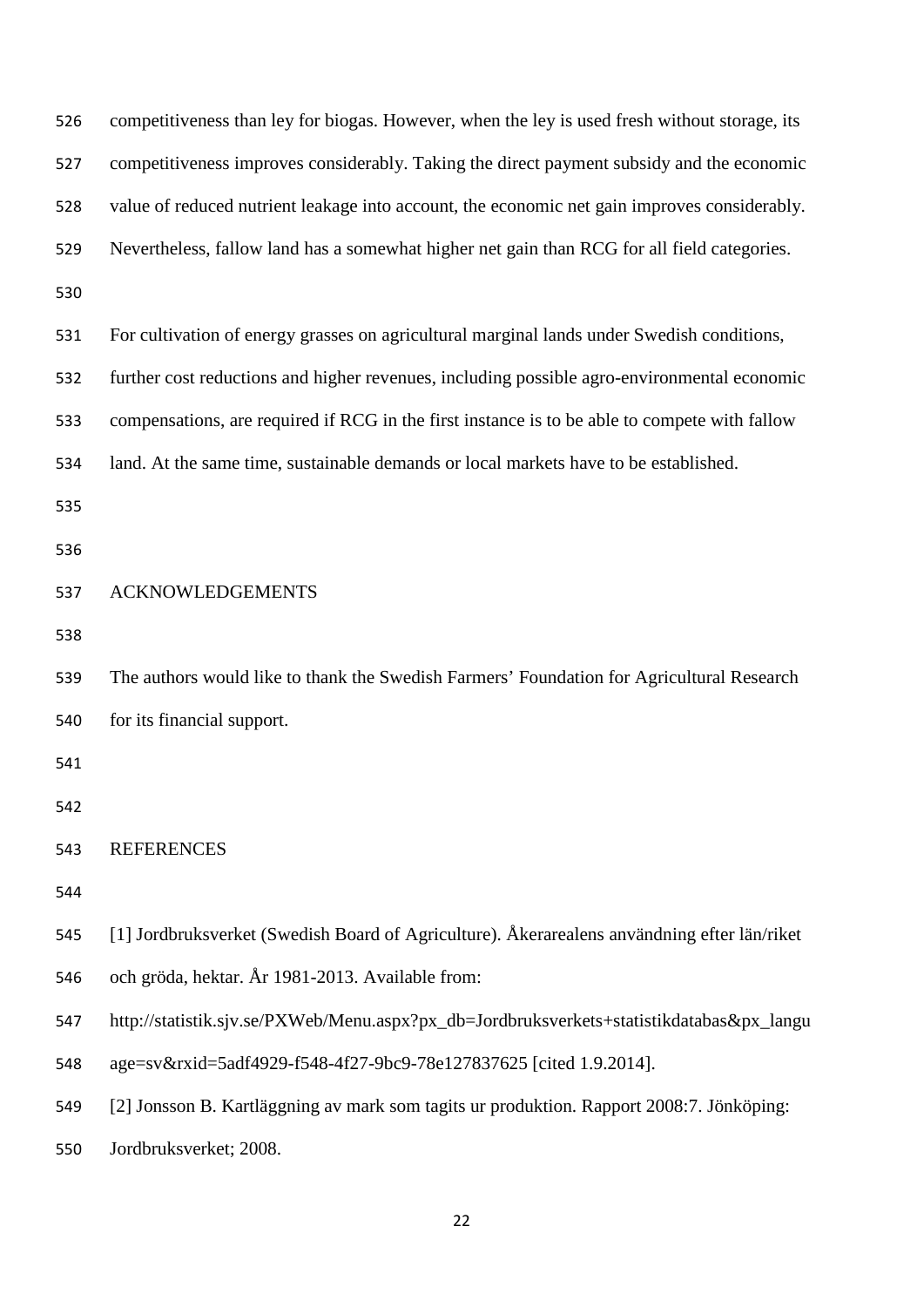- [3] Liu TT, McConkey BG, Ma ZY, Liu ZG, Cheng, LL. Strengths, weaknesses, opportunities
- and threats analysis of bioenergy production on marginal land. Energy Procedia 2011;5:2378- 86.
- [4] Schweier J, Becker G. Economics of poplar short rotation coppice plantations on marginal
- land in Germany. Biomass Bioenerg 2013;59:494-502.
- [5] McElroy GH, Dawson WM. Biomass from Short-rotation Coppice Willow on Marginal
- Land. Biomass 1986;10(3):225-40.
- [6] Vaughan DH, Cundiff JS, Parrish DJ. Herbaceous Crops on Marginal Sites Erosion and
- Economics. Biomass 1989;20(3-4):199-208.
- [7] Wünsch K, Gruber S, Claupein W. Profitability analysis of cropping systems for biogas
- production on marginal sites in southwestern Germany. Renewable Energy 2012;45:213-20.
- [8] Wrobel C, Coulman BE, Smith DL. The potential use of reed canary grass (*Phalaris*
- *arundinacea* L.) as a biofuel crop. Acta Agr Scand B-S P 2009;59(1):1-18.
- [9] Prochnow A, Heiermann M, Plöchl M, Amon T, Hobbs PJ. Bioenergy from permanent
- grassland a review: 2. Combustion. Bioresource Technol 2009;100:4945-54.
- [10] Murphy JD, Power NM. An argument for using biomethane generated from grass as a
- biofuel in Ireland. Biomass Bioenerg 2009;33(3):504-12.
- [11] Prochnow A, Heiermann M, Plöchl M, Linke B, Idler C, Amon T, Hobbs PJ. Bioenergy
- from permanent grassland a review: 1. Biogas. Bioresource Technol 2009;100:4931-44.
- [12] Gissén C, Prade T, Kreuger E, Nges IA, Rosenqvist H, Svensson S-E, Lantz M, Mattsson
- JE, Börjesson P, Björnsson L. Comparing energy crops for biogas production yields, energy
- input and costs in cultivation using digestate and mineral fertilization. Biomass Bioenerg
- 2014;64:199-210.
- [13] Lundegrén (ed.). Evalueringsrapport marginale jorder och odlingssystem. BioM
- Bæredygtig bioenergi. Available from: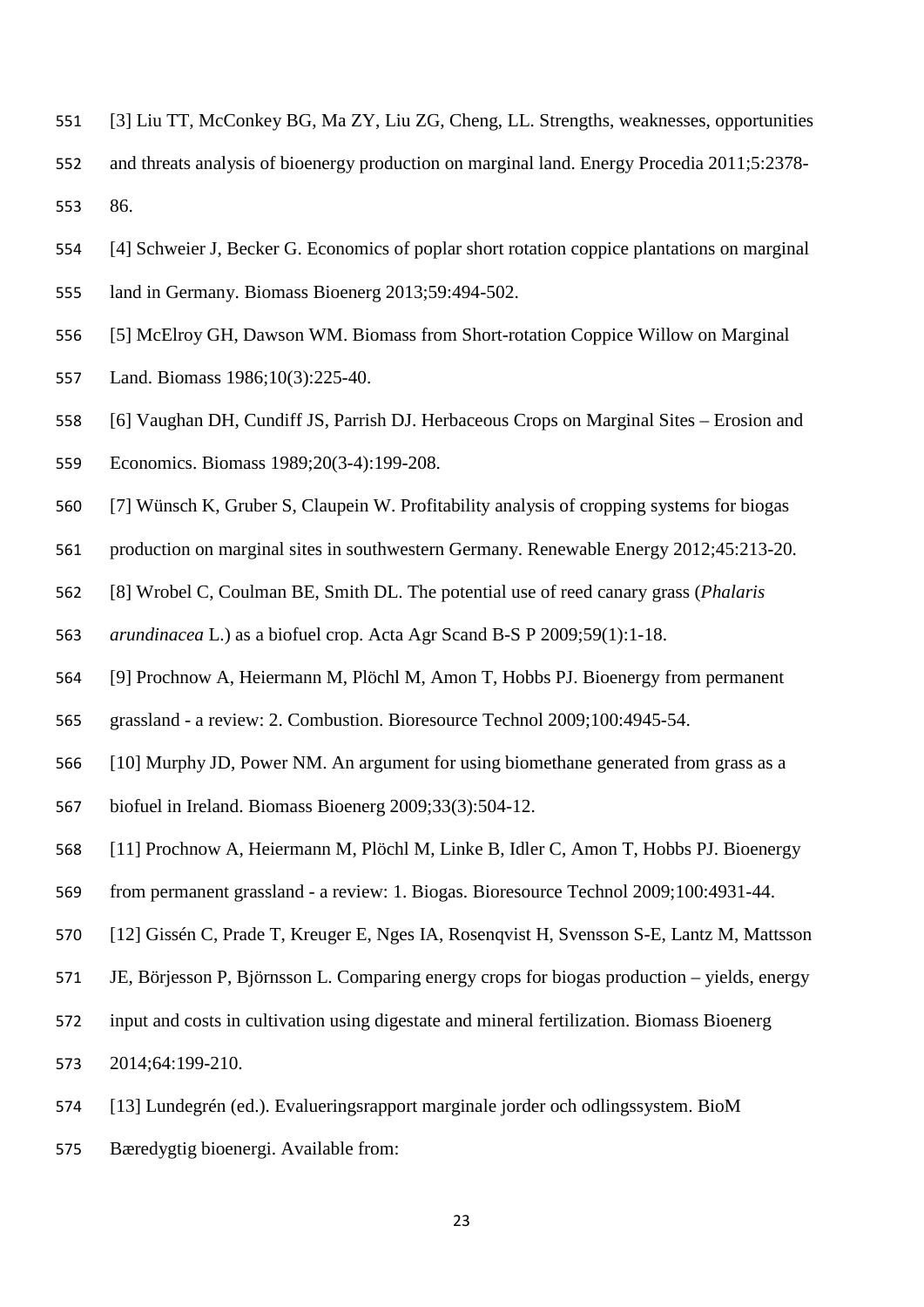- http://agrotech.dk/sites/agrotech.dk/files/public\_files/agrotech-
- dk/pdf/Evalueringsrapport\_Marginale\_light.pdf [cited 13.8.2014].
- 578 [14] Bullard MJ, Metcalfe P. Estimating the energy requirements and  $CO<sub>2</sub>$  emissions from
- production of the perennial grasses mischanthus, switchgrass and reed canary grass. London:
- ADAS Consulting Ltd; 2001.
- [15] Berglund M, Börjesson P. Assessment of energy performance in the life-cycle of biogas
- production. Biomass Bioenerg 2006;30:254-66.
- [16] Kimming M, Sundberg C, Nordberg Å, Baky A, Bernesson S, Norén O, Hansson P-A.
- Biomass from agriculture in small-scale combined heat and power plants A comparative life
- cycle assessment. Biomass Bioenerg 2011;35:1572-81.
- [17] Börjesson P, Tufvesson LM. Agricultural crop-based biofuels resource efficiency and
- environmental performance including direct land use changes. J Clean Prod 2011;19:108-20.
- [18] Paulrud S, Laitila T. Farmers' attitudes about growing energy crops: A choice
- experiment approach. Biomass Bioenerg 2010;34(12):1770-9.
- [19] Landström S, Lomakka L, Andersson S. Harvest in spring improves yield and quality of
- reed canary grass as a bioenergy crop. Biomass Bioenerg 1996;11:333-41.
- [20] Hadders G, Olsson R. Harvest of grass for combustion in late summer and in spring.
- Biomass Bioenerg 1997;12:171-5.
- [21] Gunnarsson C, Vågström L, Hansson P-A. Logistics for forage harvest to biogas
- production timeliness, capacities and costs in a Swedish case study. Biomass Bioenerg 2008;32:1263-73.
- [22] Shortall OK. "Marginal land" for energy crops: Exploring definitions and embedded
- assumptions. Energy Policy 2013;62:19-27.
- [23] Richards BK, Stoof CR, Cary IJ, Woodbury PB. Reporting on marginal lands for
- bioenergy feedstock production: a modest proposal. Bioenerg Res 2014;7:1060-2.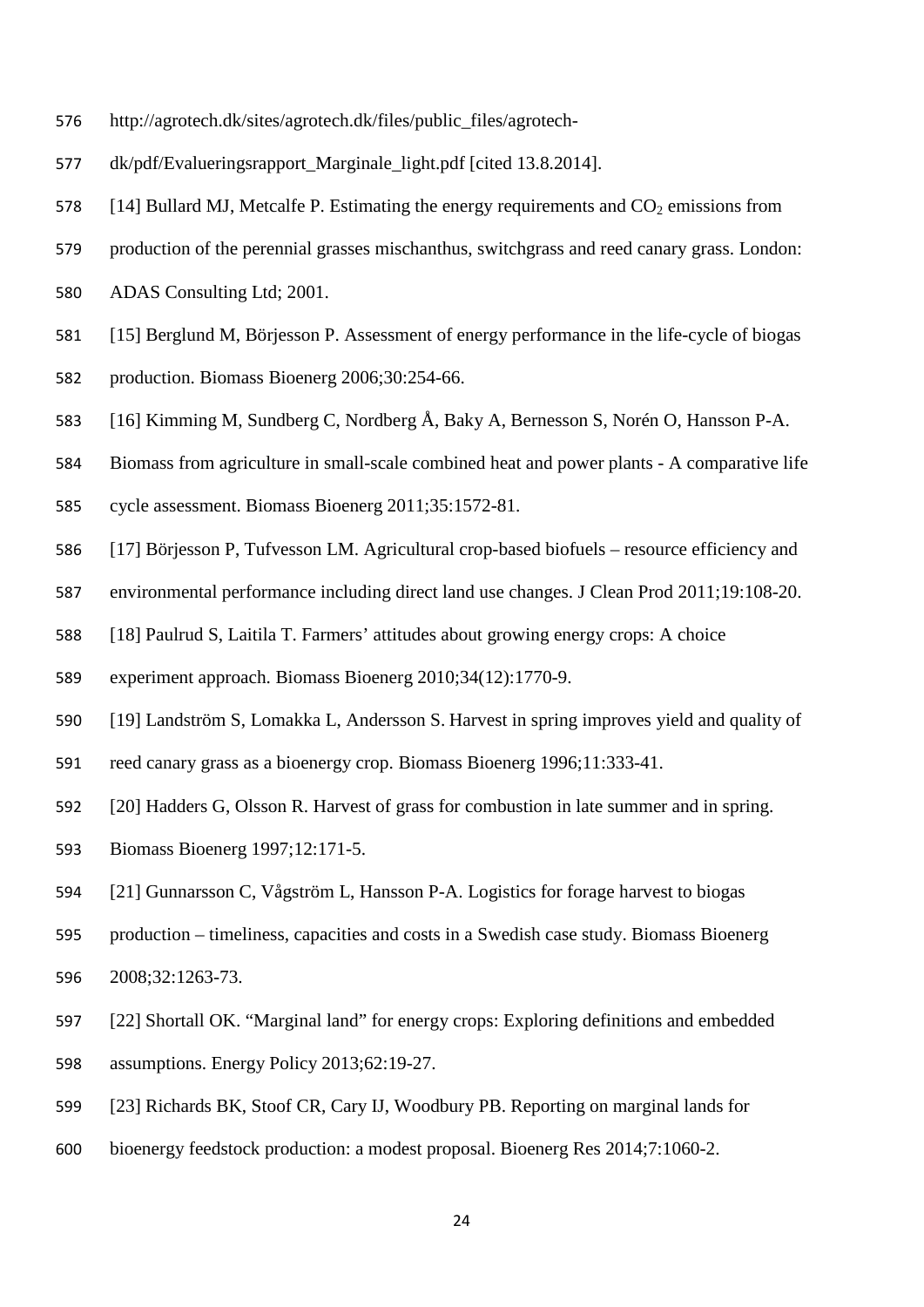- [24] Witney B. Choosing and using farm machines. Edinburgh: Land Technology Ltd; 1995.
- [25] Amiama C, Bueno J, Alvarez CJ. Influence of the physical parameters of fields and of
- crop yield on the effective field capacity of a self-propelled forage harvester. Biosyst Eng
- 2008;100:198-205.
- [26] Gónzalez XP, Marey MF, Álvarez CJ. Evaluation of productive rural land patterns with
- joint regard to the size, shape and dispersion of plots. Agr Syst 2007;92:52-62.
- [27] Sparkes DL, Jaggard KW, Ramsden SJ, Scott RK. The effect of field margins on the
- yield of sugar beet and cereal crops. Ann Appl Biol 1998;132(1):129-42.
- [28] Sparkes DL, Ramsden SJ, Jaggard KW, Scott RK. The case for headland set-aside:
- consideration of whole-farm gross margins and grain production on two farms with
- contrasting rotations. Ann Appl Biol 1998;133(2):245-56.
- [29] Kautz T, Stumm C, Kösters R, Köpke U. Effects of perennial fodder crops on soil
- structure in agricultural headlands. J Plant Nutr Soil Sc 2010;173(4):490-501.
- [30] Mårtensson K, Johnsson H, Blombäck K. Läckage av kväve från svensk åkermark för år
- 2007 och 2008 beräknat med PLC5-metodik. Teknisk rapport 138. Uppsala: Dept of Soil and
- Environment, Swedish University of Agricultural Sciences; 2010.
- [31] Jordbruksverket. Jordbruket och vattenkvalitén. Kunskapsunderlag om åtgärder. Rapport
- 2012:22. Jönköping: Swedish Board of Agriculture (Jordbruksverket); 2012.
- [32] Falloon P, Powlson D, Smith P. Managing field margins for biodiversity and carbon
- sequestration: a Great Britain case study. Soil Use Manage 2004;20:240-7.
- [33] Schneider C, Fry G. 2005. Estimating the consequences of land-use changes on butterfly
- diversity in a marginal agricultural landscape in Sweden. J Nat Conserv 2005;13:247-56.
- [34] Semere T, Slater FM. Ground flora, small mammal and bird species diversity in
- miscanthus (Miscanthus giganteus) and reed canary-grass (Phalaris arundinacea) fields.
- Biomass Bioenerg 2007;31:20-9.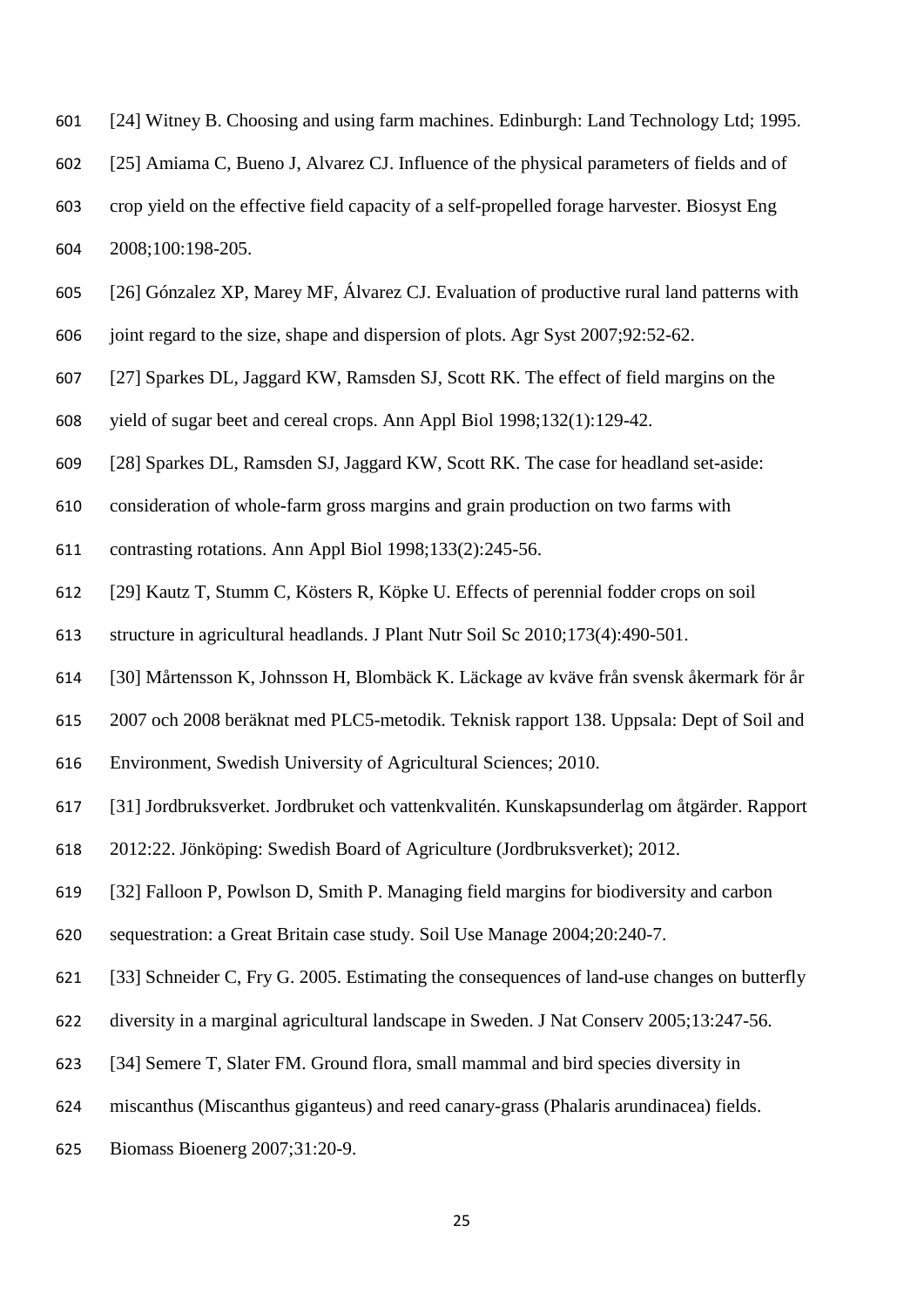- [35] Rosenqvist H, Nilsson D, Bernesson S. Kostnader och lönsamhet för odling av
- energigräs på marginell jordbruksmark. Rapport 073. Uppsala: Dept of Energy and
- Technology, Swedish University of Agricultural Sciences; 2014.
- [36] de Clercq EM, Vandemoortele F, de Wulf RR. A method for the selection of relevant
- pattern indices for monitoring of spatial forest cover pattern at a regional scale. Int J Appl
- Earth Observ Geoinform 2006;8(2):113-25.
- [37] Cousins SAO, Aggemyr E. The influence of field shape, area and surrounding landscape
- on plant species richness in grazed ex-fields. Biol Conservation 2008;141(1):126-35.
- [38] Nilsson D, Rosenqvist H, Bernesson S. Tidsåtgång för maskinarbeten på små fält
- en simuleringsstudie. Rapport 072. Uppsala: Dept of Energy and Technology, Swedish
- University of Agricultural Sciences; 2014.
- [39] European Commission. COMMISSION REGULATION (EC) No 1122/2009. Available
- from: http://eur-lex.europa.eu/legal-content/EN/ALL/?uri=CELEX:32009R1122 [cited
- 17.4.2015].
- [40] Palmer RJ, Wild D, Runtz K. Improving the Efficiency of Field Operations. Biosyst Eng 2003;84:283-8.
- [41] Spekken M, de Bruin S. Optimized routing on agricultural fields by minimizing
- maneuvering and servicing time. Precis Agric 2013;14:224-44.
- [42] Rizzo D, Martin L, Wohlfahrt J. Miscanthus spatial location as seen by farmers: a
- machine learning approach to model real criteria. Biomass Bioenerg 2014;66:348-63.
- [43] Kelton WD, Sadowski RP, Sturrock DT. Simulation with Arena. New York: McGraw-

Hill; 2007.

- [44] Maskinkalkylgruppen. Maskinkostnader 2013. Linköping: Hushållningssällskapen; 2013.
- [45] European Commission. Direct payments. Available from:
- http://ec.europa.eu/agriculture/direct-support/direct-payments/index\_en.htm [cited 17.4.2015].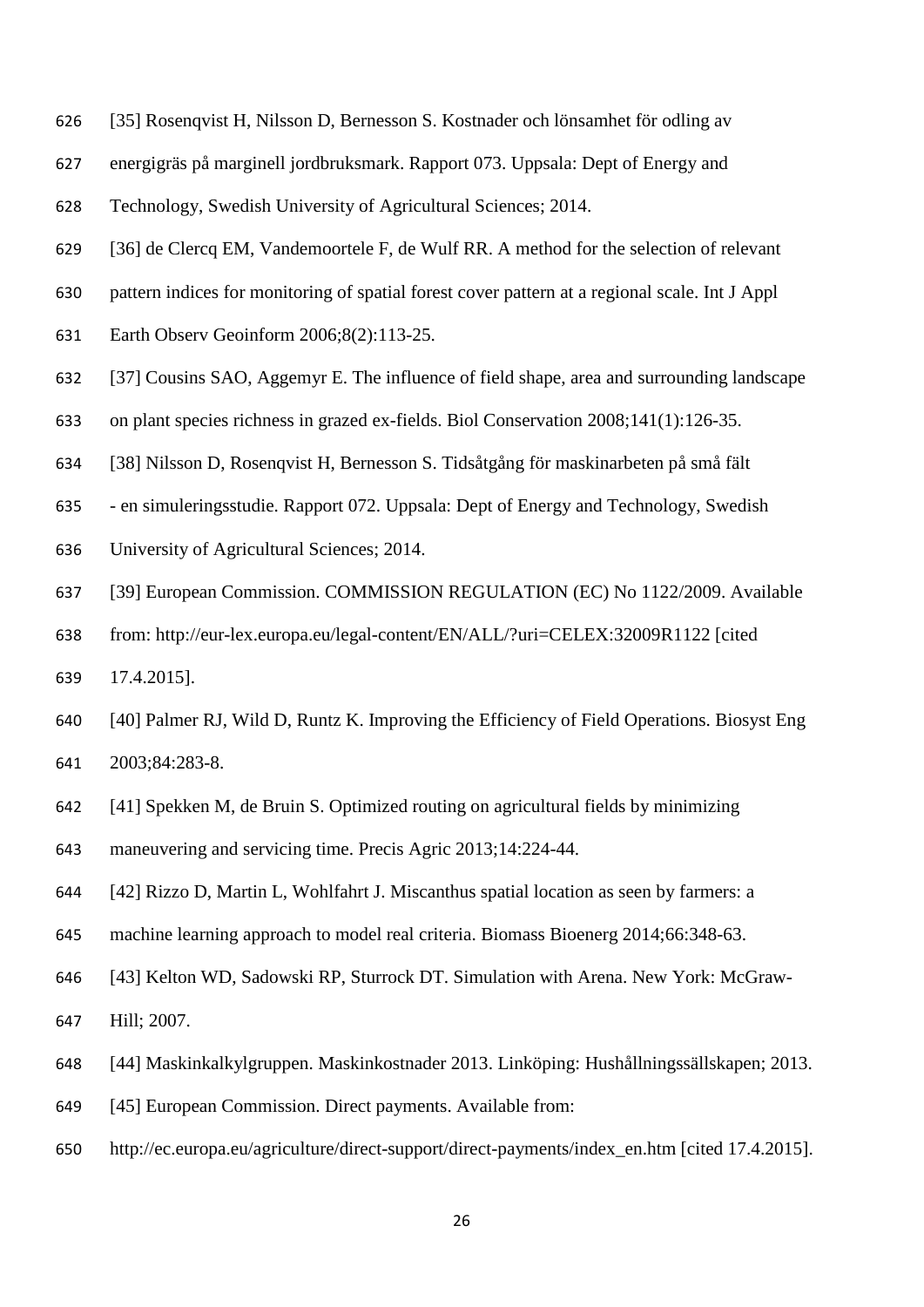- [46] Jordbruksverket (Swedish Board of Agriculture). Jordbrukarstöd. Available from:
- http://www.jordbruksverket.se/amnesomraden/stod/jordbrukarstod.4.53b6e8e714255ed1fcc71 bd.html [cited 17.4.2015].
- [47] Naturvårdsverket. Åtgärder och kostnader för minskad fosforutlakning från
- jordbruksmark till sjön Glan, underlagsrapport (3) till Miljökvalitetsnormer för fosfor i sjöar -
- redovisning av ett regeringsuppdrag (NV rapport 5288). Rapport 5291. Stockholm: Swedish
- Environmental Protection Agency (Naturvårdsverket); 2003.
- [48] Naturvårdsverket. Vidareutveckling av förslag till avgiftssystem för kväve och fosfor.
- Rapport 6345. Stockholm: Swedish Environmental Protection Agency (Naturvårdsverket);
- 2010.
- [49] Andersson R, Kaspersson E, Wissman J. Slututvärdering av Miljö- och
- landsbygdsprogrammet 2000-2006 vad fick vi för pengarna? Uppsala: Swedish University of Agricultural Sciences; 2009.
- [50] Johnsson H, Larsson M, Lindsjö A, Mårtensson K, Persson K, Torstensson G. Läckage
- av näringsämnen från svensk åkermark Beräkningar av normalläckage av kväve och fosfor
- för 1995 och 2005. Rapport 5823. Stockholm: Swedish Environmental Protection Agency
- (Naturvårdsverket); 2008.
- [51] Debnath D, Stoecker AL, Epplin FM. Impact of environmental values on the breakeven price of switchgrass. Biomass Bioenerg 2014;70:184-95.
- [52] Jordbruksverket (Swedish Board of Agriculture). Kalkyler för energigrödor. Available
- from: http://www2.jordbruksverket.se/webdav /files/SJV/trycksaker/Pdf\_ovrigt/ovr304.pdf
- [cited 2.9.2014].
- [53] Tidåker P, Sundberg C, Öborn I, Kätterer T, Bergkvist G. Rotational grass/clover for
- biogas integrated with grain production a life cycle perspective. Agr Syst 2014;129:133-41.
- [54] Shield IF, Barraclough TJP, Riche AB, Yates NE. The yield response of the energy crops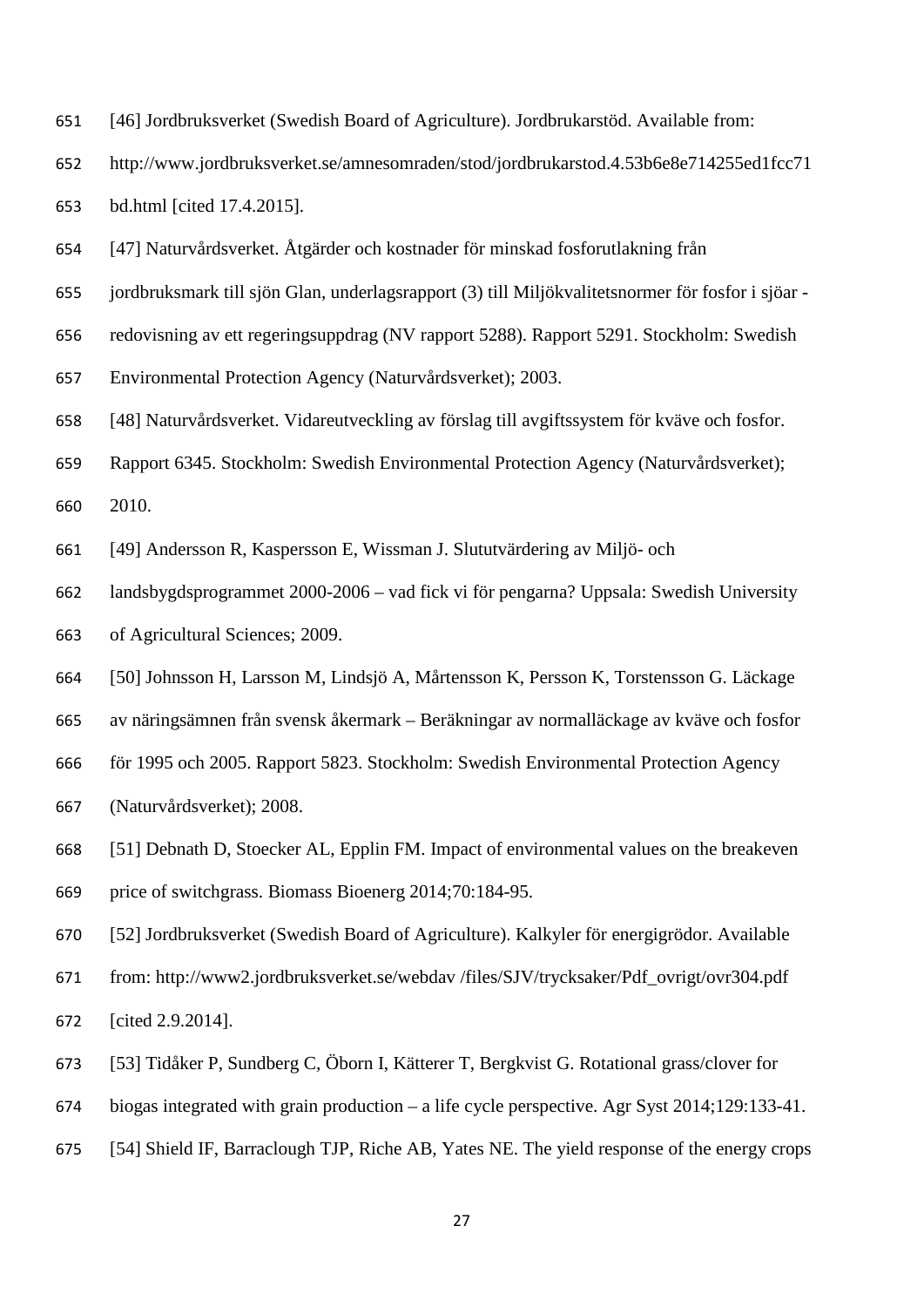- switchgrass and reed canary grass to fertiliser applications when grown on a low productivity
- sandy soil. Biomass Bioenerg 2012;42:86-96.
- [55] Xiong S, Kätterer T. Carbon-allocating dynamics in reed canary grass as affected by soil
- type and fertilization rates in northern Sweden. Acta Agr Scand B–S P 2009;60:24-32.
- [56] Powlson DS, Whitmore AP, Goulding KWT. Soil carbon sequestration to mitigate
- climate change: a critical re-examination to identify the true and the false. Eur J Soil Sci

2011;62:42-55.

- [57] Søgaard HT, Sørensen CG. A model for optimal selection of machinery sizes within the farm machinery system. Biosyst Eng 2004;89:13-28.
- [58] de Toro A. Influences on timeliness costs and their variability on arable farms. Biosyst Eng 2005;92:1-13.
- [59] Larsson S. Supply curves of reed canary grass (Phalaris arundinacea L.) in Västerbotten
- County, northern Sweden, under different EU subsidy schemes. Biomass Bioenerg 2006;30:28-37.
- [60] Stürmer B, Schmidt J, Schmid E, Sinabell F. Implications of agricultural bioenergy crop
- production in a land constrained economy the example of Austria. Land Use Policy
- 2013;30:570-81.
- [61] Bryngelsson DK, Lindgren K. Why large-scale bioenergy production on marginal
- land is unfeasible: a conceptual partial equilibrium analysis. Energy Policy 2013;55:454-
- 66.
- [62] Anderson-Teixeira KJ, Davis SC, Masters MD, Delucia EH. Changes in soil organic
- carbon under biofuel crops. GCB Bioenergy 2009;1:75-96.
- [63] Ma Z, Wood CW, Bransby DI. Carbon dynamics subsequent to establishment of
- switchgrass. Biomass Bioenerg 2000;18:93-104.
- [64] Wang L, Qian Y, Brummer JE, Zheng J, Wilhelm S, Parton WJ. Simulated biomass,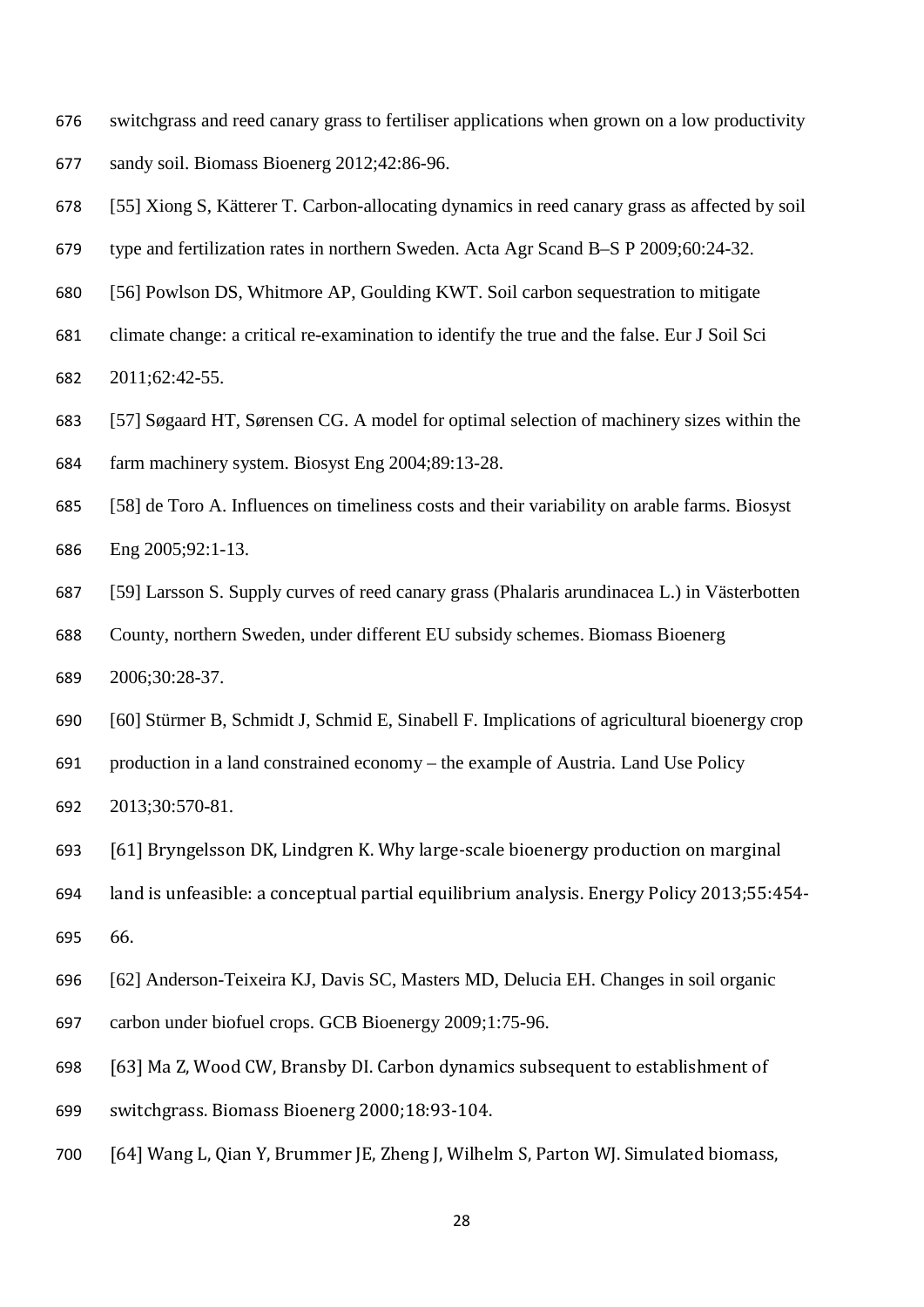| 701 |  | environmental impacts and best management practices for long-term switchgrass |  |
|-----|--|-------------------------------------------------------------------------------|--|
|-----|--|-------------------------------------------------------------------------------|--|

- systems in a semi-arid region. Biomass Bioenerg 2015;75:254-66.
- [65] Johnston AE, Poulton PR, Coleman K. Soil organic matter: its importance in
- sustainable agriculture and carbon dioxide fluxes. Adv Agron 2009;101:1-57.
- [66] Svensk energi (Swedenergy). Handel med utsläppsrätter. Available from:
- http://www.svenskenergi.se/Elfakta/Elpriser-och-skatter/Handel-med-utslappsratter/ [cited
- 15.4.2015].
- [67] Wissman J, Berg Å, Ahnström J, Wikström J, Hasund KP. How can the Rural
- Development Programme's agri-environmental payments be improved? Experiences from
- other countries. Report 2013:21. Jönköping: The Swedish Board of Agriculture; 2013.
- [68] Glithero NJ, Wilson P, Ramsden SJ. Optimal combinable and dedicated energy crop
- scenarios for marginal land. Appl Energ 2015;147:82-91.
- 
- 
- 
- 
- 
- 
- 
- 
- 
- 
- 

- 
- 
-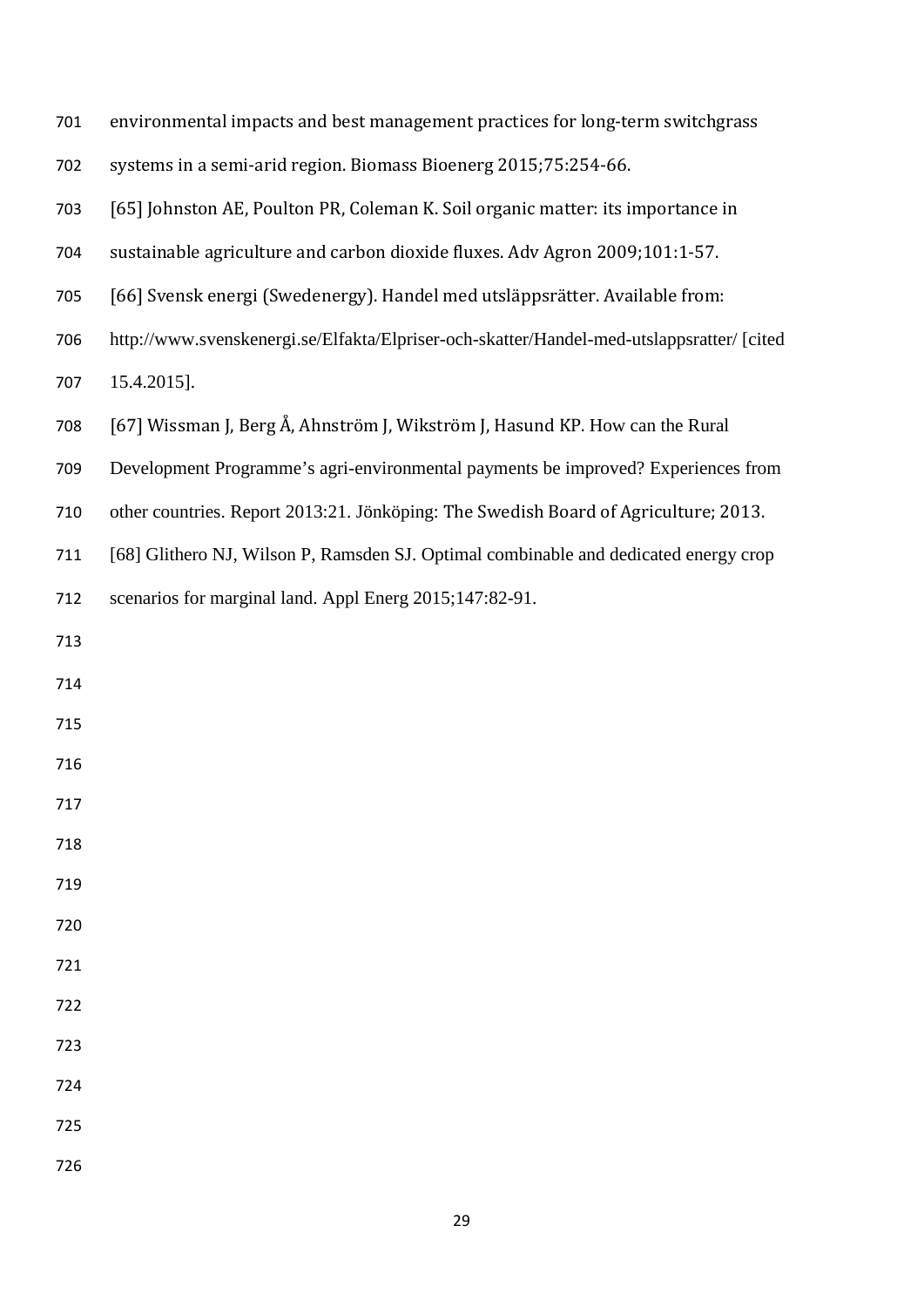#### 727 Table 1 – Options in the cost calculations. An example of a calculation path (marked by bold

728 letters) is: RCG cultivated in small and irregular-shaped fields at Vingåker using 'large'

#### 729 machines.

| Crops and uses                   | Type of fields <sup>a,b</sup>     | Locations <sup>c</sup> | Machinery <sup>d</sup> |
|----------------------------------|-----------------------------------|------------------------|------------------------|
|                                  | 'Normal' fields                   | $Svalövk$              |                        |
| $RCGe$ – solid fuel <sup>g</sup> |                                   |                        | 'Small'                |
| $Ley^{e,f} - biogas^h$           | Small and irregular-shaped fields | $R$ onneby $k$         | 'Large'                |
| Winter wheat <sup>1</sup>        | Fields with less fertile soils    | Vingåker               |                        |
| Spring barley <sup>1</sup>       | Headlands                         | <b>Skellefteå</b>      |                        |
| Fallow land                      | Border strips                     |                        |                        |

730  $\frac{a}{\text{m}}$  In the paper, 'field' is used as a general term for a non-specified piece of arable land, including land lying fallow (but not permanent pasture land).

731 permanent pasture land).<br>732  $b$  Each type of field was a 732  $\frac{6}{x}$  Each type of field was assumed to have a specific field shape.<br>733 C Distinctive features between the locations were field areas, tra

<sup>c</sup> Distinctive features between the locations were field areas, transport distances and crop yields.<br>734 <sup>d</sup> The time demand for both small and large machinery was based on the dynamic simulation of i

<sup>d</sup> The time demand for both small and large machinery was based on the dynamic simulation of machine operations in fields<br>735 with different areas and shapes. 735 with different areas and shapes.<br>736  $\degree$  In small and irregular-shaped 1

736  $\degree$  In small and irregular-shaped fields and in fields with less fertile soils, no N-fertilisation was included as an alternative option. Energy grasses on headlands and border strips were not fertilised with N at al

737 option. Energy grasses on headlands and border strips were not fertilised with N at all for environmental reasons.<br>738 <sup>f</sup> Two harvests per year was included as an alternative option.

739  $F$  RCG was harvested as round bales. The costs included all operations up to the boiler plant gate.<br>740  $\mu$  There were three harvest options: 1) harvest and handling as ensiled round bales, 2) harvest by a

<sup>h</sup> There were three harvest options: 1) harvest and handling as ensiled round bales, 2) harvest by a self-chopping wagon (SCW) and direct use, 3) harvest by a SCW and storage in bunker silos. The costs included all operat 741 (SCW) and direct use, 3) harvest by a SCW and storage in bunker silos. The costs included all operations up to the biogas plant gate. 742 plant gate.<br>743 <sup>i</sup> Conventie

<sup>1</sup> Conventional cultivation and use. The costs included transports, drying and storage.<br> **744** <sup>i</sup> 'Green'-covered fallow.

- 
- $745$   $k$  An option was calculated for these locations, taking the economic value of reduced nutrient leakage into account.
- 746
- 747

#### 748 749 Table 2 – Average crop yields used for 'normal' fields in the calculations (m.c. – moisture 750 content, DM – dry matter) [35].

|                                               | Svalöv | Ronneby | Vingåker | Skellefteå |
|-----------------------------------------------|--------|---------|----------|------------|
| $RCG$ (spring harvest) (tonnes DM $ha^{-1}$ ) | 5.4    | 5.0     | 4.8      | 4.5        |
| Ley (tonnes $DM ha^{-1}$ )                    | 7.5    | 6.7     | 6.0      | 4.0        |
| Share, $1st$ harvest $(\%)$                   | 53     | 56      | 65       | 68         |
| Share, $2nd$ harvest $(\%)$                   | 47     | 44      | 35       | 32         |
| Winter wheat (tonnes $ha^{-1}$ , m.c. 14%)    | 7.3    | 5.5     | 4.8      |            |
| Spring barley (tonnes $ha^{-1}$ , m.c. 14%)   | 5.2    |         | 3.6      |            |

751

752

753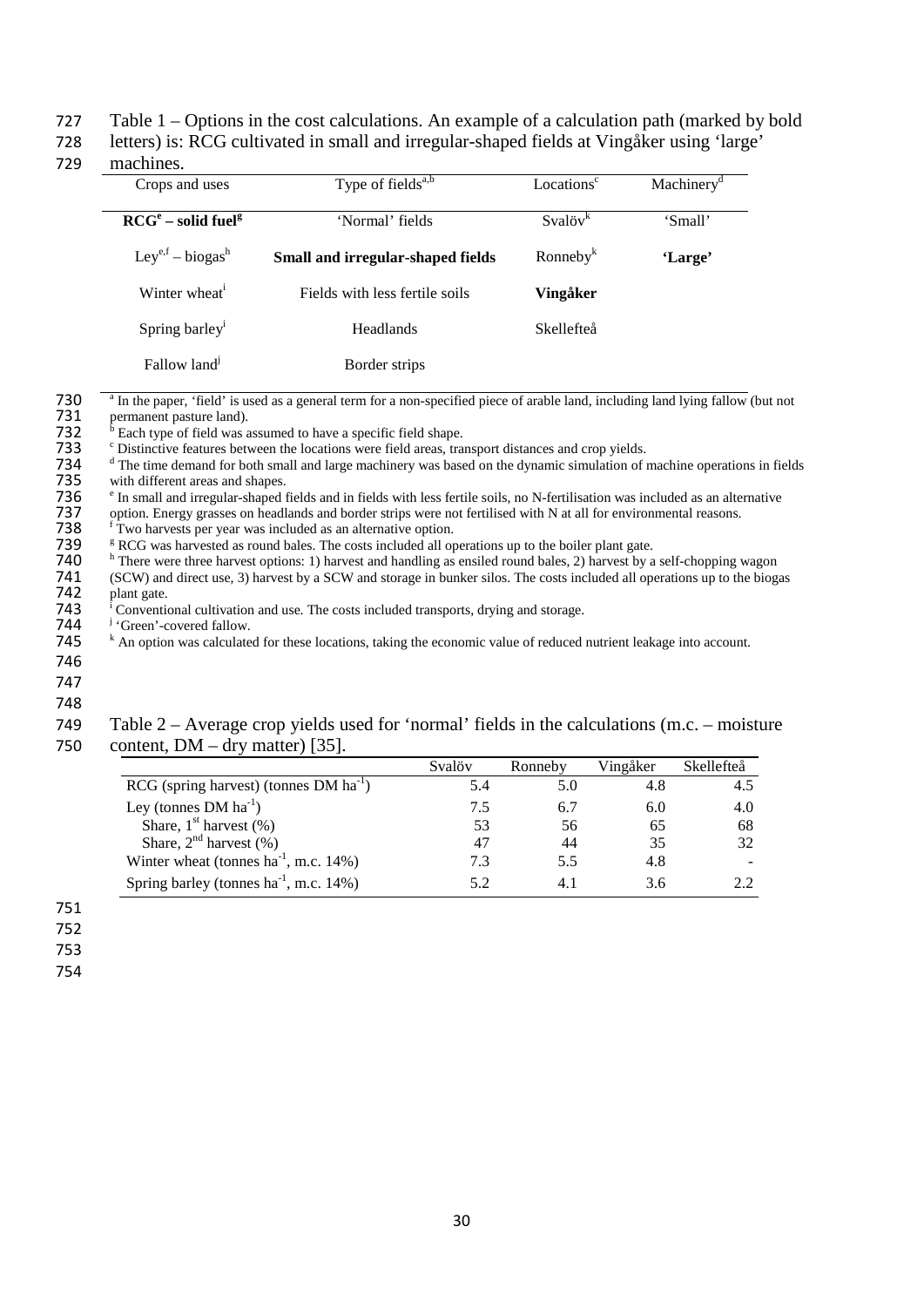|                                                        | Svalöv  | Ronneby | Vingåker | Skellefteå |
|--------------------------------------------------------|---------|---------|----------|------------|
| Total area of arable land (ha)                         | 21 440  | 7420    | 7980     | 26 430     |
| Total number of arable blocks <sup>a</sup>             | 2 2 6 0 | 3480    | 2 1 4 0  | 12 100     |
| Total number of arable parcels <sup>b</sup>            | 3 200   | 3 8 6 0 | 2450     | 12 780     |
| Average parcel area (ha)                               | 6.71    | 1.92    | 3.25     | 2.07       |
| Parcels $< 1.00$ ha, share of total number $(\%)$      | 24.7    | 47.3    | 32.1     | 38.7       |
| Parcels $< 1.00$ ha, share of total area $(\%)$        | 1.8     | 12.7    | 5.3      | 10.3       |
| Blocks with $SI > 1.75$ , share of total number $(\%)$ | 12.8    | 17.9    | 18.2     | 13.6       |

#### 755 Table 3 – Arable land data for the municipalities investigated [38].

756  $\overline{a}^{\text{a}}$  A 'block' is a permanently demarcated area of agricultural land, which contains one or more parcels.<br>757  $\overline{a}^{\text{b}}$  A 'parcel' is a continuous area of land, declared by one farmer, which does not co

 $\frac{b}{757}$   $\frac{b}{758}$  A 'parcel' is a continuous area of land, declared by one farmer, which does not cover more than one single crop [39].  $[39]$ .

- 759
- 760

#### 761

#### 762 Table 4 – Field areas (ha) used in the economic calculations. Calculated from data obtained 763 from Swedish Board of Agriculture.

|                                   | Svalöv | Ronneby | Vingåker | Skellefteå     |
|-----------------------------------|--------|---------|----------|----------------|
| Small and irregular-shaped fields | 1.02   | 1.02    | 1.19     | 1.11           |
| Low-fertility fields              | 5.79   | 1.42    | 2.35     | 1.62           |
| Headlands                         | 0.57   | 0.45    | 0.48     | 0.43           |
| Border strips                     | 0.51   | 0.59    | 0.75     | $0.75^{\rm a}$ |

<sup>a</sup> 764 No data available, therefore the same value as for Vingåker was assumed.

- 765
- 766
- 767

768 Table 5 – Average distances between blocks, and between blocks and a conversion plant

769 located at the site with the highest concentration of blocks (with a total marginal land area of

770 180 ha). A tortuosity factor of 1.5 was used.

| <b>Between</b> | <b>Between</b> |
|----------------|----------------|
| blocks (km)    | blocks and     |
|                | plant (km)     |
| 0.8            | 4.0            |
| 1.1            | 6.0            |
| 0.9            | 4.6            |
| 1.0            | 5.0            |
|                |                |

771

772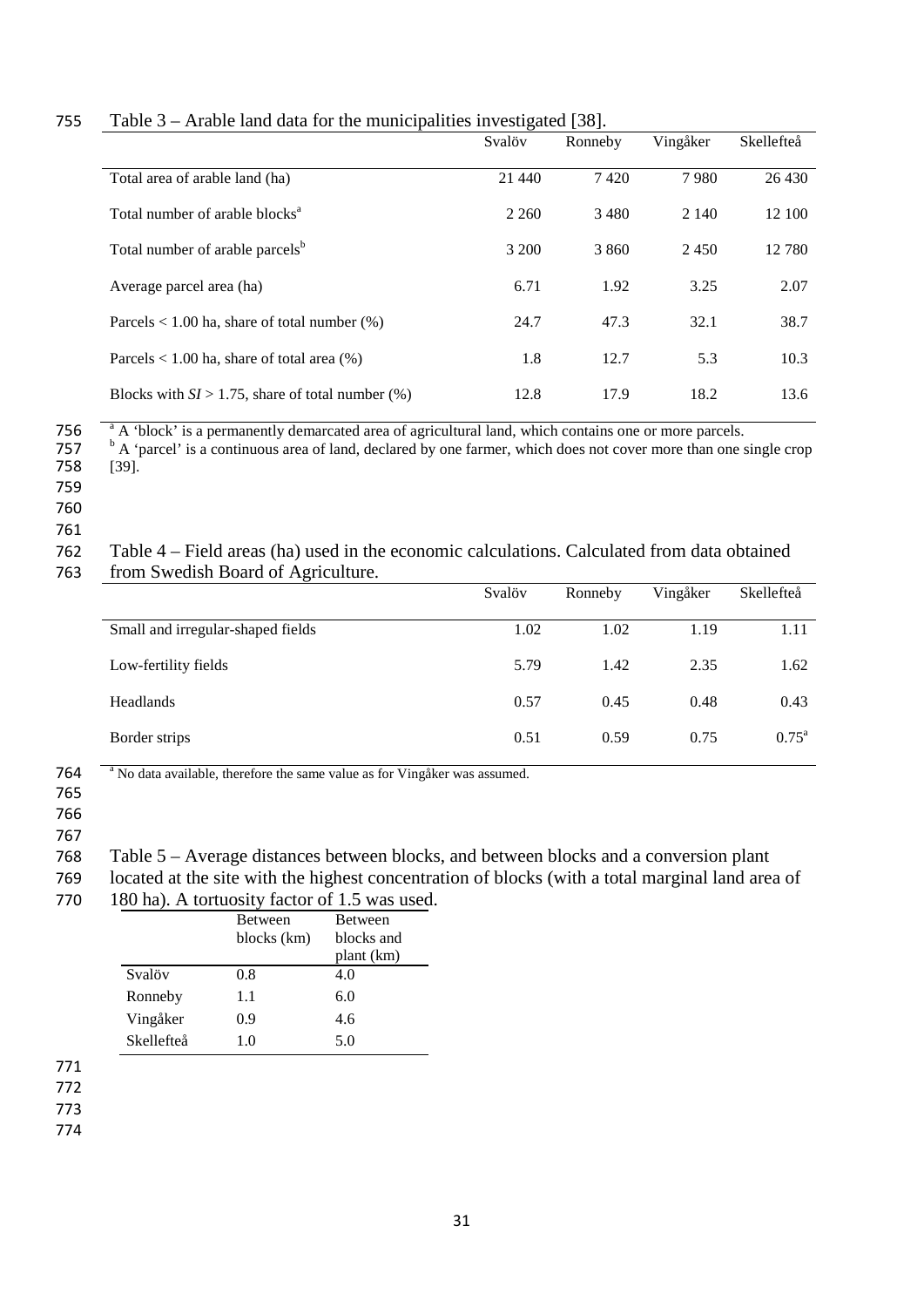# 775 Table 6 – Reduction of phosphorous (P) and nitrogen (N) leakage when cultivating energy

|                                   |     | Leakage reduction<br>Economic value of leakage reduction<br>$(\in$ ha <sup>-1</sup> ) <sup>a</sup><br>$(kg ha^{-1})$ |    |     |       |
|-----------------------------------|-----|----------------------------------------------------------------------------------------------------------------------|----|-----|-------|
|                                   | P   | N                                                                                                                    | P  | N   | Total |
| Normal fields                     | 0.2 | 20                                                                                                                   | 21 | 312 | 333   |
| Small and irregular-shaped fields | 0.2 | 20                                                                                                                   | 21 | 312 | 333   |
| Low-fertility fields              | 0.2 | 20                                                                                                                   | 21 | 312 | 333   |
| Headlands                         | 0.6 | 25                                                                                                                   | 62 | 389 | 451   |
| Border strips                     | 0.5 | 22                                                                                                                   | 52 | 343 | 395   |

777 a Rate of exchange 2014-08-21:  $\epsilon$ 1.00 = 9.63 SEK.

778

779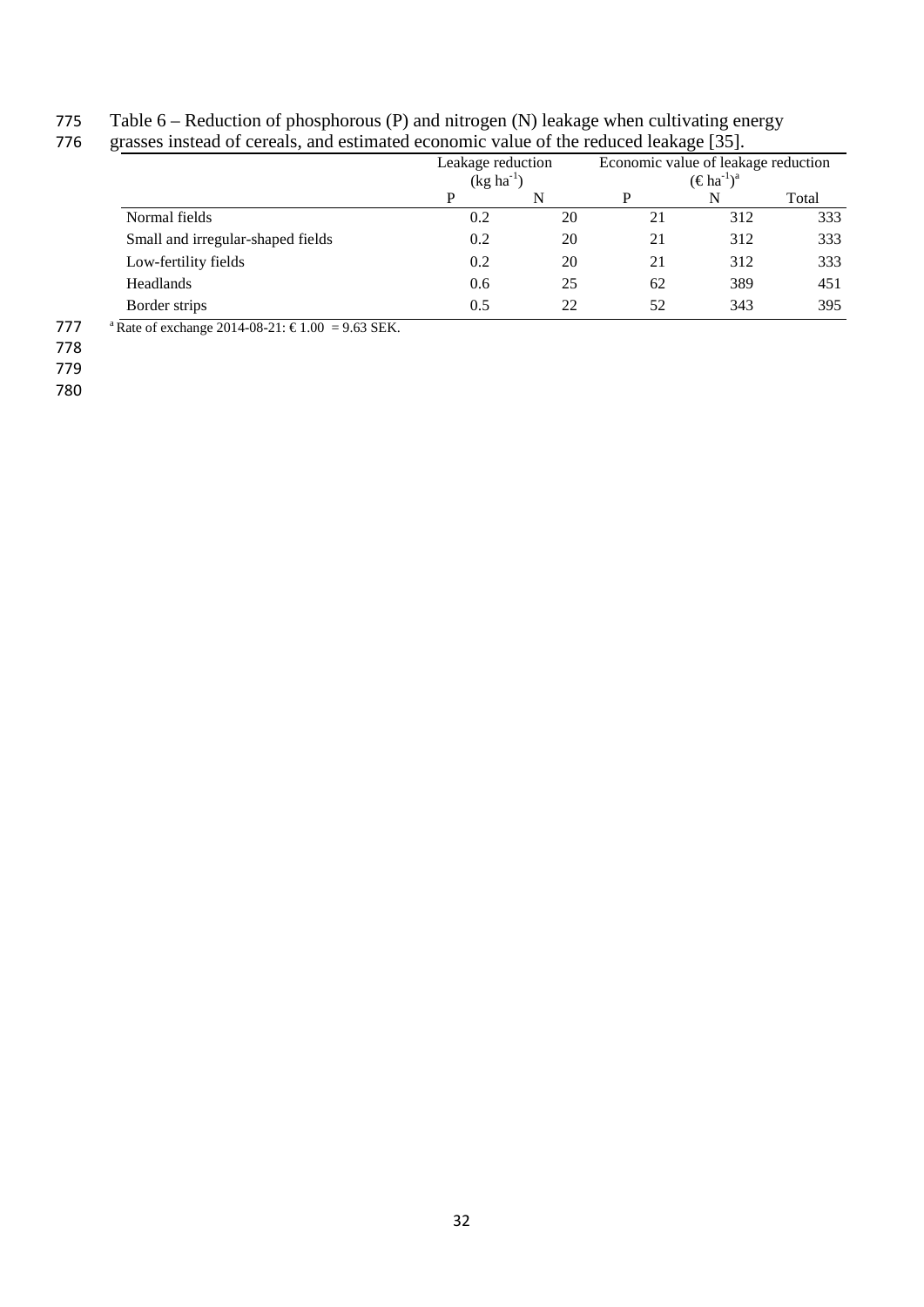

- Fig.  $1 -$  Shape of small and irregular-shaped fields. In this case, the driving pattern for
- mowing of grass with a working width of 2.25 m in a field with an area of 1.0 ha is shown.



 Fig. 2 – The number of agricultural blocks containing marginal land parcels in each 1x1 km- grid in the municipality of Svalöv. The town of Svalöv is located at coordinates 6201-331.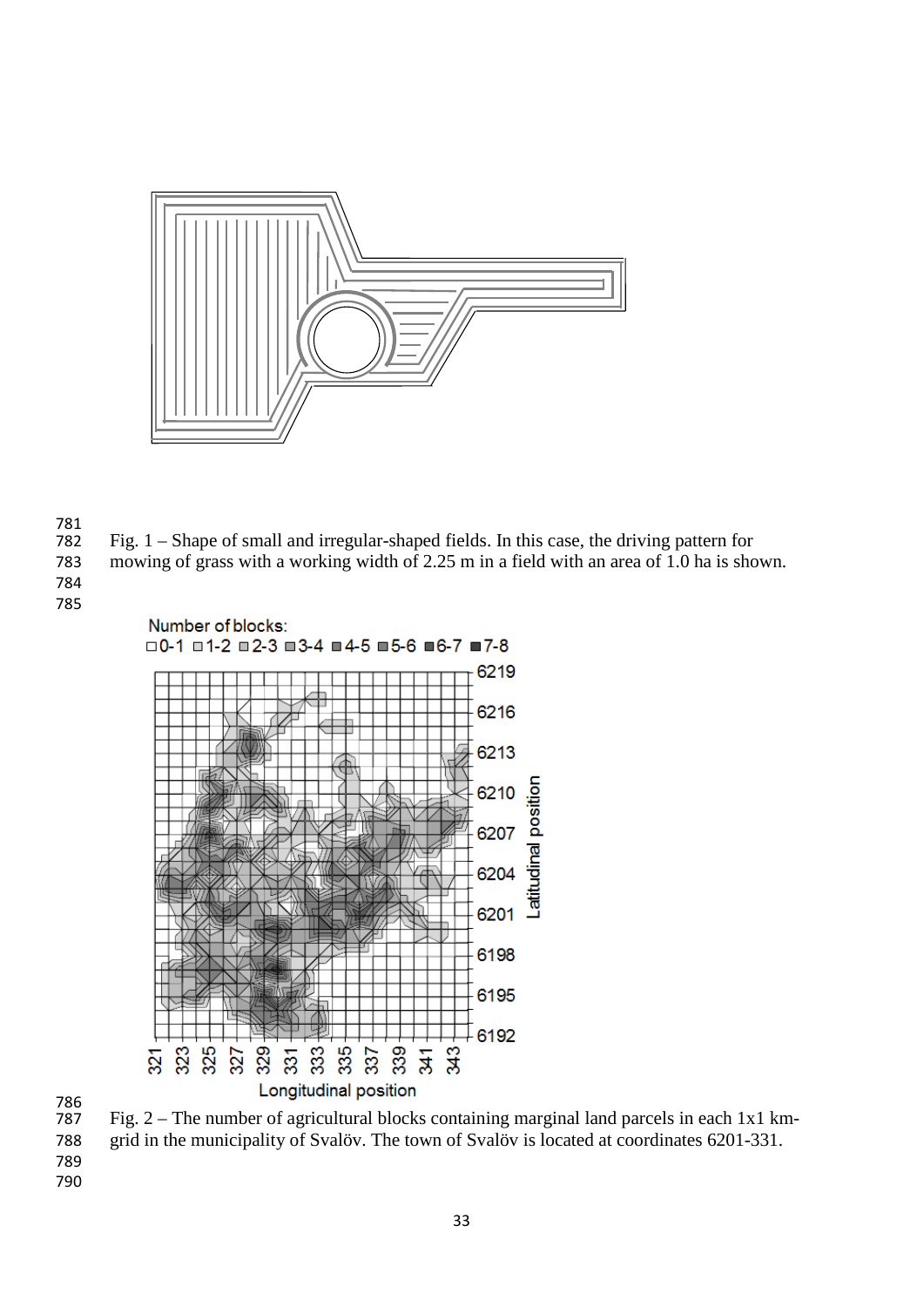



- 2:1) with areas of 1.0 ha and 5.0 ha, as a function of optimal (maximum) driving speed and
- effective work width (1.0, 2.0, 4.0, 12.0 and 24.0 m).
-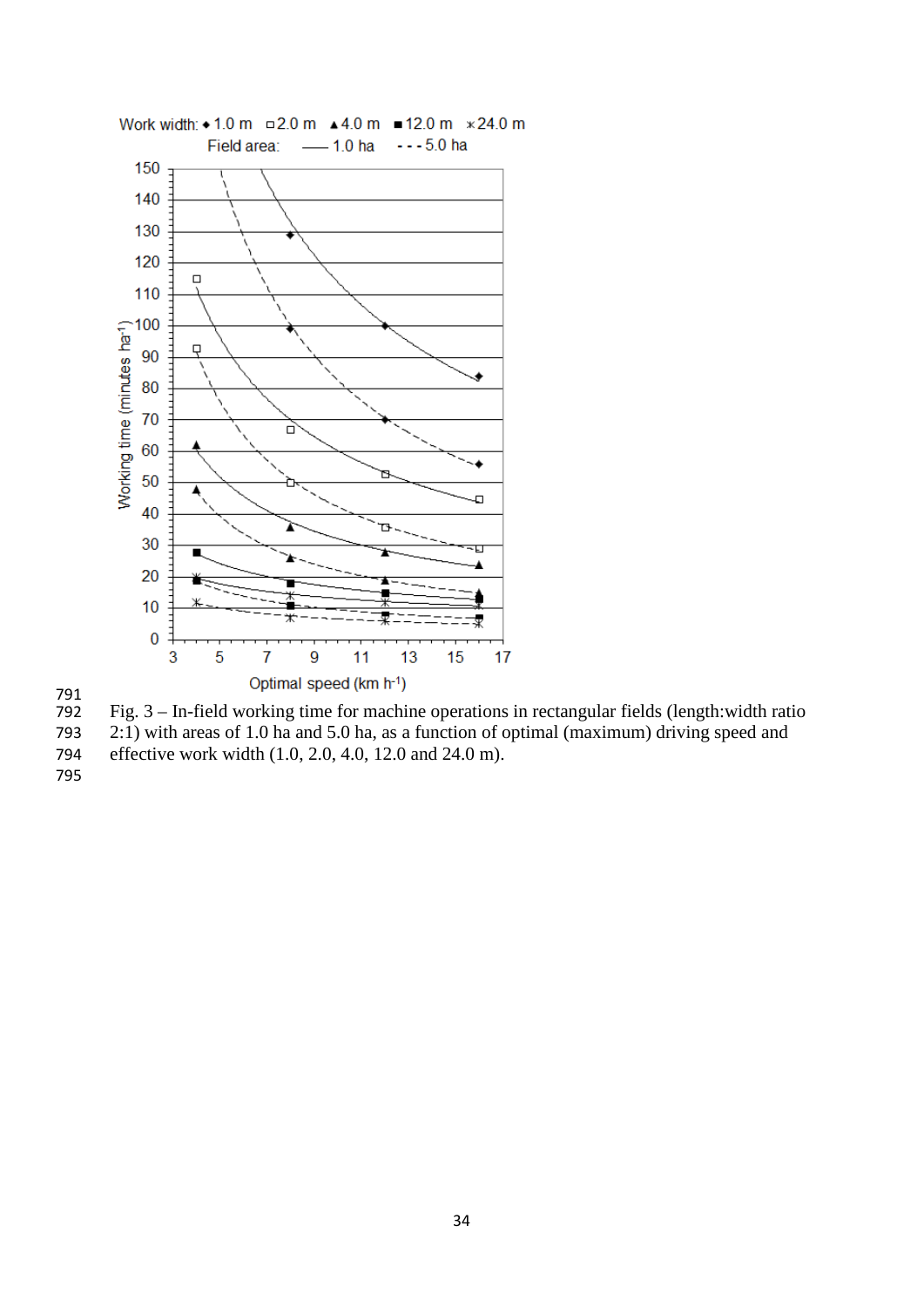



 Fig.  $4 - Net$  gain for the production of RCG, ley, winter wheat, spring barley and fallow in 'normal' fields, small and irregular-shaped fields, fields with less fertile soils, headlands and border strips in the municipalities investigated (winter wheat is not cultivated at Skellefteå).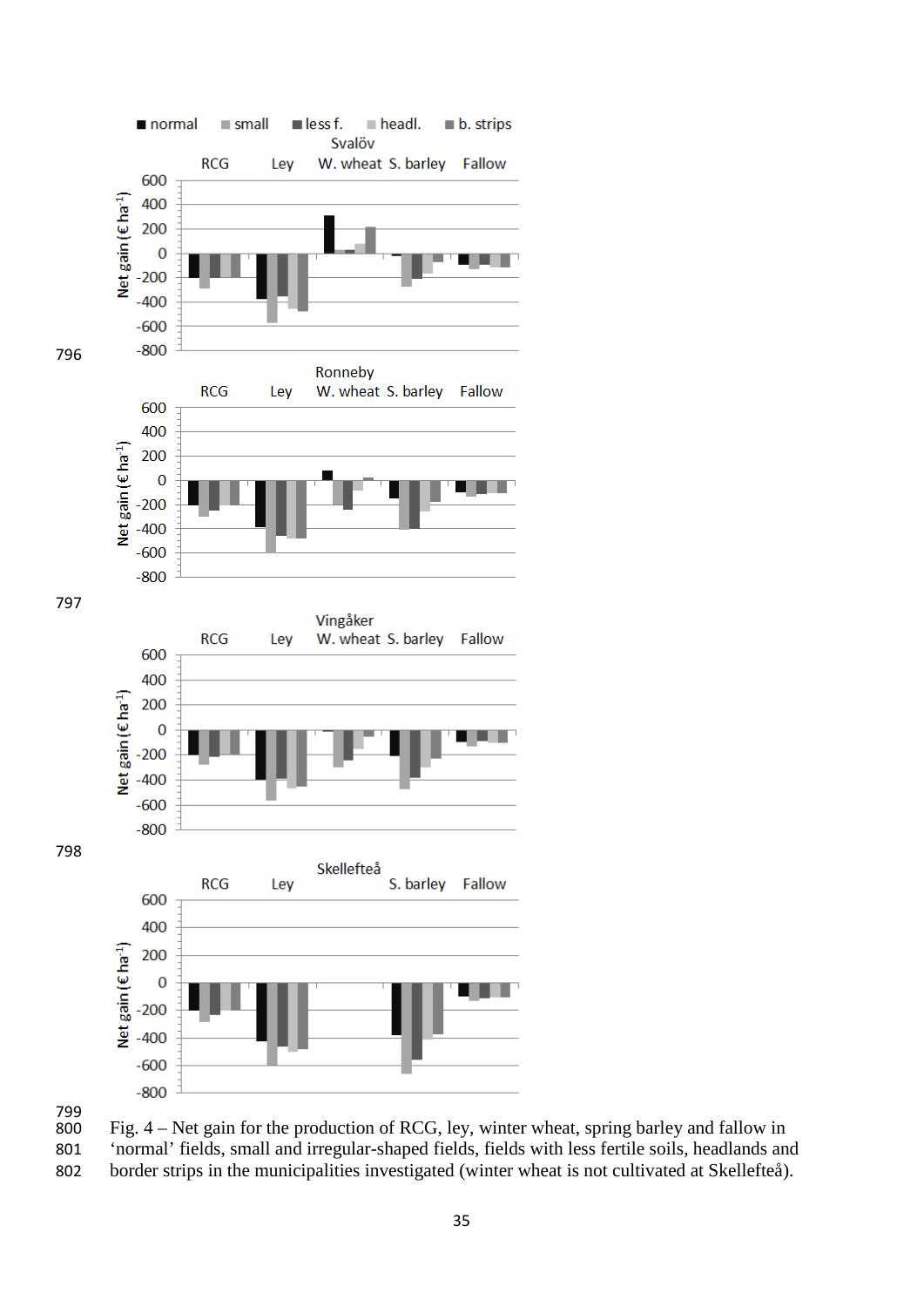



Fig. 5 – Area-related (in  $\epsilon$  per ha) and yield-related costs (in  $\epsilon$  per tonne DM for RCG and ley 806 and  $\epsilon$  per tonne grain with 14% m.c. for winter wheat and spring barley) for cultivation at Ronneby.

 







 fields with less fertile soils, headlands and border strips in the municipalities investigated. The 813 dashed line shows the price for the product  $(17.6 \text{ }\epsilon \text{MWh}^{-1})$ .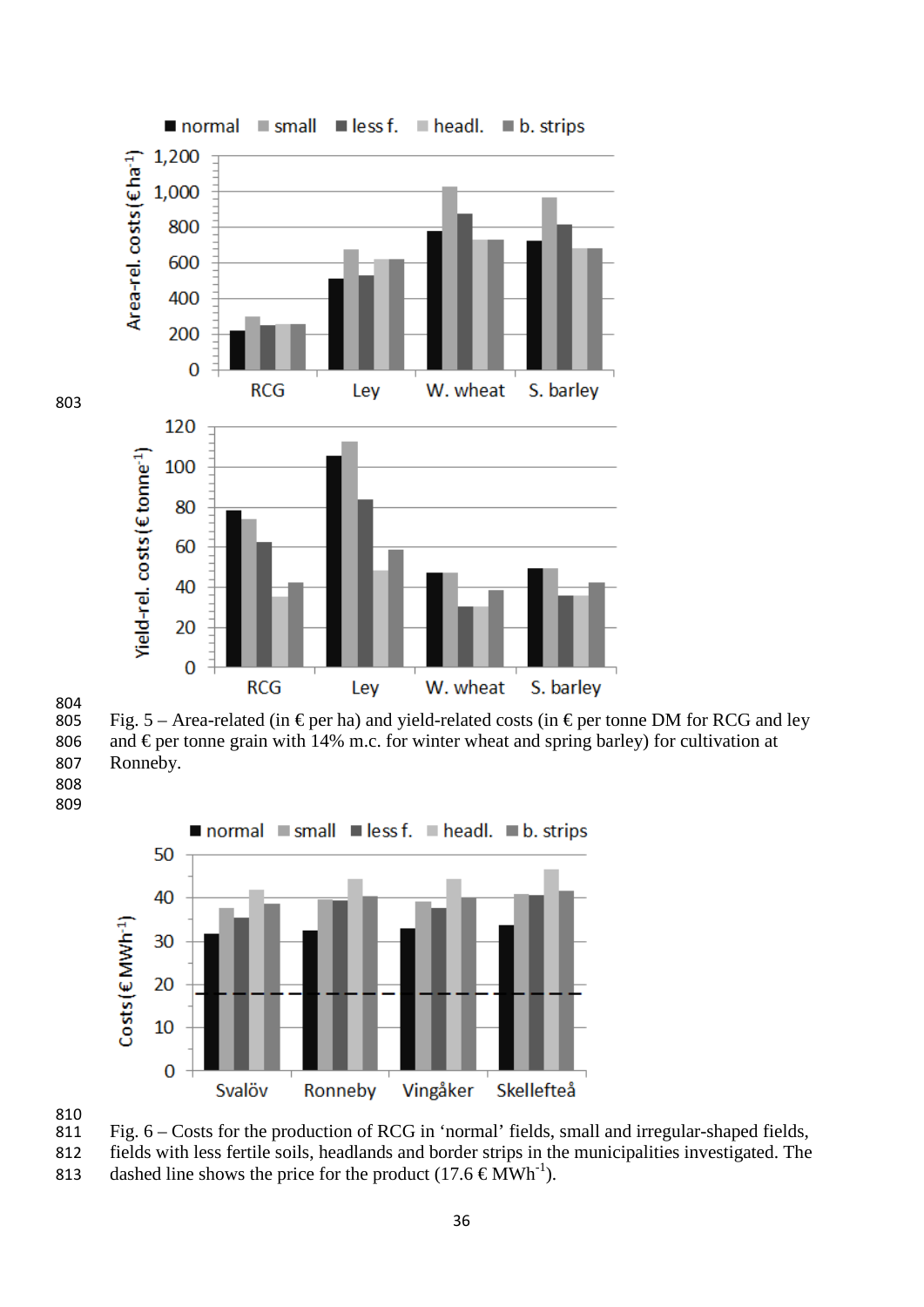

817<br>818 Fig.  $7 -$  Net gain from different ways of harvesting and handling the ley crop for biogas

production in 'normal' fields, small and irregular-shaped fields, fields with less fertile soils,

- headlands and border strips at Svalöv and Skellefteå (SCW self-chopping wagon).
-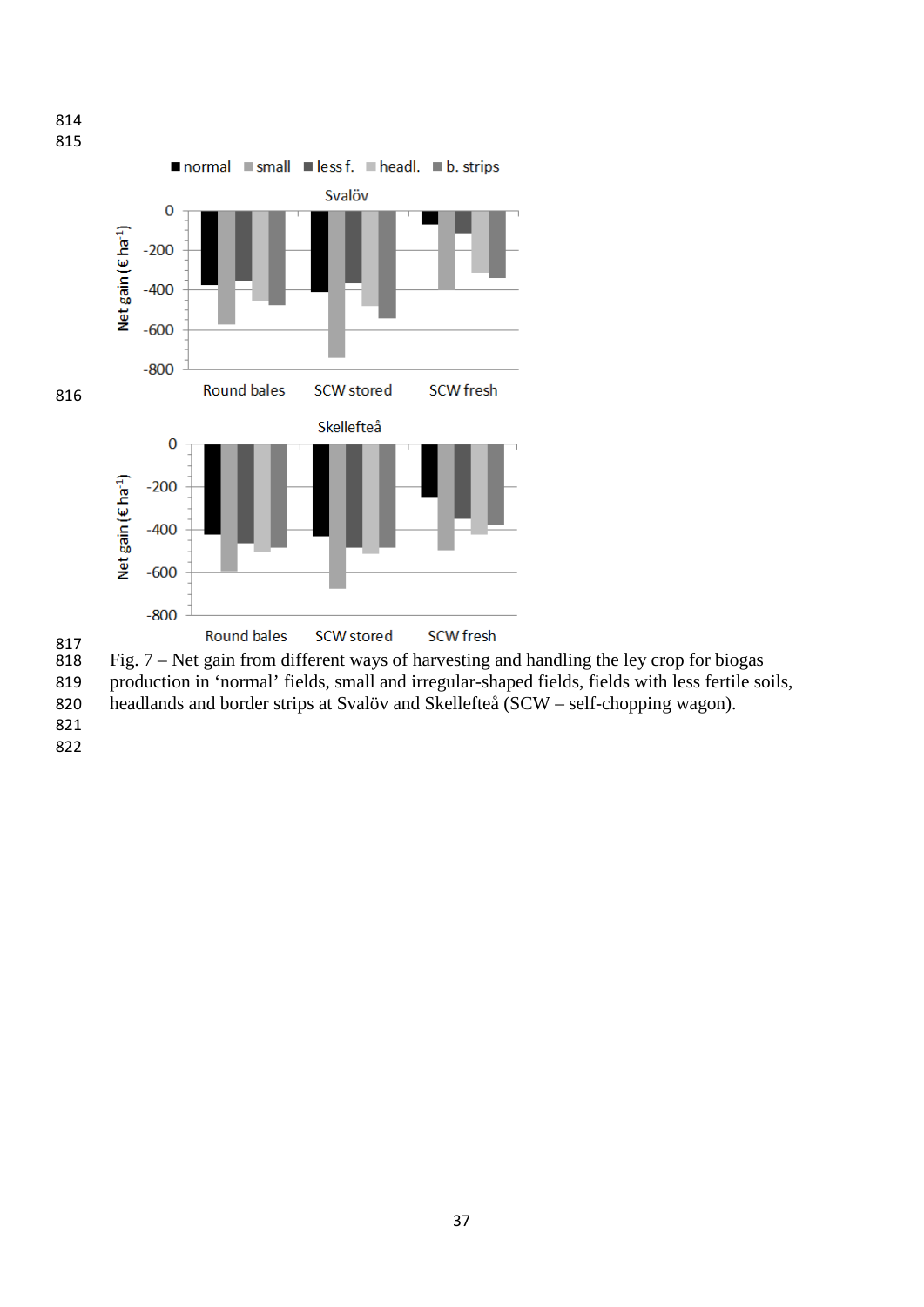

824<br>825

Fig.  $8 -$  Net gain when direct payments and the value of reduced nutrient leakage is

 considered for the different crops in 'normal' fields, small and irregular-shaped fields, fields with less fertile soils, headlands and border strips at Svalöv and Ronneby.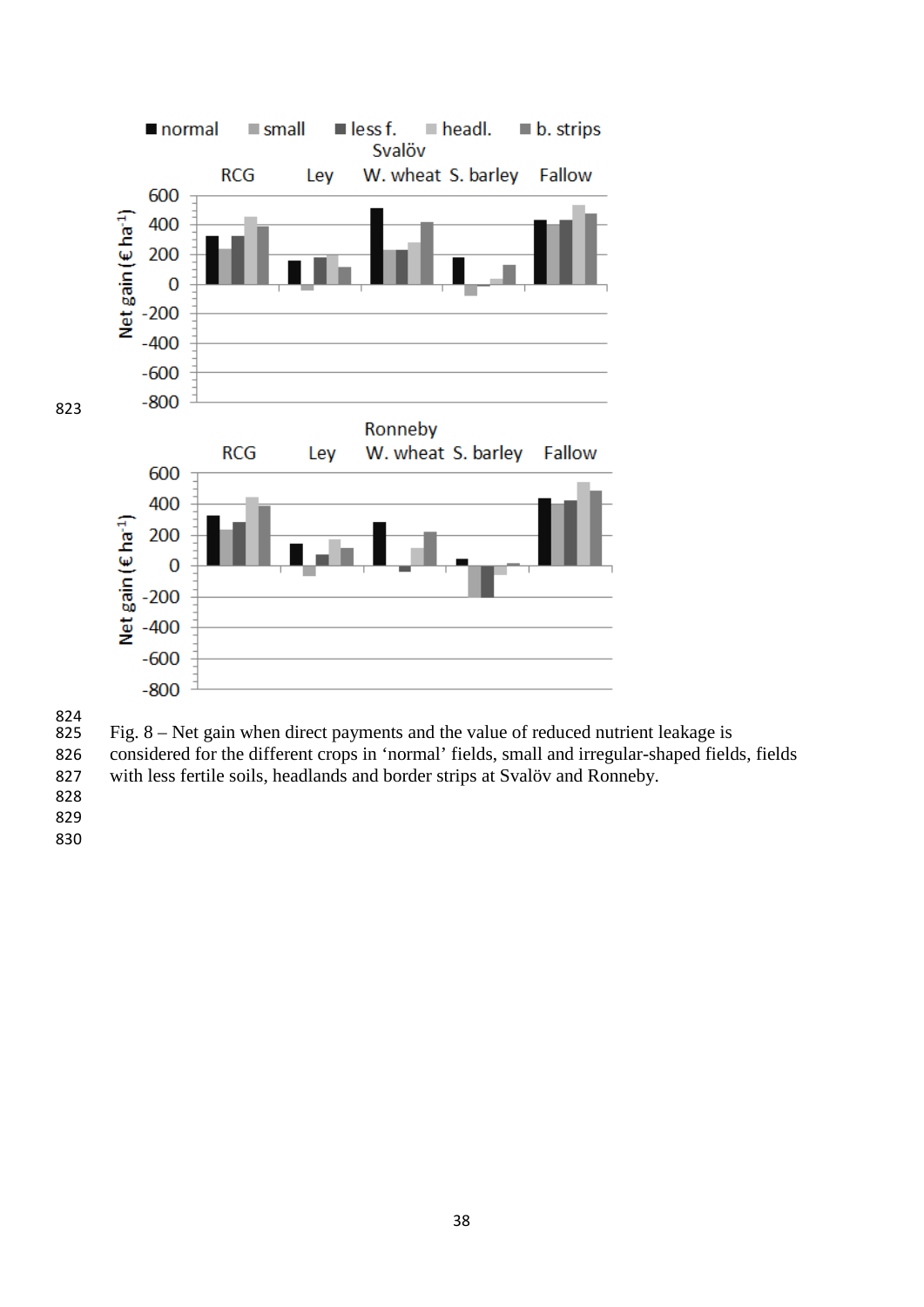### **Supplementary content**

### S1. MACHINERY COSTS



### S1.1. Simulation of machinery performance in rectangular fields

*Fig. S1. Driving pattern in a rectangular field with length l and width w. A machine with an effective work width Me tills the soil or processes the crop using n headland passes and m mainland passes. The driving pattern is implemented in the simulation model by using a number of intersections (I) and links (L) [1].*

*Table S1. Machine performance data used in the simulations (the number of simulation replications was 30 and the common random number technique was used to reduce the variance) [1-4]*

| Variable                                                            | Values used in simulations                                          |
|---------------------------------------------------------------------|---------------------------------------------------------------------|
| Field shapes (for rectangular fields) (length: width)               | 1:1, 2:1, 4:1                                                       |
| Field areas $(A)$                                                   | 0.5 ha, 1.0 ha, 1.5 ha, 2.5 ha, 5.0 ha, 15.0 ha                     |
| Effective operating width of machines $(M_e)$                       | $1.0$ m, $2.0$ m, $4.0$ m, $12.0$ m, $24.0$ m                       |
| Maximum (optimal) operating speed $(v_a)$                           | 4.0 km/h, 8.0 km/h, 12.0 km/h, 16.0 km/h                            |
| Width of headlands                                                  | 12.0 m, 16.0 m for $A = 15.0$ ha, 24.0 m for $M_e =$                |
|                                                                     | $24.0 \text{ m}$                                                    |
| In-field machine preparation time                                   | $2 \text{ min per parcel} + 2 \text{ min per 5 ha}$                 |
| Operating speed, outer passes (following field                      |                                                                     |
| boundaries)                                                         | $0.75v_a$                                                           |
| Operating speed, curves $\alpha < 60^{\circ}$ , machine in work     | $v_a$ (unchanged speed)                                             |
| Operating speed, curves $60 \le \alpha \le 90^{\circ}$ , machine in |                                                                     |
| work                                                                | $0.5v_a$                                                            |
| Time for curves $\alpha \ge 90^{\circ}$ , machine not in work       | 22 sec., reverse corner (excl. retardation and                      |
|                                                                     | acceleration)                                                       |
| Time for turns, machine not in work                                 | 15 sec., loop turn (excl. retardation and acc.)                     |
| Retardation (d) (reduction of operating speed $v_a$ )               | $d = -\Delta v/(\Delta s/((v_a+v)/2))$ , braking distance $s = 5$ m |
| Acceleration ( <i>a</i> ) (increase of operating speed $v_a$ )      | $a = \Delta v/(\Delta s/((v_a+v)/2))$ , acc. distance $s = 10$ m    |
| Driving speed when idle                                             | 8.0 km/h when operating speed 4.0 km/h,                             |
|                                                                     | otherwise $v_a$                                                     |
| Time between stochastic stoppages (adjustments,                     |                                                                     |
| blockages, breakdowns, etc.)                                        | exponential distribution, expected value 30 min                     |
| Duration of stochastic stoppages                                    | exponential distribution, expected value 3.0 min                    |
| Time for finishing up                                               | 3 min                                                               |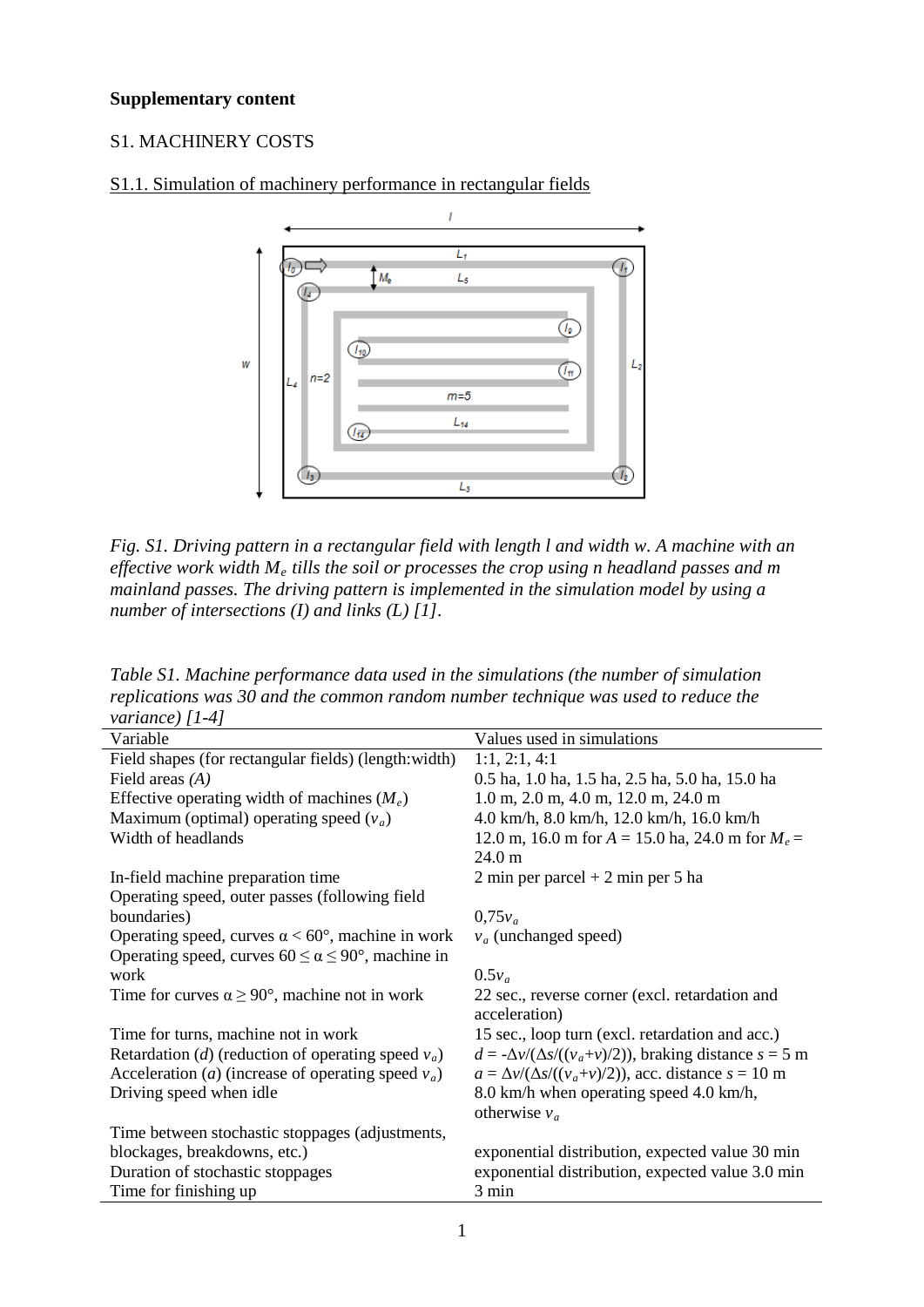

*Fig. S2. Changes in operating speed for different types of curves. The same changes were assumed independent of the direction of the curves (left +α or right -α) [1].*



*Fig. S3. Different types of corner and turn driving patterns: round corner, square corner and loop corner (upper; from left to right), reverse corner, loop turn and reverse turn (lower; from left to right) [1,4].*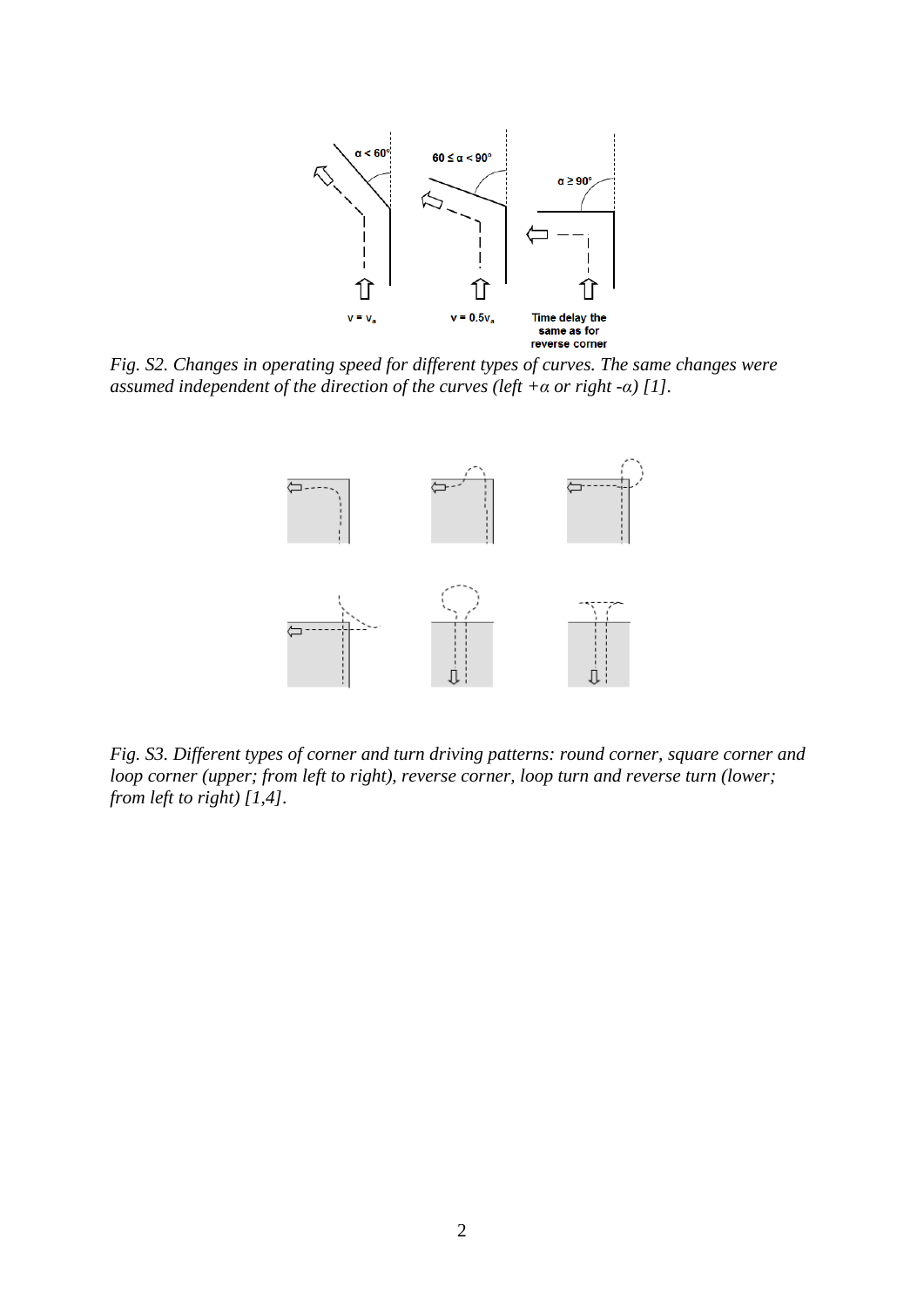

*Fig. S4. Simulated in-field working time for machine operations in rectangular fields (length:width ratio 2:1) with areas of 0.5 ha and 1.0 ha, as a function of optimal (maximum) driving speed and effective work width (1.0, 2.0, 4.0, 12.0 and 24.0 m) [1].*



*Fig. S5. Simulated in-field working time for machine operations in rectangular fields (length:width ratio 2:1) with areas of 1.5 ha and 2.5 ha, as a function of optimal (maximum) driving speed and effective work width (1.0, 2.0, 4.0, 12.0 and 24.0 m) [1].*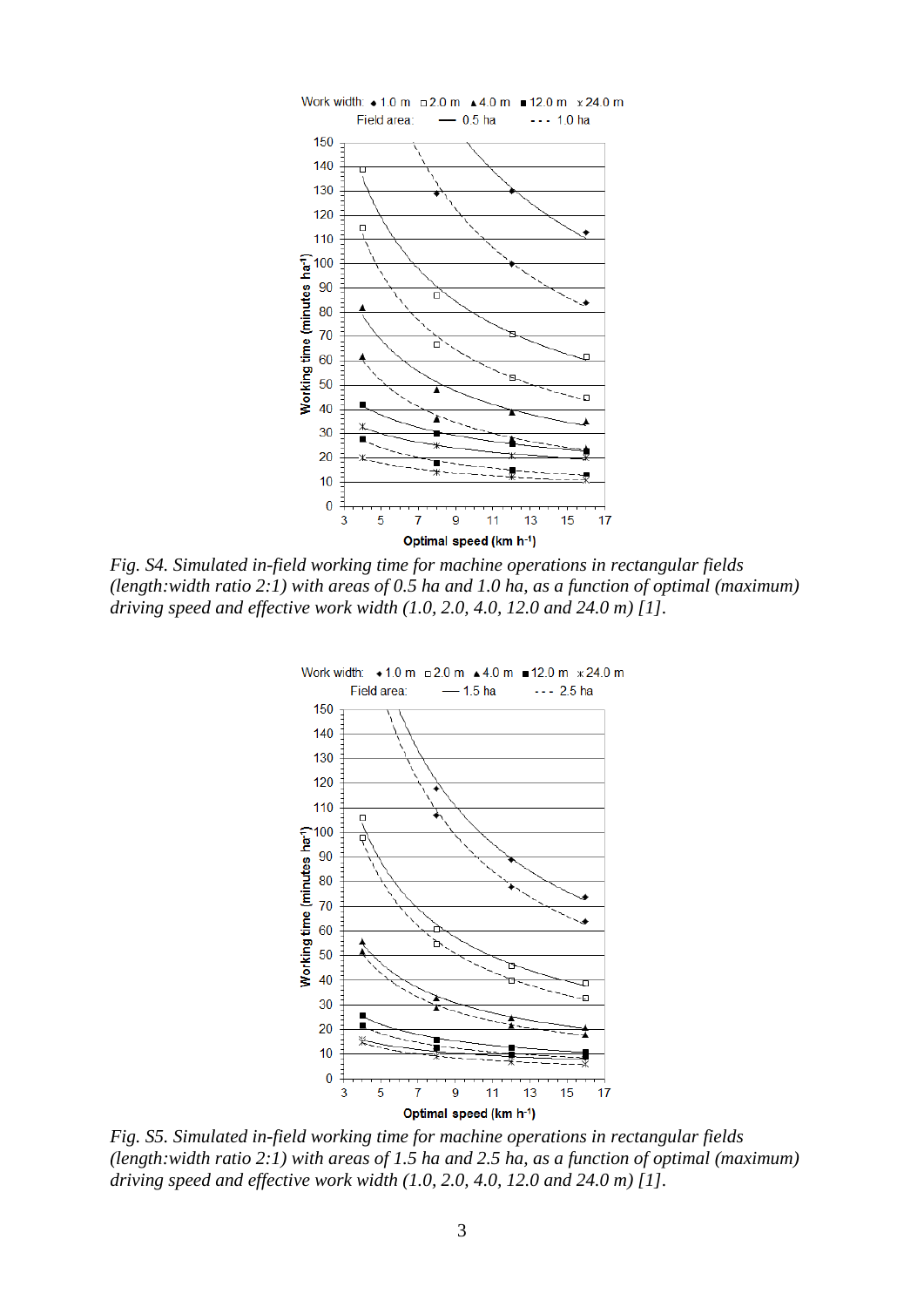

*Fig. S6. Simulated in-field working time for machine operations in rectangular fields (length:width ratio 2:1) with areas of 5.0 ha and 15.0 ha, as a function of optimal (maximum) driving speed and effective work width (1.0, 2.0, 4.0, 12.0 and 24.0 m) [1].*



*Fig. S7. Simulated time demand for operations in fields with a width of 16 m (e.g. headlands) for machines with M<sub>e</sub>* = 2.0-2.2 *m* ( $\bullet$ ), 2.7-3.1 *m* ( $\bullet$ ), 4.0-5.3 *m* ( $\bullet$ ) *and 8.0-15.9 m* ( $\bullet$ ), *and optimal driving speeds of 4.0 km h-1 (upper left), 8.0 km h-1 (upper right), 12.0 km h-1 (lower left) and 16.0 km h-1 (lower right). The lengths of the fields were 156 m (0.25 ha), 312 m (0.5 ha), 469 m (0.75 ha), 625 m (1.0 ha), 781 m (1.25 ha) and 938 m (1.5 ha) [1].*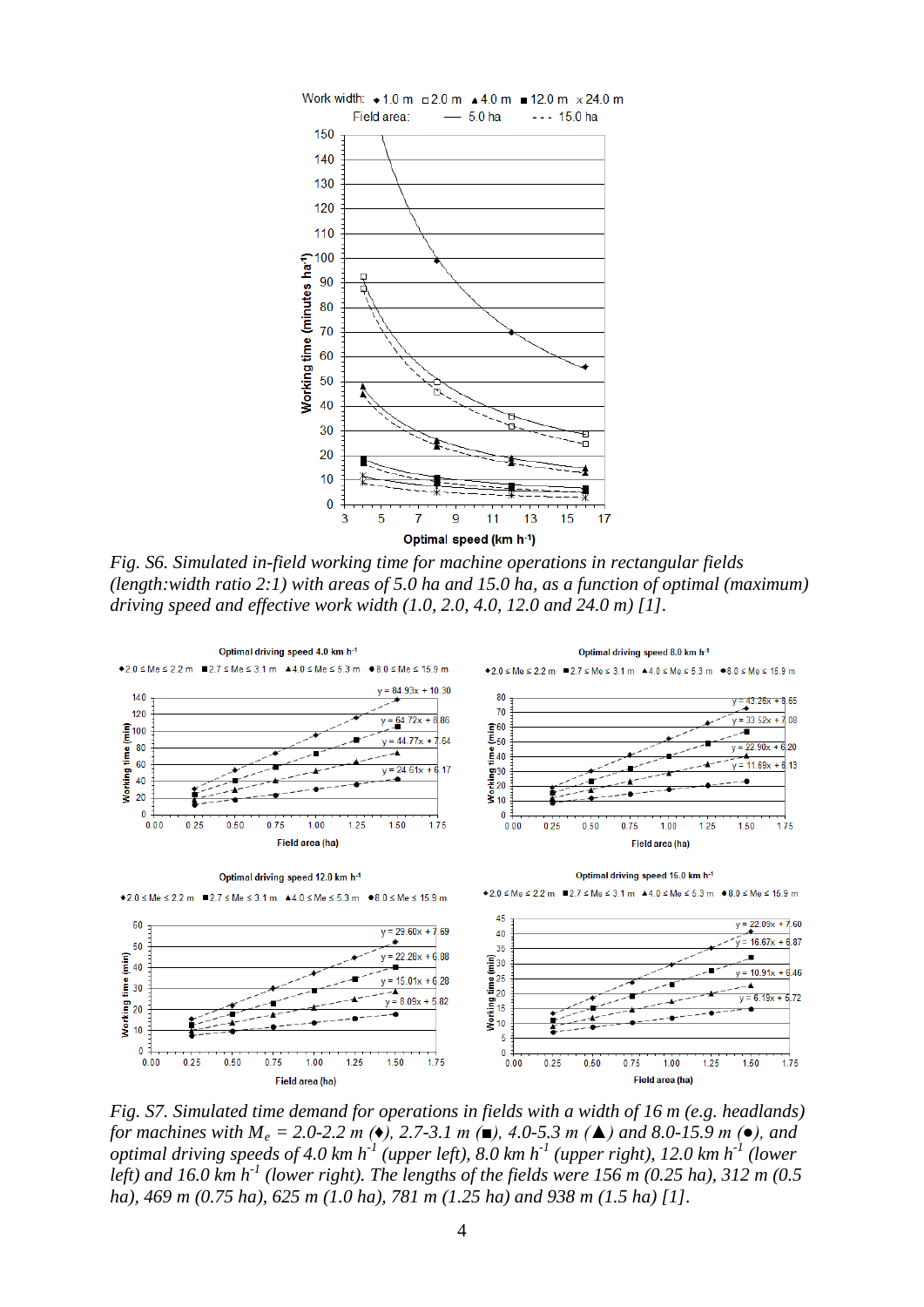

*Fig. S8. Simulated time demand for operations in fields with a width of 8 m (e.g. border strips) for machines with*  $M_e = 2.0{\text -}2.6$  *m (* $\bullet$ *), 2.7-3.9 m (* $\bullet$ *), 4.0-7.9 m (* $\bullet$ *) and*  $\geq 8.0$  *m (* $\bullet$ *),* and optimal driving speeds of 4.0 km  $h^{-1}$  (upper left), 8.0 km  $h^{-1}$  (upper right), 12.0 km  $h^{-1}$ *(lower left)* and 16.0 km  $h^{-1}$  *(lower right). The areas of the fields were 0.25 ha (313 m), 0.50*  $\overline{a}$ *ha (625 m), 0.75 ha (938 m), 1.00 ha (1 250 m), 1.25 ha (1 563 m) and 1.50 ha (1 875 m) [1].*

### S1.2. Simulation of machinery performance in irregular-shaped fields



*Fig. S9. 'Irregular' field shapes in the simulations (the rectangular shape (1) was used as a reference). The area was 1.00 ha [1].*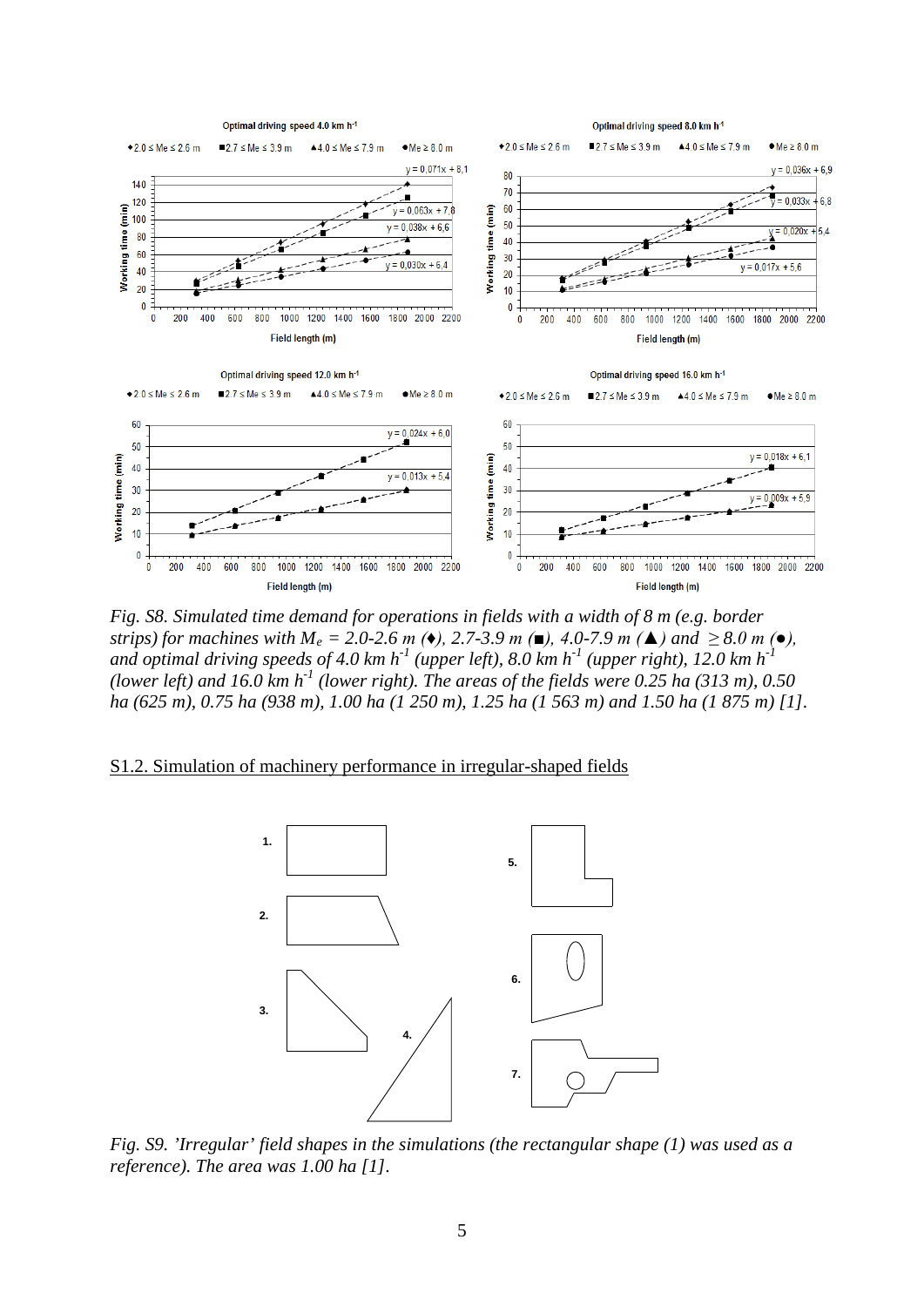*Table S2. Perimeter, shape index and number of links (including a link for returning to the starting point) for the field shapes in Fig. S9 [1]*

| Field shape           |     |      |      |     |     |       |      |
|-----------------------|-----|------|------|-----|-----|-------|------|
| Perimeter, m          | 424 | 443  | 433  | 495 | 455 | 554   | 620  |
| Shape index           | .20 | l.25 | 1 າາ | .40 |     | . .56 | 1.75 |
| Total number of links | 45  | 43   |      |     |     |       |      |



*Fig. S10. Simulated time demand for mowing in different irregular-shaped fields (see Fig. S9). The area was 1.00 ha, the effective machine work width (Me) was 2.25 m and the optimal driving speed was 10 km h-1 (according to FAT Berichte [5]) [1].*



*Fig. S11. Simulated time demand for different optimal driving speeds as a function of the area of small irregular-shaped fields (shape no 7 in Fig. S9) for Me = 2.0 m (upper, left), 4.0 m (upper, right) and 12.0 m (lower) [1].*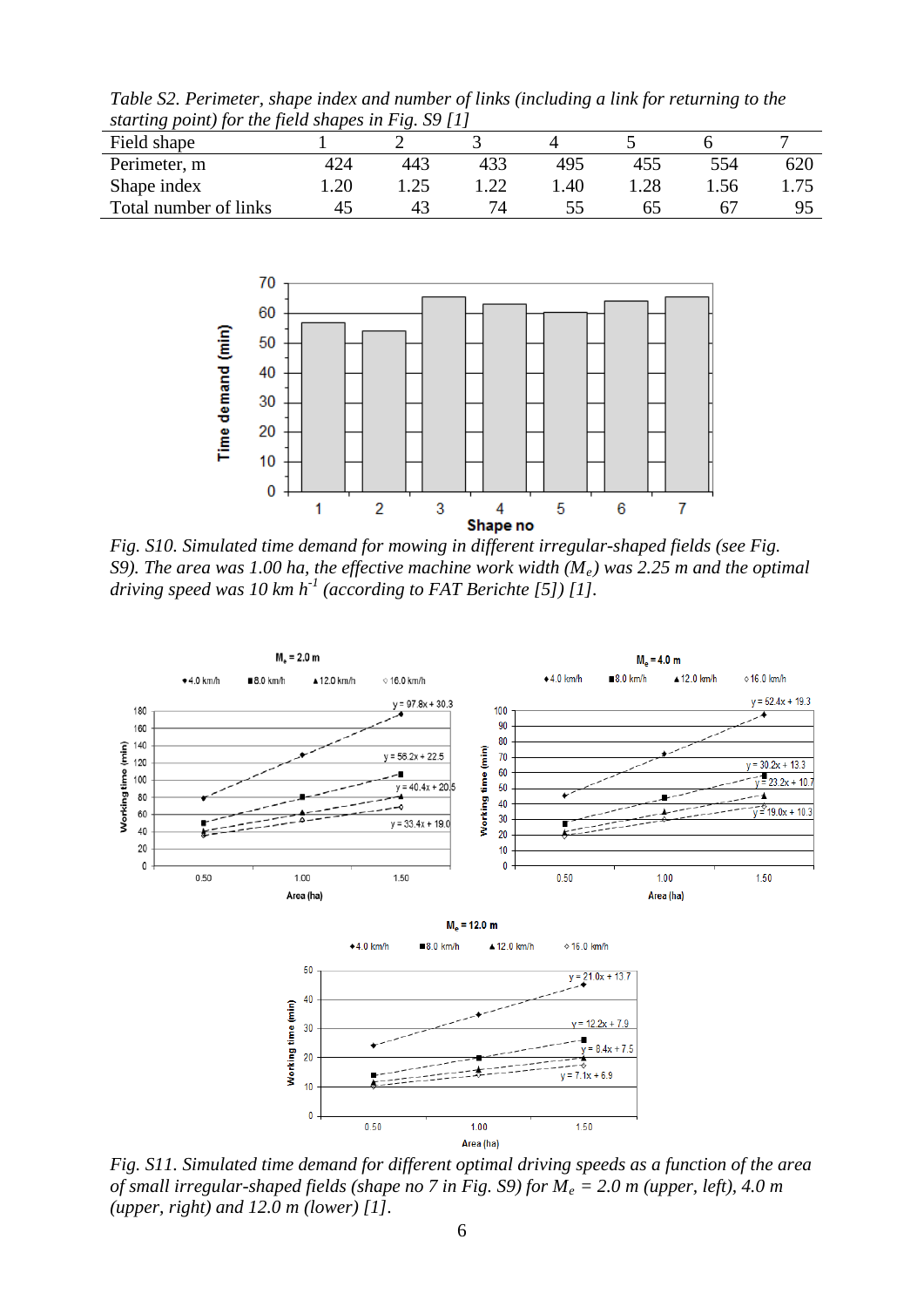#### S1.3. Calculation of machinery costs

| Operation                           | Type of machine                          | Working              | Optimal            | Hourly              |
|-------------------------------------|------------------------------------------|----------------------|--------------------|---------------------|
|                                     |                                          | width                | driving            | cost <sup>b,c</sup> |
|                                     |                                          | (m)                  | speed <sup>a</sup> | $(\epsilon h^{-1})$ |
|                                     |                                          |                      | $(km h^{-1})$      |                     |
| Stubble tillage                     | Heavy disc harrow                        | 4.2                  | 8.3                | 109.2               |
| Ploughing                           | Semi-mounted reversible plough, 5-furrow | $5 \times 0.4 = 2.0$ | 6.7                | 89.3                |
| Harrowing                           | Trailed implement                        | 8.0                  | 12.0               | 99.7                |
| Sowing                              | 2 200 1 (no combi-drill)                 | 6.0                  | 7.4                | 95.6                |
| Rolling                             | Roller                                   | 12.0                 | 9.5                | 104.7               |
| Fertiliser <sup>d</sup> application | Mounted implement, 2 500 l, computer     | 24.0                 | 5.0                | 74.1                |
| Pesticide application               | Trailed sprayer, 2 500 1                 | 24.0                 | 5.7                | 105.4               |
| Threshing                           | Combine harvester, 180 kW                | 5.4                  | 4.5                | 209.5               |
| Mowing                              | Mower conditioner                        | 3.0                  | 10.8               | 84.0                |
| Tedding/windrowing                  | Rotary tedder/rotary windrower           | 6.5                  | 7.7                | 78.5                |
| Baling, dry grass                   | Round baler with bale collector          | 6.0                  | 8.0                | 100.3               |
| Baling, silage                      | Round baler with cutting knives and      |                      |                    |                     |
|                                     | wrapper                                  | 3.0                  | 6.0                | 131.3               |
| In-field chopping                   | Self-chopping wagon (with compactor), 50 |                      |                    |                     |
|                                     | m <sup>-</sup>                           | 3.0                  | 12.0               | 194.7               |
| Fallow management                   | Mower                                    | 3.0                  | 10.8               | 84.0                |
| Transporter for bales               |                                          |                      |                    | $12.5^e$            |
| Bale storage building               |                                          |                      |                    | $20.8^e$            |
| Concrete slab                       |                                          |                      |                    | $7.3^e$             |

#### *Table S3. Data for field operations with 'large' machines*

 $a$  Effective optimal speeds calculated from data by Maskinkalkylgruppen [6], assuming a field area of 5.0 ha, and the use of the data in Fig. S6. the data in Fig. S6.<br><sup>b</sup> According to Maskinkalkylgruppen [6], incl. labour costs (25.4 €h<sup>-1</sup>) and costs of tractor, diesel fuel (1.0 €l<sup>-1</sup>) and off-field

preparations and pauses (15%), but excl. transports ( $\epsilon$ 1.00 = 9.63 SEK; 2014-08-21).<br><sup>c</sup> The total costs for each operation were calculated as the time demand (obtained from Figs. S4-S8, S11) multiplied by

hourly costs, plus transport costs.

<sup>d</sup> Costs of P, K and N fertilisers were 2.39 €kg<sup>-1</sup>, 0.83 €kg<sup>-1</sup> and 1.14 €kg<sup>-1</sup>, respectively.<br><sup>e</sup> Costs per tonne dry matter (DM).

|  | Table S4. Data for field operations with 'small' machines <sup>a</sup> |  |  |
|--|------------------------------------------------------------------------|--|--|
|  |                                                                        |  |  |

| Operation                           | Type of machine                | Working              | Optimal            | Hourly              |
|-------------------------------------|--------------------------------|----------------------|--------------------|---------------------|
|                                     |                                | width                | driving            | $cost^{b,c}$        |
|                                     |                                | (m)                  | speed <sup>b</sup> | $(\epsilon h^{-1})$ |
|                                     |                                |                      | $(km h^{-1})$      |                     |
| Stubble tillage                     | Heavy disc harrow              | 2.5                  | 5.3                | 72.9                |
| Ploughing                           | Mounted plough, 4-furrow       | $4 \times 0.4 = 1.6$ | 6.5                | 71.4                |
| Harrowing                           | Trailed implement              | 6.0                  | 10.4               | 79.8                |
| Sowing                              | Mounted, no combi-drill        | 4.0                  | 5.3                | 51.0                |
| Rolling                             | Roller                         | 6.0                  | 7.2                | 52.3                |
| Fertiliser <sup>e</sup> application | Mounted implement, 1 500 l     | 12.0                 | 5.3                | 49.4                |
| Pesticide application               | Mounted implement, 1 000 l     | 12.0                 | 5.3                | 60.2                |
| Threshing                           | Combine harvester, 60 kW       | 3.0                  | 3.0                | 86.3                |
| Mowing                              | Mower conditioner, mounted     | 2.4                  | 9.5                | 66.9                |
| Tedding/windrowing                  | Rotary tedder/rotary windrower | 4.5                  | 7.1                | 54.2                |
| Fallow management                   | Mower                          | 2.4                  | 9.5                | 66.9                |

<sup>a</sup> The machines for baling and in-field chopping were assumed to be the same as for 'large' machines.  $\frac{1}{2}$  beffective optimal speeds calculated from data by Maskinkalkylgruppen [6], assuming a field area of 5.0 ha, the data in Fig. S6.<br><sup>c</sup> According to Maskinkalkylgruppen [6], incl. labour costs (25.4 €h<sup>-1</sup>) and costs of tractor, diesel fuel (1.0 €l<sup>-1</sup>) and off-field

preparations and pauses (15%), but excl. transports ( $\epsilon$ 1.00 = 9.63 SEK; 2014-08-21).<br>d The total costs for each operation were calculated as the time demand (obtained from Figs. S4-S8, S11) multiplied by hourly costs, p hourly costs, plus transport costs.<br><sup>e</sup> Costs of P, K and N fertilisers were 2.39 €kg<sup>-1</sup>, 0.83 €kg<sup>-1</sup> and 1.14 €kg<sup>-1</sup>, respectively.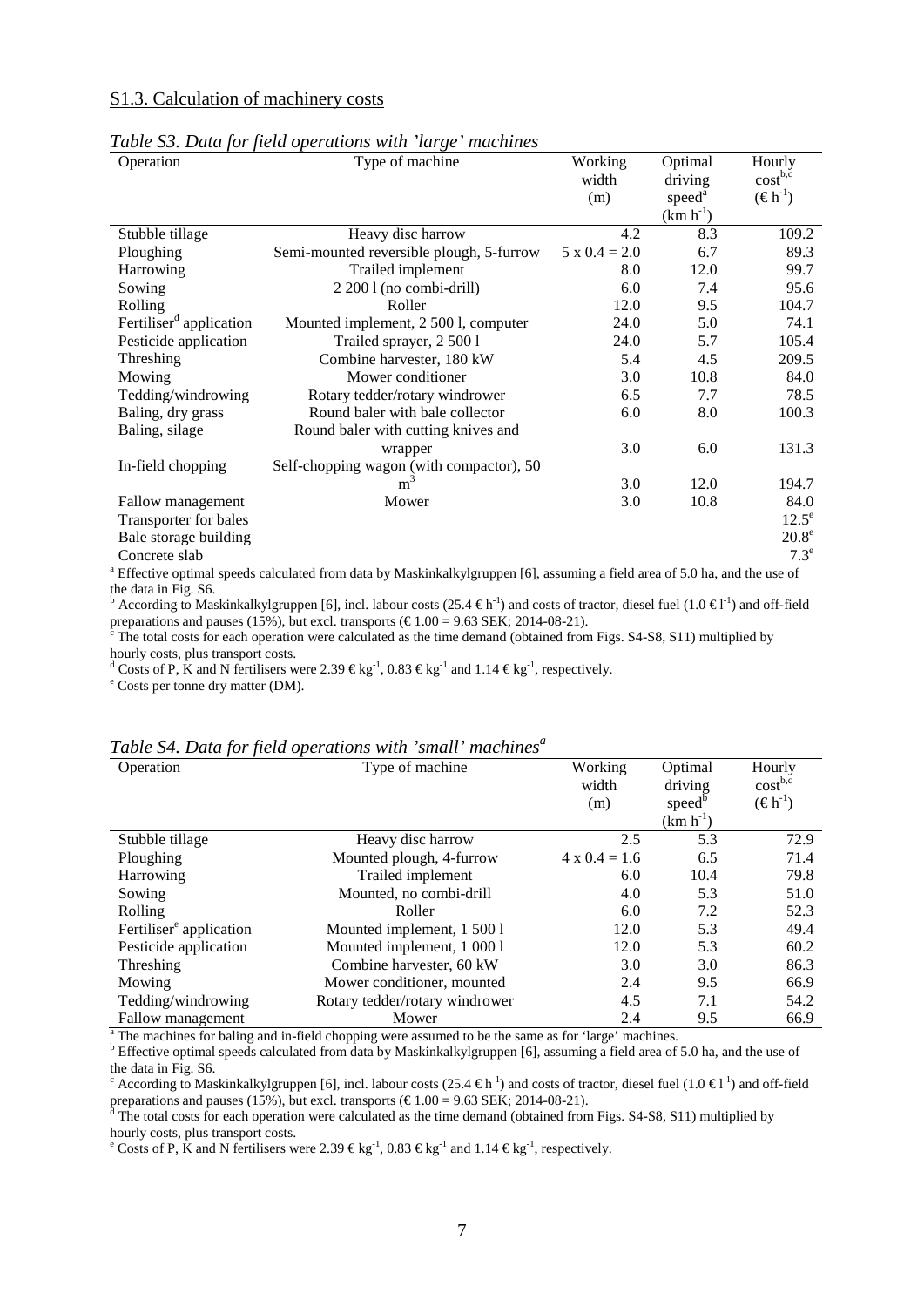# S2. SOME RESULTS (ALL RESULTS ARE PRESENTED IN [1] AND [7])

## S2.1. Basic calculation options

| Crop                             | Harvested              | Energy <sup>b</sup>      | Price <sup>c</sup>                             | $\overline{\mathrm{Costs}^c}$                  | $\overline{\text{Costs}}^c$       | Net gain <sup>c</sup>       |
|----------------------------------|------------------------|--------------------------|------------------------------------------------|------------------------------------------------|-----------------------------------|-----------------------------|
|                                  | quantity<br>(tonnes    | (MWh)<br>$ha^{-1}$ )     | $(\in$<br>tonne <sup>-1</sup> $)$ <sup>a</sup> | $(\in$<br>tonne <sup>-1</sup> $)$ <sup>a</sup> | $(\in$<br>$MWh^{-1}$ <sup>b</sup> | $(\epsilon \text{ha}^{-1})$ |
|                                  | $ha^{-1}$ <sup>a</sup> |                          |                                                |                                                |                                   |                             |
| Normal fields                    |                        |                          |                                                |                                                |                                   |                             |
| <b>RCG</b>                       | 5.4                    | 21                       | 94.1                                           | 139.8                                          | 31.8                              | $-202.9$                    |
| Ley, round bales                 | $7.5\,$                | 19                       | 119.4                                          | 169.2                                          | 67.7                              | $-373.4$                    |
| Ley, SCW, stored                 | $7.5$                  | 19                       | 119.4                                          | 174.0                                          | 69.6                              | $-409.3$                    |
| Ley, SCW, fresh                  | $7.5$                  | 19                       | 119.4                                          | 128.8                                          | 51.5                              | $-69.9$                     |
| Winter wheat                     | 7.3                    | 28                       | 197.3                                          | 154.5                                          | 39.9                              | 312.5                       |
| Spring barley                    | 5.2                    | 20                       | 171.3                                          | 175.0                                          | 45.2                              | $-18.9$                     |
| Fallow                           | $\overline{a}$         | $\overline{\phantom{0}}$ |                                                |                                                | ÷,                                | $-96.5$                     |
| Small irregular-shaped fields    |                        |                          |                                                |                                                |                                   |                             |
| RCG with N-fert.                 | 4.9                    | 19                       | 94.1                                           | 166.5                                          | 37.8                              | $-289.5$                    |
| RCG without N-fert.              | 3.4                    | 13                       | 94.1                                           | 166.6                                          | 37.8                              | $-202.7$                    |
| Ley with N-fert., round bales    | 7.5                    | 19                       | 119.4                                          | 195.8                                          | 78.3                              | $-573.1$                    |
| Ley without N-fert., round bales | 5.3                    | 13                       | 119.4                                          | 201.2                                          | 80.5                              | $-429.7$                    |
| Ley with N-fert., SCW, stored    | 7.5                    | 19                       | 119.4                                          | 218.3                                          | 87.3                              | $-741.6$                    |
| Ley without N-fert., SCW, stored | 5.3                    | 13                       | 119.4                                          | 223.5                                          | 89.4                              | $-546.0$                    |
| Ley with N-fert., SCW, fresh     | $7.5$                  | 19                       | 119.4                                          | 173.1                                          | 69.3                              | $-402.3$                    |
| Ley without N-fert., SCW, fresh  | 5.3                    | 13                       | 119.4                                          | 158.7                                          | 63.4                              | $-206.2$                    |
| Winter wheat                     | 7.3                    | $28\,$                   | 197.3                                          | 192.9                                          | 49.8                              | 31.6                        |
| <b>Barley</b>                    | 5.2                    | 20                       | 171.3                                          | 224.5                                          | 58.0                              | $-276.3$                    |
| Fallow                           | $\overline{a}$         | $\overline{a}$           |                                                |                                                | ÷,                                | $-132.4$                    |
| Fields with less fertile soils   |                        |                          |                                                |                                                |                                   |                             |
| RCG with N-fert.                 | 4.1                    | 16                       | 94.1                                           | 155.8                                          | 35.4                              | $-205.5$                    |
| RCG without N-fert.              | 2.8                    | 11                       | 94.1                                           | 159.2                                          | 36.1                              | $-151.9$                    |
| Ley with N-fert., round bales    | 5.6                    | 14                       | 119.4                                          | 182.2                                          | 72.9                              | $-353.4$                    |
| Ley without N-fert., round bales | 3.9                    | 10                       | 119.4                                          | 190.8                                          | 76.3                              | $-280.9$                    |
| Ley with N-fert., SCW, stored    | 5.6                    | 14                       | 119.4                                          | 184.6                                          | 73.8                              | $-366.8$                    |
| Ley without N-fert., SCW, stored | 3.9                    | 10                       | 119.4                                          | 191.0                                          | 76.4                              | $-281.9$                    |
| Ley with N-fert., SCW, fresh     | 5.6                    | 14                       | 119.4                                          | 139.4                                          | 55.8                              | $-112.1$                    |
| Ley without N-fert., SCW, fresh  | 3.9                    | 10                       | 119.4                                          | 145.8                                          | 58.3                              | $-112.1$                    |
| Winter wheat                     | 5.1                    | 20                       | 197.3                                          | 191.5                                          | 49.5                              | 29.6                        |
| <b>Barley</b>                    | 3.6                    | 14                       | 171.3                                          | 229.6                                          | 59.3                              | $-212.1$                    |
| Fallow                           |                        |                          |                                                |                                                |                                   | $-96.5$                     |
| Headlands                        |                        |                          |                                                |                                                |                                   |                             |
| <b>RCG</b>                       | 2.6                    | 10                       | 94.1                                           | 184.1                                          | 41.8                              | $-196.0$                    |
| Ley, round bales                 | 3.7                    | 9                        | 119.4                                          | 243.2                                          | 97.3                              | $-454.7$                    |
| Ley, SCW, stored                 | 3.7                    | 9                        | 119.4                                          | 249.5                                          | 99.8                              | $-478.3$                    |
| Ley, SCW, fresh                  | 3.7                    | 9                        | 119.4                                          | 204.4                                          | 81.7                              | $-312.0$                    |
| Winter wheat                     | 5.1                    | 20                       | 197.3                                          | 181.6                                          | 46.9                              | 80.0                        |
| Spring barley                    | 3.6                    | 14                       | 171.3                                          | 216.6                                          | 56.0                              | $-164.9$                    |
| Fallow                           |                        |                          |                                                |                                                |                                   | $-116.2$                    |
| <b>Border strips</b>             |                        |                          |                                                |                                                |                                   |                             |
| <b>RCG</b>                       | 3.2                    | 13                       | 94.1                                           | 169.9                                          | 38.6                              | $-200.4$                    |
| Ley, round bales                 | 4.5                    | 11                       | 119.4                                          | 225.9                                          | 90.3                              | $-474.9$                    |
| Ley, SCW, stored                 | 4.5                    | 11                       | 119.4                                          | 240.7                                          | 96.3                              | $-541.2$                    |
| Ley, SCW, fresh                  | 4.5                    | 11                       | 119.4                                          | 195.4                                          | 78.2                              | $-339.3$                    |
| Winter wheat                     | 6.2                    | 24                       | 197.3                                          | 161.6                                          | 41.7                              | 221.4                       |
| Spring barley                    | 4.4                    | 17                       | 171.3                                          | 186.8                                          | 48.3                              | $-68.3$                     |
| Fallow                           |                        | $\frac{1}{2}$            |                                                |                                                |                                   | $-114.2$                    |

*Table S5. Results for the basic calculation options for Svalöv. SCW –self-chopping wagon. For all options, RCG was used as solid fuel and ley was used for biogas production [7]*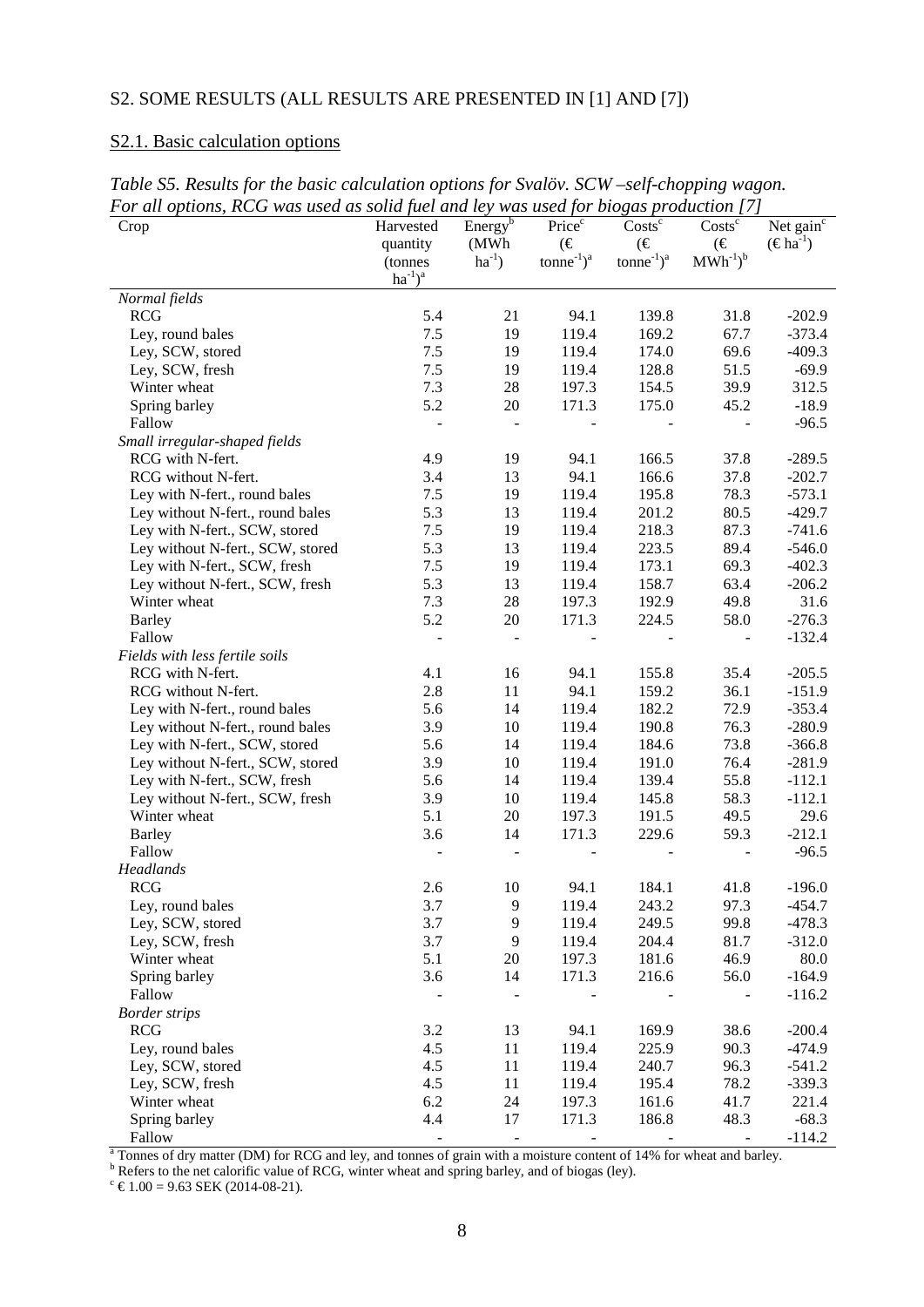| Crop                             | Harvested                | Energy <sup>b</sup><br>(MWh | Price <sup>c</sup><br>$(\in$         | $Costs^c$<br>$(\in$       | $Costs^c$<br>$(\in$                         | Net gain $\overline{c}$<br>$(\epsilon \text{ha}^{-1})$ |
|----------------------------------|--------------------------|-----------------------------|--------------------------------------|---------------------------|---------------------------------------------|--------------------------------------------------------|
|                                  | quantity<br>(tonnes      | $ha^{-1}$ )                 | tonne <sup>-1</sup> $)$ <sup>a</sup> | $tonne^{-1}$ <sup>a</sup> | $\text{MWh}^{\text{-1}}\text{)}^{\text{b}}$ |                                                        |
|                                  | $ha^{-1}$ ) <sup>a</sup> |                             |                                      |                           |                                             |                                                        |
| Normal fields                    |                          |                             |                                      |                           |                                             |                                                        |
| <b>RCG</b>                       | 5.0                      | 20                          | 94.1                                 | 143.3                     | 32.6                                        | $-202.5$                                               |
| Ley, round bales                 | 6.7                      | 17                          | 119.4                                | 176.8                     | 70.7                                        | $-384.6$                                               |
| Ley, SCW, stored                 | 6.7                      | 17                          | 119.4                                | 181.2                     | 72.5                                        | $-413.8$                                               |
| Ley, SCW, fresh                  | 6.7                      | 17                          | 119.4                                | 135.9                     | 54.4                                        | $-110.6$                                               |
| Winter wheat                     | 5.5                      | 21                          | 197.3                                | 182.1                     | 47.0                                        | 83.5                                                   |
| Spring barley                    | 4.1                      | 16                          | 171.3                                | 208.1                     | 53.8                                        | $-150.8$                                               |
| Fallow                           |                          |                             |                                      |                           |                                             | $-96.5$                                                |
| Small irregular-shaped fields    |                          |                             |                                      |                           |                                             |                                                        |
| RCG with N-fert.                 | 4.5                      | 18                          | 94.1                                 | 174.9                     | 39.8                                        | $-299.0$                                               |
| RCG without N-fert.              | 3.2                      | 12                          | 94.1                                 | 176.3                     | 40.1                                        | $-213.0$                                               |
| Ley with N-fert., round bales    | 6.7                      | 17                          | 119.4                                | 208.7                     | 83.5                                        | $-598.4$                                               |
| Ley without N-fert., round bales | 4.7                      | 12                          | 119.4                                | 216.9                     | 86.8                                        | $-457.3$                                               |
| Ley with N-fert., SCW, stored    | 6.7                      | 17                          | 119.4                                | 228.5                     | 91.4                                        | $-730.5$                                               |
| Ley without N-fert., SCW, stored | 4.7                      | 12                          | 119.4                                | 236.2                     | 94.5                                        | $-548.1$                                               |
| Ley with N-fert., SCW, fresh     | 6.7                      | 17                          | 119.4                                | 183.2                     | 73.3                                        | $-427.3$                                               |
| Ley without N-fert., SCW, fresh  | 4.7                      | 12                          | 119.4                                | 171.5                     | 68.6                                        | $-244.5$                                               |
| Winter wheat                     | 5.5                      | 21                          | 197.3                                | 233.2                     | 60.2                                        | $-197.5$                                               |
| <b>Barley</b>                    | 4.1                      | 16                          | 171.3                                | 270.9                     | 70.0                                        | $-408.2$                                               |
| Fallow                           |                          |                             |                                      |                           |                                             | $-132.4$                                               |
| Fields with less fertile soils   |                          |                             |                                      |                           |                                             |                                                        |
| RCG with N-fert.                 | 3.8                      | 15                          | 94.1                                 | 173.8                     | 39.5                                        | $-246.0$                                               |
| RCG without N-fert.              | 2.6                      | 10                          | 94.1                                 | 180.6                     | 41.0                                        | $-186.7$                                               |
| Ley with N-fert., round bales    | 5.0                      | 13                          | 119.4                                | 210.3                     | 84.1                                        | $-456.5$                                               |
| Ley without N-fert., round bales | 3.5                      | 9                           | 119.4                                | 225.2                     | 90.1                                        | $-372.2$                                               |
| Ley with N-fert., SCW, stored    | 5.0                      | 13                          | 119.4                                | 216.3                     | 86.5                                        | $-486.8$                                               |
| Ley without N-fert., SCW, stored | 3.5                      | 9                           | 119.4                                | 230.0                     | 92.0                                        | $-389.1$                                               |
| Ley with N-fert., SCW, fresh     | 5.0                      | 13                          | 119.4                                | 171.0                     | 68.4                                        | $-259.4$                                               |
| Ley without N-fert., SCW, fresh  | 3.5                      | $\overline{9}$              | 119.4                                | 184.7                     | 73.9                                        | $-259.4$                                               |
| Winter wheat                     | 3.9                      | 15                          | 197.3                                | 259.2                     | 67.0                                        | $-238.4$                                               |
| <b>Barley</b>                    | 2.9                      | 11                          | 171.3                                | 311.4                     | 80.5                                        | $-402.1$                                               |
| Fallow                           |                          |                             |                                      |                           | $\blacksquare$                              | $-110.3$                                               |
| Headlands                        |                          |                             |                                      |                           |                                             |                                                        |
| <b>RCG</b>                       | 2.5                      | 10                          | 94.1                                 | 194.9                     | 44.3                                        | $-203.1$                                               |
| Ley, round bales                 | 3.3                      | $\,8\,$                     | 119.4                                | 265.2                     | 106.1                                       | $-478.6$                                               |
| Ley, SCW, stored                 | 3.3                      | $\,8\,$                     | 119.4                                | 273.2                     | 109.2                                       | $-504.8$                                               |
| Ley, SCW, fresh                  | 3.3                      | $\,8\,$                     | 119.4                                | 227.9                     | 91.2                                        | $-356.2$                                               |
| Winter wheat                     | 3.9                      | 15                          | 197.3                                | 219.4                     | 56.7                                        | $-85.0$                                                |
| Spring barley                    | 2.9                      | 11                          | 171.3                                | 260.6                     | 67.3                                        | $-256.2$                                               |
| Fallow                           |                          |                             |                                      |                           |                                             | $-105.3$                                               |
| <b>Border strips</b>             |                          |                             |                                      |                           |                                             |                                                        |
| <b>RCG</b>                       | 3.0                      | 12                          | 94.1                                 | 177.6                     | 40.4                                        | $-204.4$                                               |
| Ley, round bales                 | 4.0                      | 10                          | 119.4                                | 240.0                     | 96.1                                        | $-480.8$                                               |
| Ley, SCW, stored                 | 4.0                      | 10                          | 119.4                                | 247.5                     | 99.0                                        | $-510.4$                                               |
| Ley, SCW, fresh                  | 4.0                      | 10                          | 119.4                                | 202.2                     | 80.9                                        | $-329.9$                                               |
| Winter wheat                     | 4.7                      | 18                          | 197.3                                | 192.1                     | 49.6                                        | 24.4                                                   |
| Spring barley                    | 3.5                      | 13                          | 171.3                                | 222.9                     | 57.6                                        | $-179.9$                                               |
| Fallow                           |                          |                             |                                      |                           |                                             | $-107.5$                                               |

*Table S6. Results for the basic calculation options for Ronneby. SCW –self-chopping wagon. For all options, RCG was used as solid fuel and ley was used for biogas production [7]*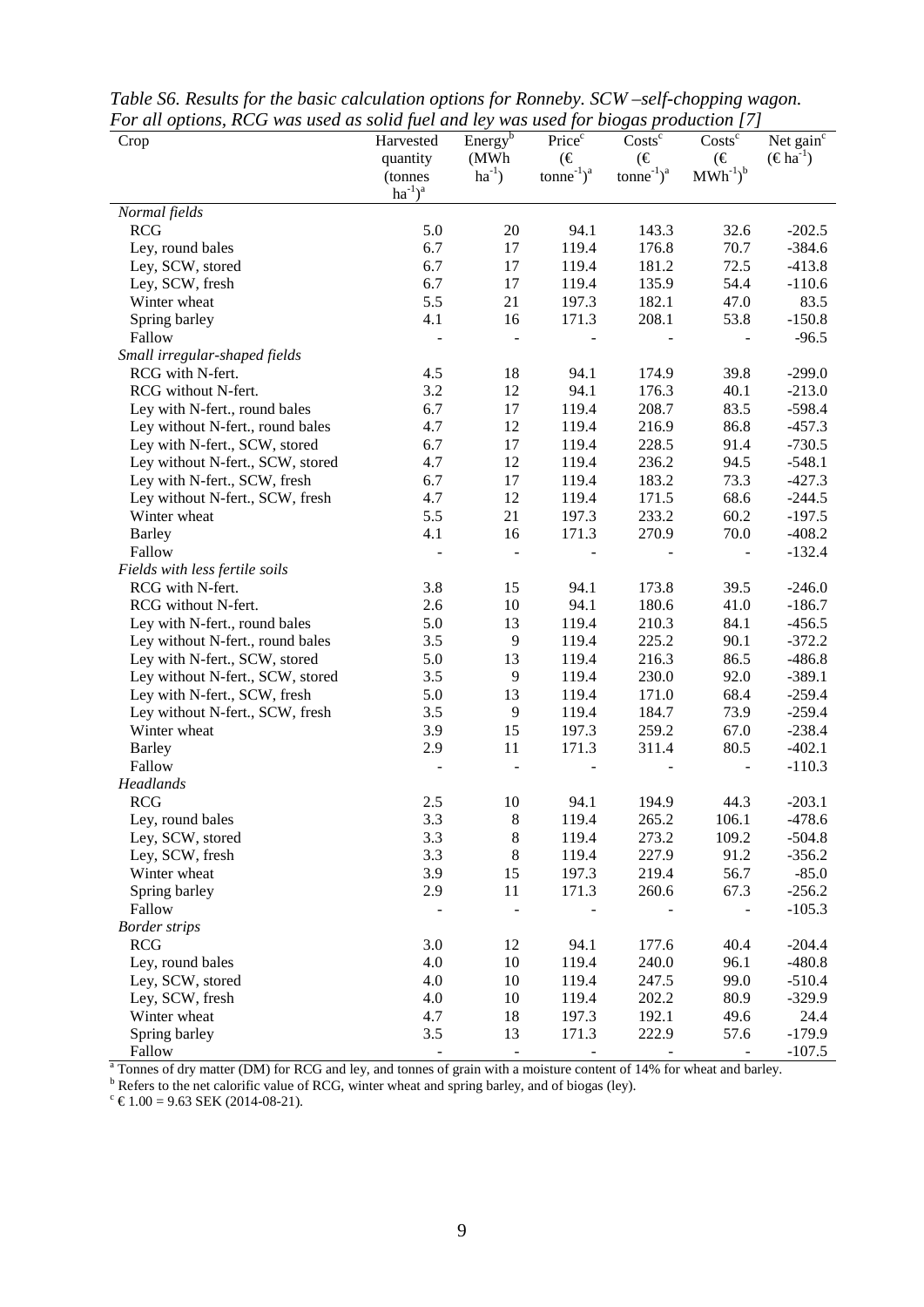| Crop                             | Harvested                 | Energy <sup>6</sup> | Price <sup>c</sup>                             | $Costs^c$                           | $Costs^c$<br>$(\in$                         | Net gain $\overline{c}$     |
|----------------------------------|---------------------------|---------------------|------------------------------------------------|-------------------------------------|---------------------------------------------|-----------------------------|
|                                  | quantity<br>(tonnes       | (MWh<br>$ha^{-1}$ ) | $(\in$<br>tonne <sup>-1</sup> $)$ <sup>a</sup> | $(\in$<br>$tonne^{-1}$ <sup>a</sup> | $\text{MWh}^{\text{-1}}\text{)}^{\text{b}}$ | $(\epsilon \text{ha}^{-1})$ |
|                                  | $\hbox{ha}^{-1})^{\rm a}$ |                     |                                                |                                     |                                             |                             |
| Normal fields                    |                           |                     |                                                |                                     |                                             |                             |
| <b>RCG</b>                       | 4.8                       | 19                  | 94.1                                           | 145.4                               | 33.0                                        | $-202.3$                    |
| Ley, round bales                 | 6.0                       | 15                  | 119.4                                          | 185.2                               | 74.0                                        | $-394.4$                    |
| Ley, SCW, stored                 | 6.0                       | 15                  | 119.4                                          | 189.0                               | 75.6                                        | $-417.7$                    |
| Ley, SCW, fresh                  | 6.0                       | 15                  | 119.4                                          | 143.7                               | 57.5                                        | $-146.1$                    |
| Winter wheat                     | 4.8                       | 19                  | 197.3                                          | 199.2                               | 51.5                                        | $-9.0$                      |
| Spring barley                    | 3.6                       | 14                  | 171.3                                          | 229.9                               | 59.4                                        | $-210.8$                    |
| Fallow                           |                           |                     |                                                |                                     |                                             | $-96.5$                     |
| Small irregular-shaped fields    |                           |                     |                                                |                                     |                                             |                             |
| RCG with N-fert.                 | 4.3                       | 17                  | 94.1                                           | 172.8                               | 39.3                                        | $-279.8$                    |
| RCG without N-fert.              | 3.0                       | 12                  | 94.1                                           | 173.8                               | 39.5                                        | $-198.2$                    |
| Ley with N-fert., round bales    | 6.0                       | 15                  | 119.4                                          | 214.0                               | 85.6                                        | $-567.4$                    |
| Ley without N-fert., round bales | 4.2                       | 11                  | 119.4                                          | 223.7                               | 89.5                                        | $-438.0$                    |
| Ley with N-fert., SCW, stored    | 6.0                       | 15                  | 119.4                                          | 233.4                               | 93.4                                        | $-683.9$                    |
| Ley without N-fert., SCW, stored | 4.2                       | 11                  | 119.4                                          | 242.4                               | 97.0                                        | $-516.5$                    |
| Ley with N-fert., SCW, fresh     | 6.0                       | 15                  | 119.4                                          | 188.2                               | 75.3                                        | $-412.4$                    |
| Ley without N-fert., SCW, fresh  | 4.2                       | 11                  | 119.4                                          | 178.7                               | 71.4                                        | $-248.9$                    |
| Winter wheat                     | 4.8                       | 19                  | 197.3                                          | 258.9                               | 66.9                                        | $-295.7$                    |
| <b>Barley</b>                    | 3.6                       | 14                  | 171.3                                          | 303.3                               | 78.4                                        | $-475.0$                    |
| Fallow                           |                           |                     |                                                |                                     |                                             | $-132.9$                    |
| Fields with less fertile soils   |                           |                     |                                                |                                     |                                             |                             |
| RCG with N-fert.                 | 3.6                       | 14                  | 94.1                                           | 166.6                               | 37.8                                        | $-214.5$                    |
| RCG without N-fert.              | 2.5                       | 10                  | 94.1                                           | 171.3                               | 38.9                                        | $-160.2$                    |
| Ley with N-fert., round bales    | 4.5                       | 11                  | 119.4                                          | 206.3                               | 82.6                                        | $-391.2$                    |
| Ley without N-fert., round bales | 3.2                       | $\,8\,$             | 119.4                                          | 220.4                               | 88.2                                        | $-317.9$                    |
| Ley with N-fert., SCW, stored    | 4.5                       | 11                  | 119.4                                          | 211.2                               | 84.4                                        | $-413.0$                    |
| Ley without N-fert., SCW, stored | 3.2                       | $\,8\,$             | 119.4                                          | 223.4                               | 89.3                                        | $-327.4$                    |
| Ley with N-fert., SCW, fresh     | 4.5                       | 11                  | 119.4                                          | 165.9                               | 66.4                                        | $-209.2$                    |
| Ley without N-fert., SCW, fresh  | 3.2                       | $\,8\,$             | 119.4                                          | 178.1                               | 71.2                                        | $-209.2$                    |
| Winter wheat                     | 3.4                       | 13                  | 197.3                                          | 270.0                               | 69.8                                        | $-244.3$                    |
| <b>Barley</b>                    | 2.5                       | 10                  | 171.3                                          | 323.5                               | 83.6                                        | $-383.4$                    |
| Fallow                           |                           |                     |                                                |                                     |                                             | $-91.9$                     |
| Headlands                        |                           |                     |                                                |                                     |                                             |                             |
| <b>RCG</b>                       | 2.4                       | 9                   | 94.1                                           | 195.0                               | 44.3                                        | $-195.3$                    |
| Ley, round bales                 | 2.9                       | $\boldsymbol{7}$    | 119.4                                          | 277.7                               | 111.1                                       | $-465.2$                    |
| Ley, SCW, stored                 | 2.9                       | $\tau$              | 119.4                                          | 283.2                               | 113.3                                       | $-481.4$                    |
| Ley, SCW, fresh                  | 2.9                       | $\boldsymbol{7}$    | 119.4                                          | 237.9                               | 95.1                                        | $-348.4$                    |
| Winter wheat                     | 3.4                       | 13                  | 197.3                                          | 242.5                               | 62.6                                        | $-151.6$                    |
| Spring barley                    | 2.5                       | 10                  | 171.3                                          | 289.5                               | 74.8                                        | $-297.7$                    |
| Fallow                           |                           |                     |                                                |                                     | $\blacksquare$                              | $-103.5$                    |
| <b>Border strips</b>             |                           |                     |                                                |                                     |                                             |                             |
| <b>RCG</b>                       | 2.9                       | 11                  | 94.1                                           | 176.5                               | 40.1                                        | $-193.8$                    |
| Ley, round bales                 | 3.6                       | 9                   | 119.4                                          | 245.9                               | 98.3                                        | $-451.7$                    |
| Ley, SCW, stored                 | 3.6                       | 9                   | 119.4                                          | 252.6                               | 101.0                                       | $-475.7$                    |
| Ley, SCW, fresh                  | 3.6                       | 9                   | 119.4                                          | 207.4                               | 83.0                                        | $-314.1$                    |
| Winter wheat                     | 4.1                       | 16                  | 197.3                                          | 210.8                               | 54.5                                        | $-55.1$                     |
| Spring barley                    | 3.1                       | 12                  | 171.3                                          | 246.7                               | 63.8                                        | $-230.6$                    |
| Fallow                           |                           |                     |                                                |                                     |                                             | $-102.9$                    |

*Table S7. Results for the basic calculation options for Vingåker. SCW –self-chopping wagon. For all options, RCG was used as solid fuel and ley was used for biogas production [7]*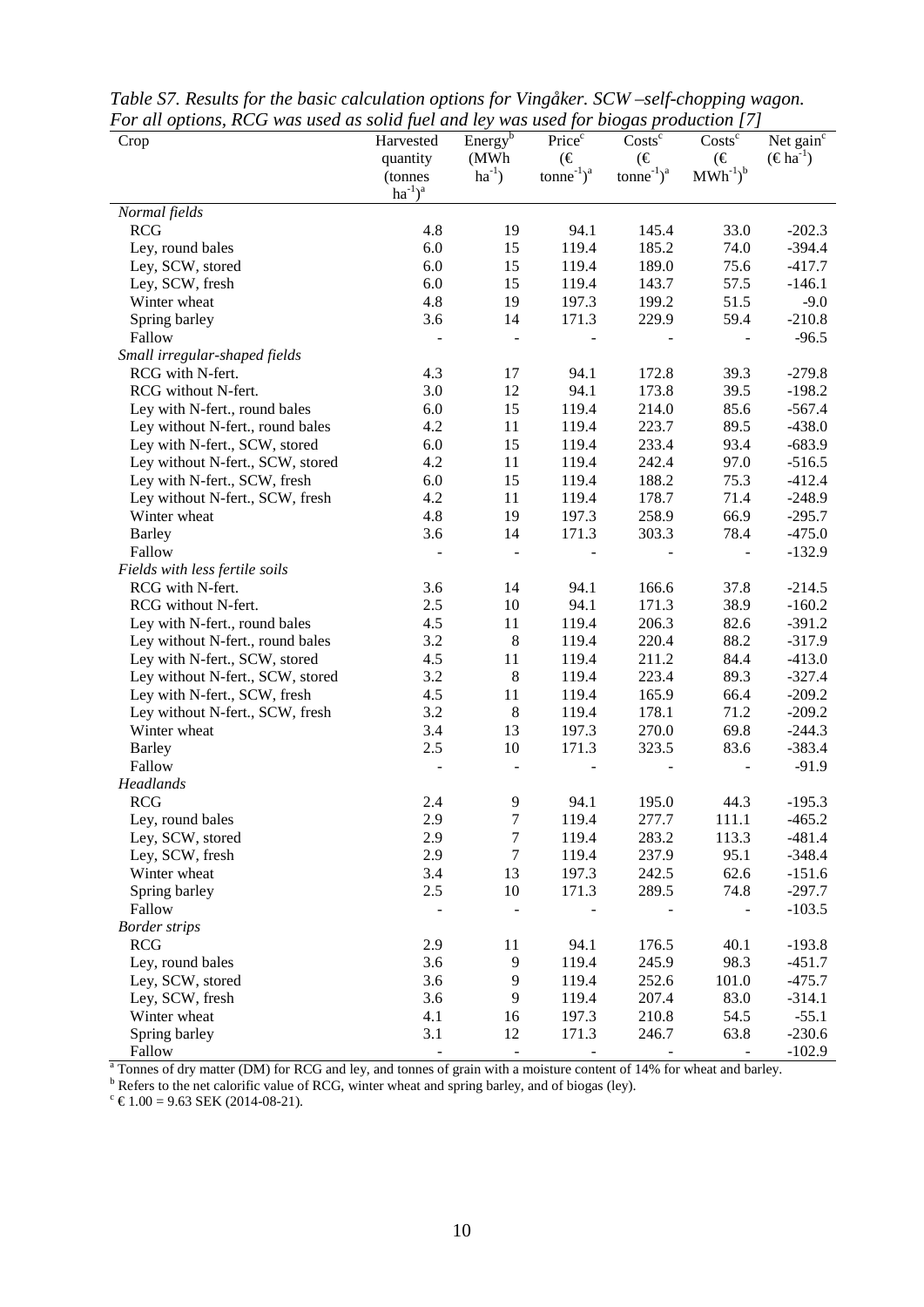| Por un opnons, KCO was used as sona juei una ley was used jor biogas production [7]<br>Crop | Harvested<br>quantity<br>(tonnes | Energy <sup>b</sup><br>(MWh)<br>$ha^{-1}$ ) | Price <sup>c</sup><br>$(\in$<br>$tonne^{-1}$ <sup>a</sup> | $Costs^c$<br>$(\in$<br>$tonne^{-1}$ <sup>a</sup> | $\text{Costs}^{\overline{c}}$<br>$(\in$<br>$MWh^{-1}$ <sup>b</sup> | Net gain <sup>c</sup><br>$(\epsilon \text{h}a^{-1})$ |
|---------------------------------------------------------------------------------------------|----------------------------------|---------------------------------------------|-----------------------------------------------------------|--------------------------------------------------|--------------------------------------------------------------------|------------------------------------------------------|
|                                                                                             | $ha^{-1}$ <sup>a</sup>           |                                             |                                                           |                                                  |                                                                    |                                                      |
| Normal fields                                                                               |                                  |                                             |                                                           |                                                  |                                                                    |                                                      |
| <b>RCG</b>                                                                                  | 4.5                              | 18                                          | 94.1                                                      | 148.7                                            | 33.7                                                               | $-202.1$                                             |
| Ley, round bales                                                                            | 4.0                              | 10                                          | 119.4                                                     | 225.0                                            | 90.0                                                               | $-422.4$                                             |
| Ley, SCW, stored                                                                            | 4.0                              | 10                                          | 119.4                                                     | 226.6                                            | 90.7                                                               | $-428.7$                                             |
| Ley, SCW, fresh                                                                             | 4.0                              | 10                                          | 119.4                                                     | 181.3                                            | 72.6                                                               | $-247.7$                                             |
| Spring barley                                                                               | 2.2                              | 9                                           | 171.3                                                     | 343.9                                            | 88.9                                                               | $-379.8$                                             |
| Fallow                                                                                      |                                  |                                             |                                                           |                                                  |                                                                    | $-96.5$                                              |
| Small irregular-shaped fields                                                               |                                  |                                             |                                                           |                                                  |                                                                    |                                                      |
| RCG with N-fert.                                                                            | 4.1                              | 16                                          | 94.1                                                      | 180.0                                            | 40.9                                                               | $-286.0$                                             |
| RCG without N-fert.                                                                         | 2.8                              | 11                                          | 94.1                                                      | 182.3                                            | 41.4                                                               | $-205.8$                                             |
| Ley with N-fert., round bales                                                               | 4.0                              | 10                                          | 119.4                                                     | 268.0                                            | 107.3                                                              | $-594.6$                                             |
| Ley without N-fert., round bales                                                            | 2.8                              | $\tau$                                      | 119.4                                                     | 291.7                                            | 116.6                                                              | $-482.2$                                             |
| Ley with N-fert., SCW, stored                                                               | 4.0                              | 10                                          | 119.4                                                     | 288.4                                            | 115.4                                                              | $-675.7$                                             |
| Ley without N-fert., SCW, stored                                                            | 2.8                              | $\boldsymbol{7}$                            | 119.4                                                     | 311.3                                            | 124.5                                                              | $-537.4$                                             |
| Ley with N-fert., SCW, fresh                                                                | 4.0                              | 10                                          | 119.4                                                     | 243.1                                            | 97.2                                                               | $-494.6$                                             |
| Ley without N-fert., SCW, fresh                                                             | 2.8                              | $\tau$                                      | 119.4                                                     | 246.4                                            | 98.5                                                               | $-355.7$                                             |
| <b>Barley</b>                                                                               | 2.2                              | 9                                           | 171.3                                                     | 473.0                                            | 122.2                                                              | $-663.6$                                             |
| Fallow                                                                                      |                                  |                                             |                                                           |                                                  |                                                                    | $-133.5$                                             |
| Fields with less fertile soils                                                              |                                  |                                             |                                                           |                                                  |                                                                    |                                                      |
| RCG with N-fert.                                                                            | 3.4                              | 13                                          | 94.1                                                      | 179.2                                            | 40.7                                                               | $-236.3$                                             |
| RCG without N-fert.                                                                         | 2.4                              | 9                                           | 94.1                                                      | 188.6                                            | 42.9                                                               | $-183.6$                                             |
| Ley with N-fert., round bales                                                               | 3.0                              | $\,8\,$                                     | 119.4                                                     | 273.8                                            | 109.6                                                              | $-463.3$                                             |
| Ley without N-fert., round bales                                                            | 2.1                              | 5                                           | 119.4                                                     | 310.8                                            | 124.3                                                              | $-402.0$                                             |
| Ley with N-fert., SCW, stored                                                               | 3.0                              | $\,8$                                       | 119.4                                                     | 280.7                                            | 112.3                                                              | $-483.8$                                             |
| Ley without N-fert., SCW, stored                                                            | 2.1                              | 5                                           | 119.4                                                     | 315.6                                            | 126.3                                                              | $-411.9$                                             |
| Ley with N-fert., SCW, fresh                                                                | 3.0                              | $\,8\,$                                     | 119.4                                                     | 235.4                                            | 94.2                                                               | $-348.0$                                             |
| Ley without N-fert., SCW, fresh                                                             | 2.1                              | $\sqrt{5}$                                  | 119.4                                                     | 270.3                                            | 108.1                                                              | $-348.0$                                             |
| <b>Barley</b>                                                                               | 1.5                              | $\epsilon$                                  | 171.3                                                     | 535.3                                            | 138.3                                                              | $-560.5$                                             |
| Fallow                                                                                      |                                  |                                             |                                                           |                                                  | $\blacksquare$                                                     | $-110.3$                                             |
| Headlands                                                                                   |                                  |                                             |                                                           |                                                  |                                                                    |                                                      |
| <b>RCG</b>                                                                                  | 2.2                              | 9                                           | 94.1                                                      | 205.7                                            | 46.7                                                               | $-202.4$                                             |
| Ley, round bales                                                                            | 2.0                              | $\mathfrak s$                               | 119.4                                                     | 376.3                                            | 150.6                                                              | $-503.5$                                             |
| Ley, SCW, stored                                                                            | 2.0                              | 5                                           | 119.4                                                     | 380.5                                            | 152.2                                                              | $-511.6$                                             |
| Ley, SCW, fresh                                                                             | 2.0                              | 5                                           | 119.4                                                     | 335.2                                            | 134.1                                                              | $-422.9$                                             |
| Spring barley                                                                               | 1.5                              | $\boldsymbol{6}$                            | 171.3                                                     | 440.6                                            | 113.8                                                              | $-414.6$                                             |
| Fallow                                                                                      |                                  |                                             |                                                           |                                                  |                                                                    | $-105.3$                                             |
| <b>Border strips</b>                                                                        |                                  |                                             |                                                           |                                                  |                                                                    |                                                      |
| <b>RCG</b>                                                                                  | 2.7                              | 11                                          | 94.1                                                      | 183.6                                            | 41.7                                                               | $-197.2$                                             |
| Ley, round bales                                                                            | 2.4                              | $\sqrt{6}$                                  | 119.4                                                     | 322.0                                            | 128.9                                                              | $-482.2$                                             |
| Ley, SCW, stored                                                                            | 2.4                              | $\sqrt{6}$                                  | 119.4                                                     | 322.9                                            | 129.2                                                              | $-484.4$                                             |
| Ley, SCW, fresh                                                                             | 2.4                              | 6                                           | 119.4                                                     | 277.7                                            | 111.1                                                              | $-376.7$                                             |
| Spring barley                                                                               | 1.9                              | 7                                           | 171.3                                                     | 371.1                                            | 95.8                                                               | $-373.5$                                             |
| Fallow                                                                                      |                                  |                                             |                                                           |                                                  |                                                                    | $-102.9$                                             |

*Table S8. Results for the basic calculation options for Skellefteå. SCW –self-chopping wagon. For all options, RCG was used as solid fuel and ley was used for biogas production [7]*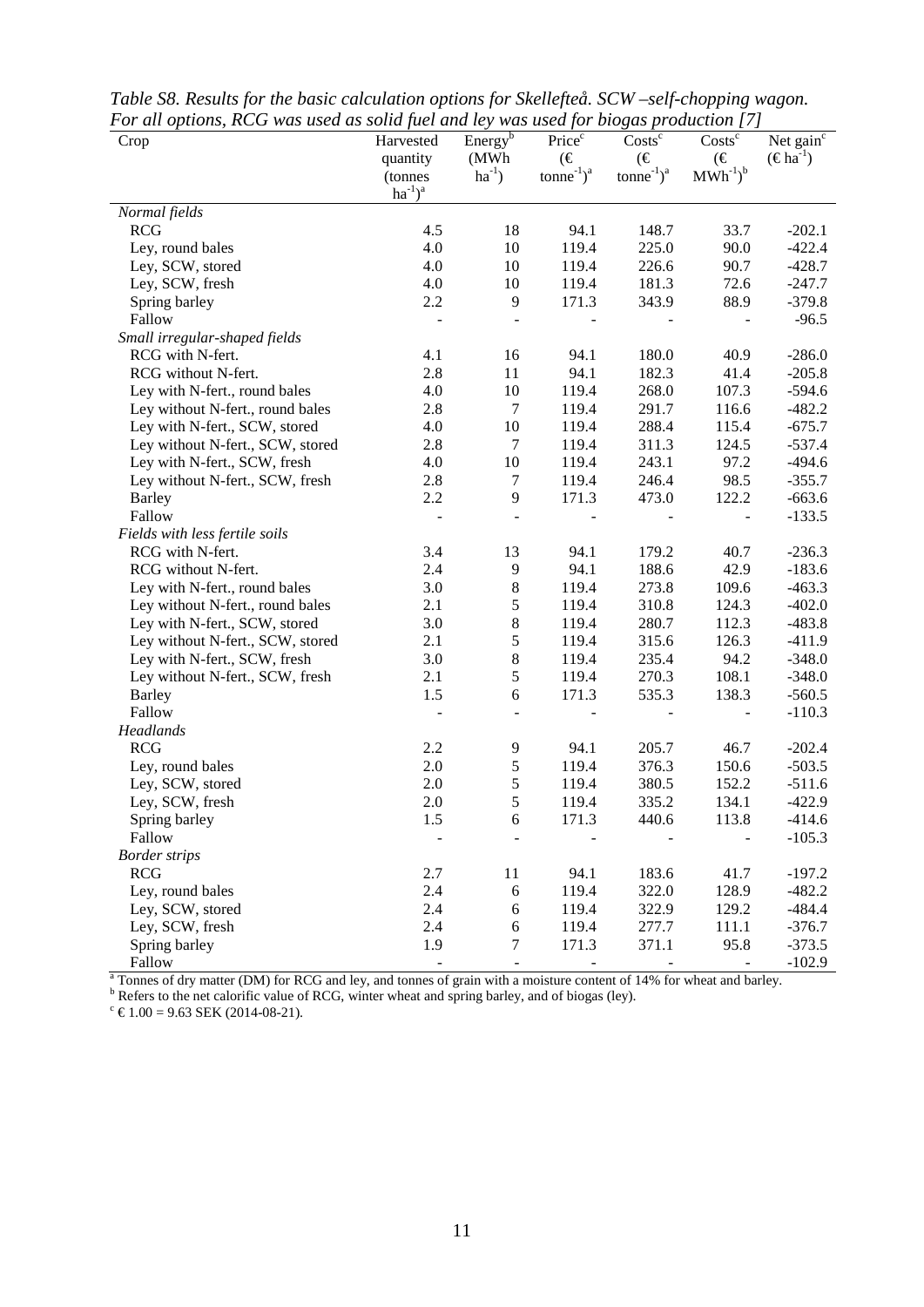Normal

 $\mathbf{0}$ 



**■ Seed □ Fertilisers ■ Pesticides □ Machines, labour, drying, storage, interest □ Overheads** 



39

Less fert.

 $\frac{0.0}{22}$ 

Headlands

39

Small irreg.

 $-99$ 

Border str.





*Fig. S13. Costs per hectare (upper) and per tonne dry matter (DM) (lower) for ley at Svalöv [7].*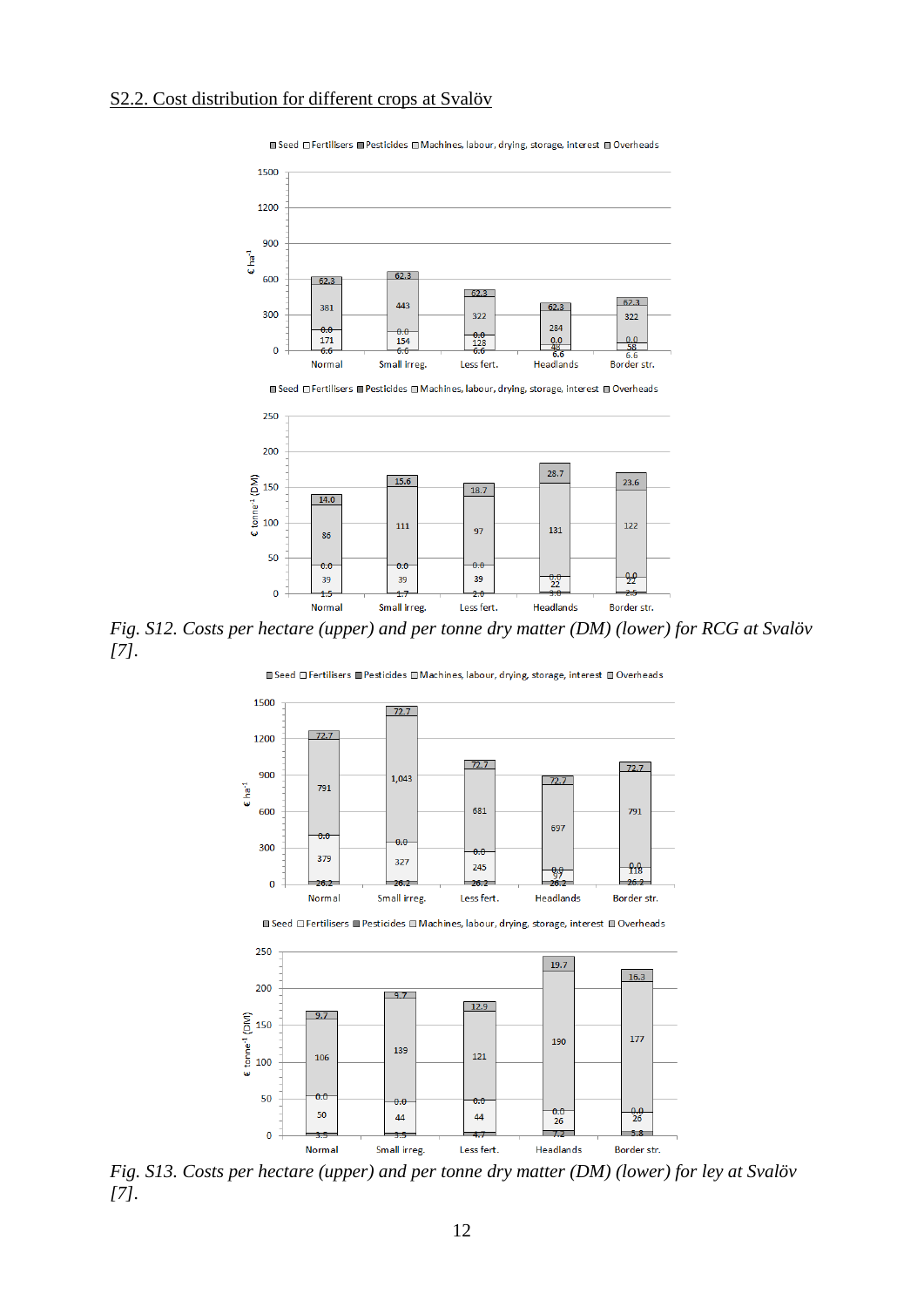

■ Seed □ Fertilisers ■ Pesticides ■ Machines, labour, drying, storage, interest ■ Overheads

*Fig. S14. Costs per hectare (upper) and per tonne (14% moisture content) (lower) for winter wheat at Svalöv [7].*

■ Seed □ Fertilisers ■ Pesticides □ Machines, labour, drying, storage, interest ■ Overheads



■ Seed □ Fertilisers ■ Pesticides ■ Machines, labour, drying, storage, interest ■ Overheads



*Fig. S15. Costs per hectare (upper) and per tonne (14% moisture content) (lower) for spring barley at Svalöv [7].*